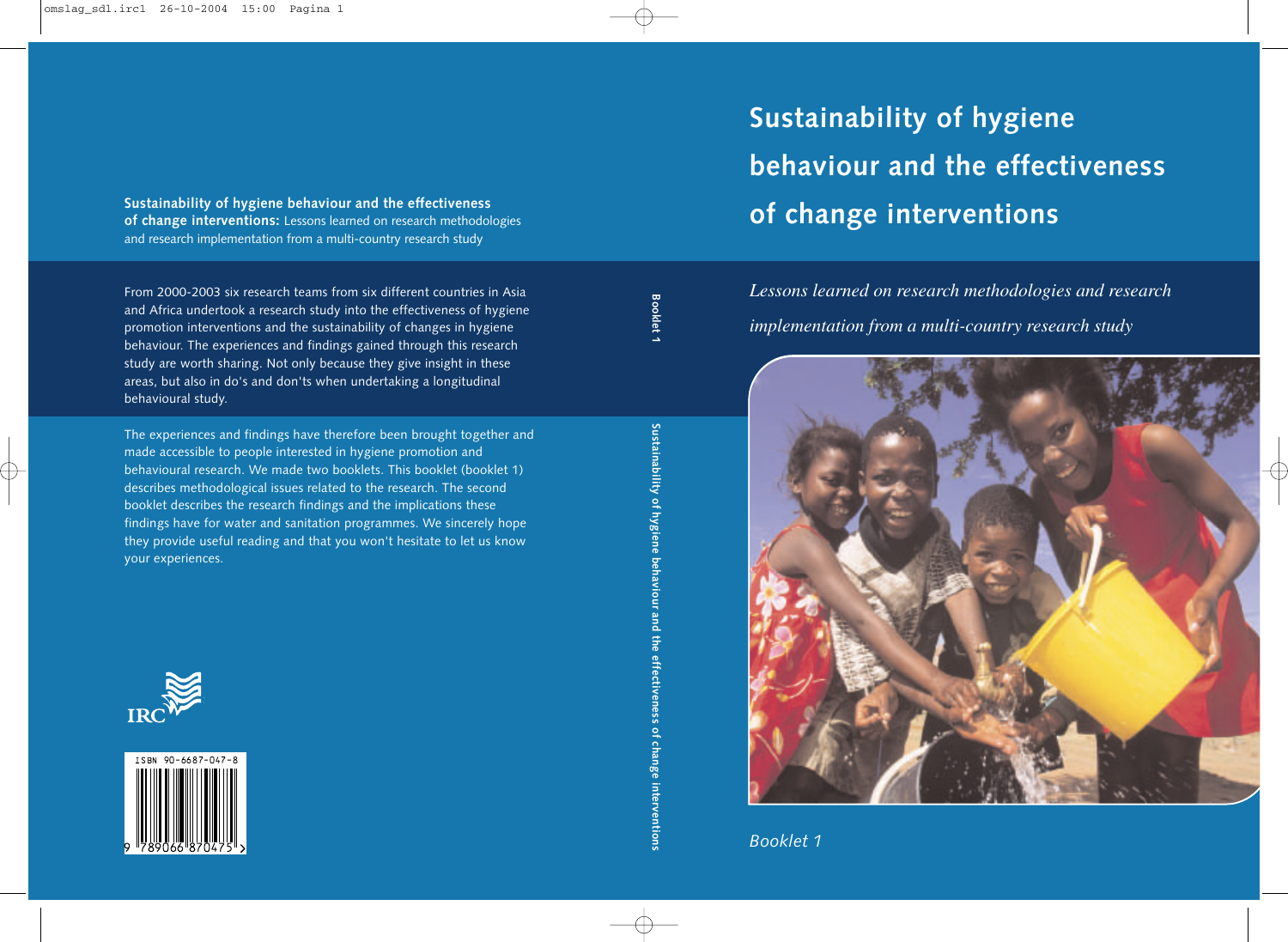# **Sustainability of hygiene behaviour and the effectiveness of change interventions**

*Booklet 1*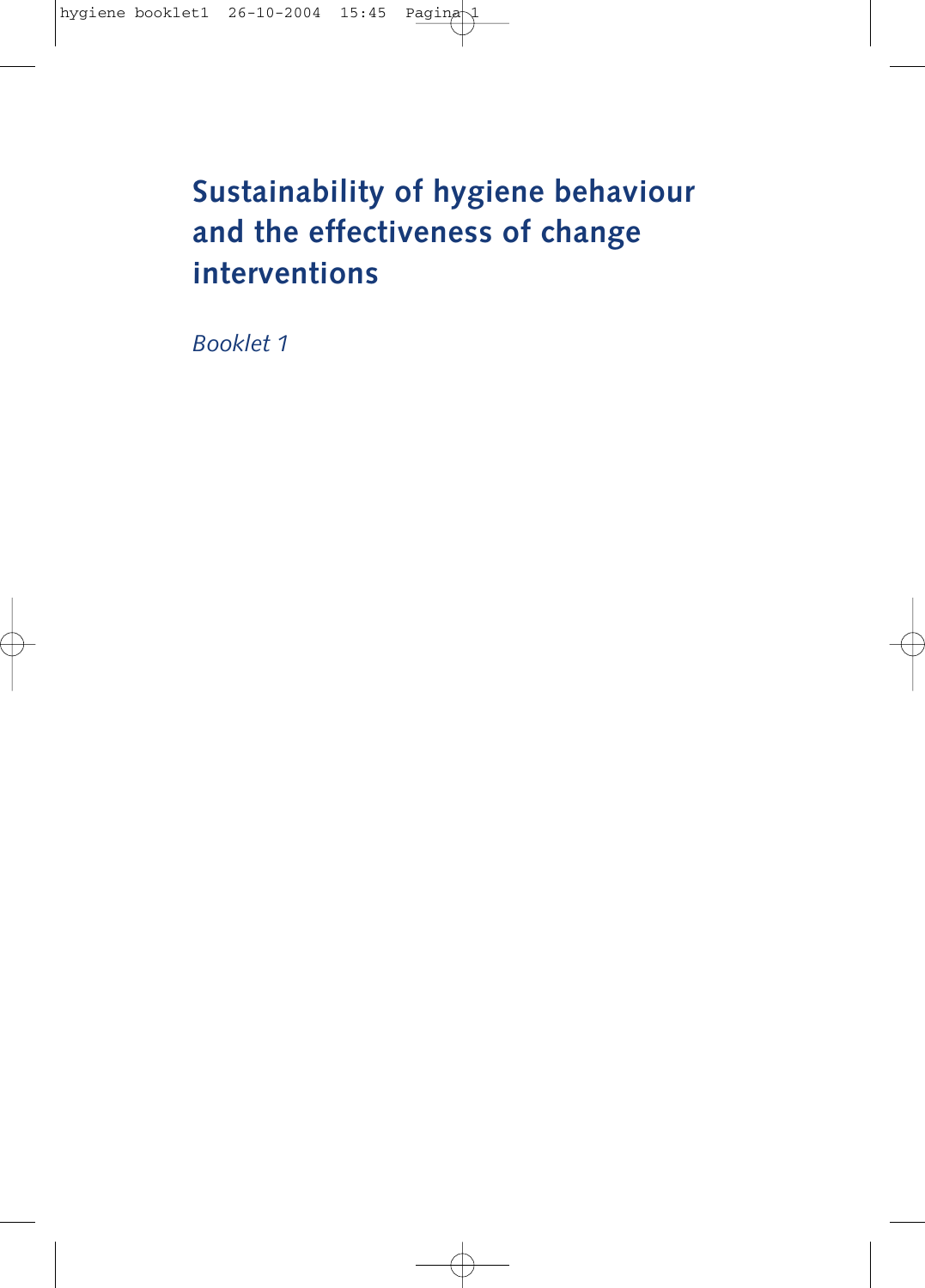Copyright © IRC International Water and Sanitation Centre (2004)

IRC enjoys copyright under Protocol 2 of the Universal Copyright Convention. Nevertheless, permission is hereby granted for reproduction and adaptation of this material, in whole or in part, for educational, scientific or development-related purposes, except those involving commercial sale, provided that (a) full citation of the source is given and (b) notification is given in writing to IRC International Water and Sanitation Centre, P.O. Box 2869, 2601 CW, Delft, the Netherlands, Tel: +31 (0)15 2192939, Fax: +31 (0)15 2190955, e-mail: publications@irc.nl

ISBN 90-6687-047-8

Design & printing: Meester en de Jonge, Lochem, the Netherlands Illustrations: Jaap Zomerplaag

IRC International Water and Sanitation Centre P.O. Box 2869, 2601 CW, Delft, the Netherlands Tel: +31 (0)15 2192939, Fax: +31 (0)15 2190955, e-mail: publications@irc.nl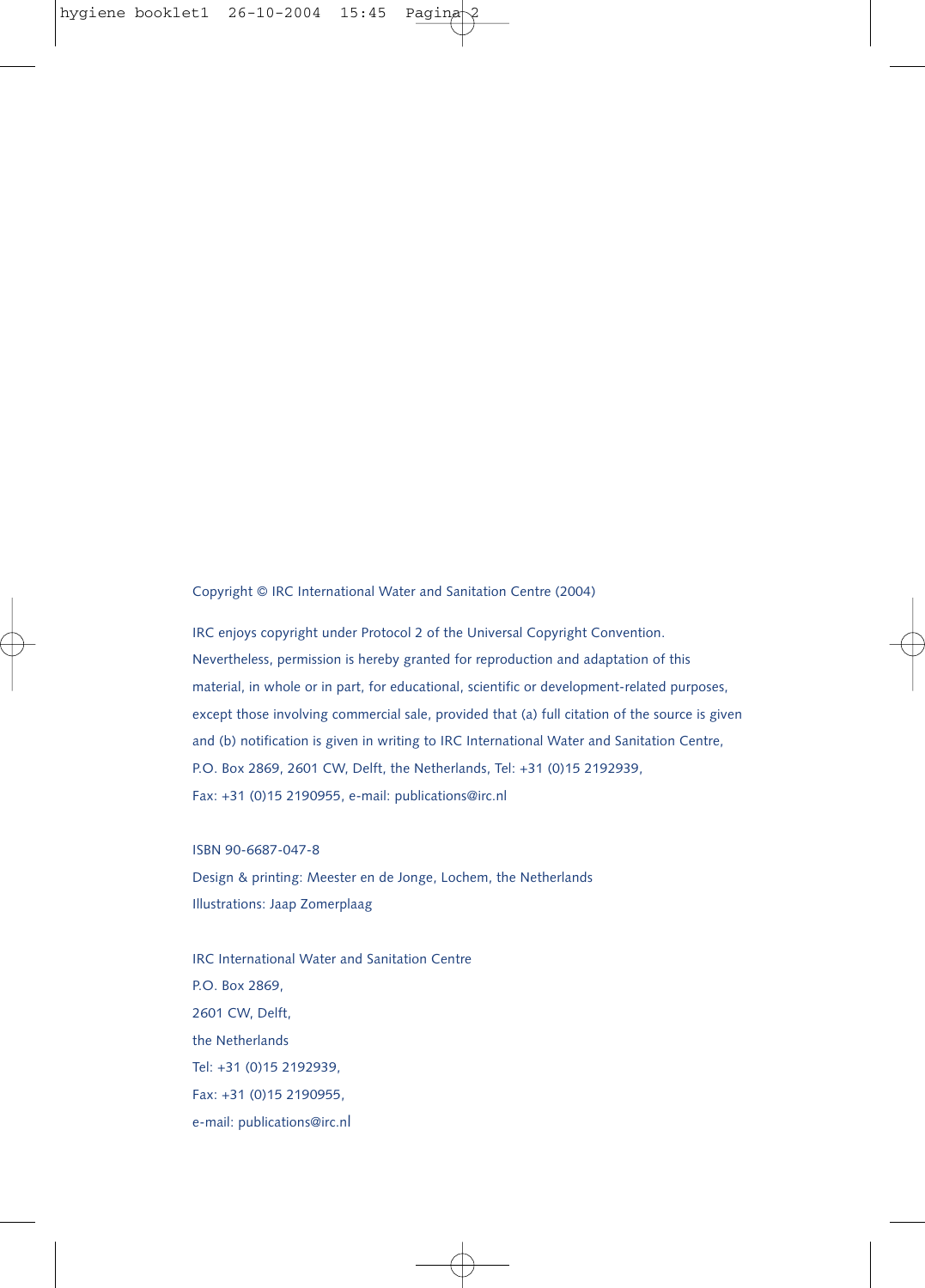# **Sustainability of hygiene behaviour and the effectiveness of change interventions**

*Lessons learned on research methodologies and research implementation from a multi-country research study*

## *Booklet 1*

Eveline Bolt and Sandy Cairncross

#### **Country research teams:**

Ghana, Volta Region Community Water and Sanitation Agency (VRCWSA) Emmanuel Nyavor Joan Awunyo-Akaba

Sri Lanka, COSI Foundation for Technical Cooperation Palitha Jayaweera

India, SEUF (Socio Economic Unit Foundation) Beena Govindan Suma Zachariah

Kenya, NETWAS (Network for Water and Sanitation) Beth Karanja Vincent Njuguna

Nepal, Nepal Water for Health (NEWAH) Renuka Rai Saraswati Khanal

Uganda, WaterAid Uganda and Uganda Association for social economic Progress (USEP) Joyce Mpalanyi Brenda Nahindu

IRC International Water and Sanitation Centre, Delft March 2004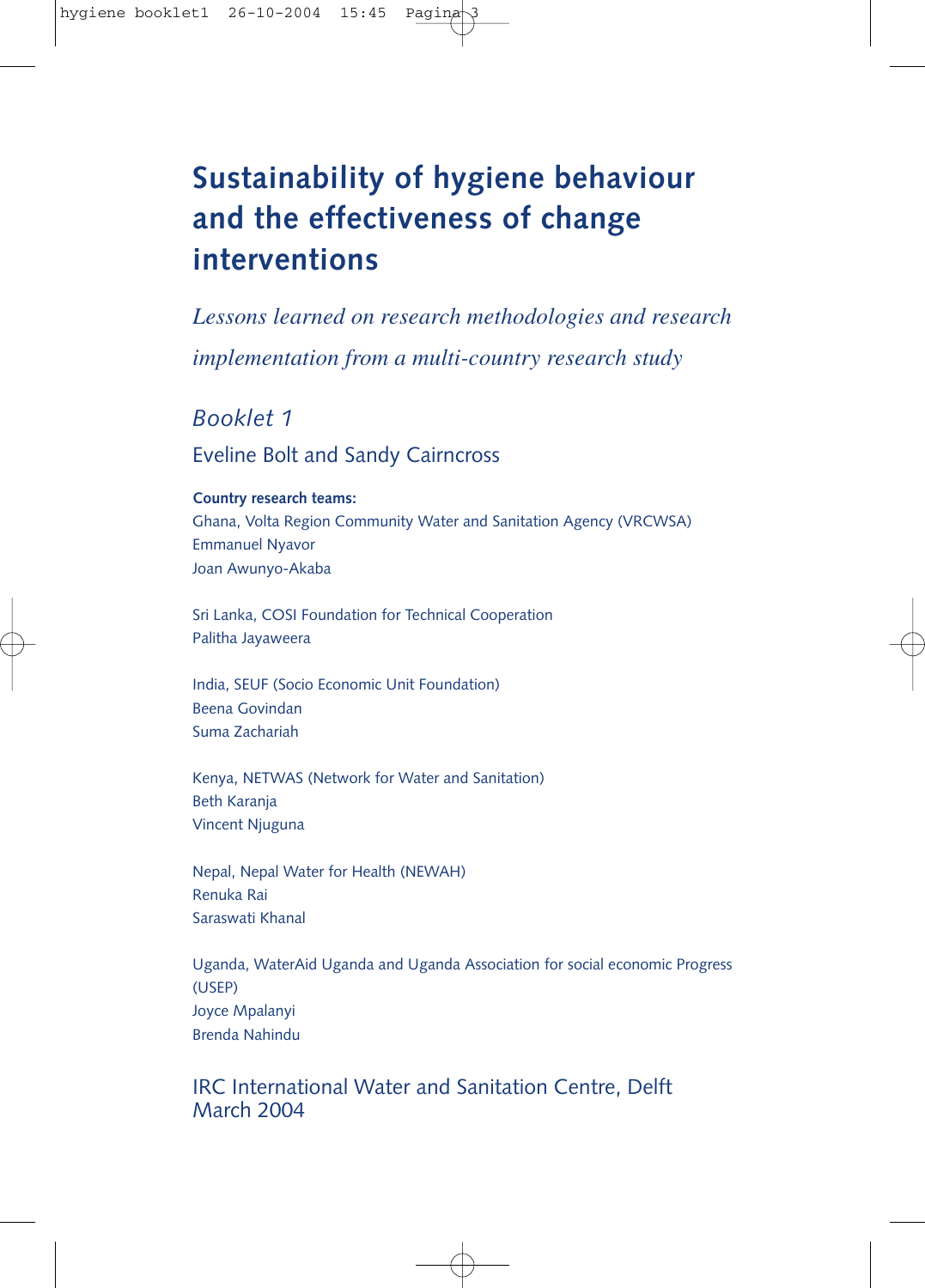hygiene booklet1 26-10-2004 15:45 Pagina 4

 $\overline{\bigoplus}$ 

 $\overrightarrow{1}$ 

 $\displaystyle \bigoplus$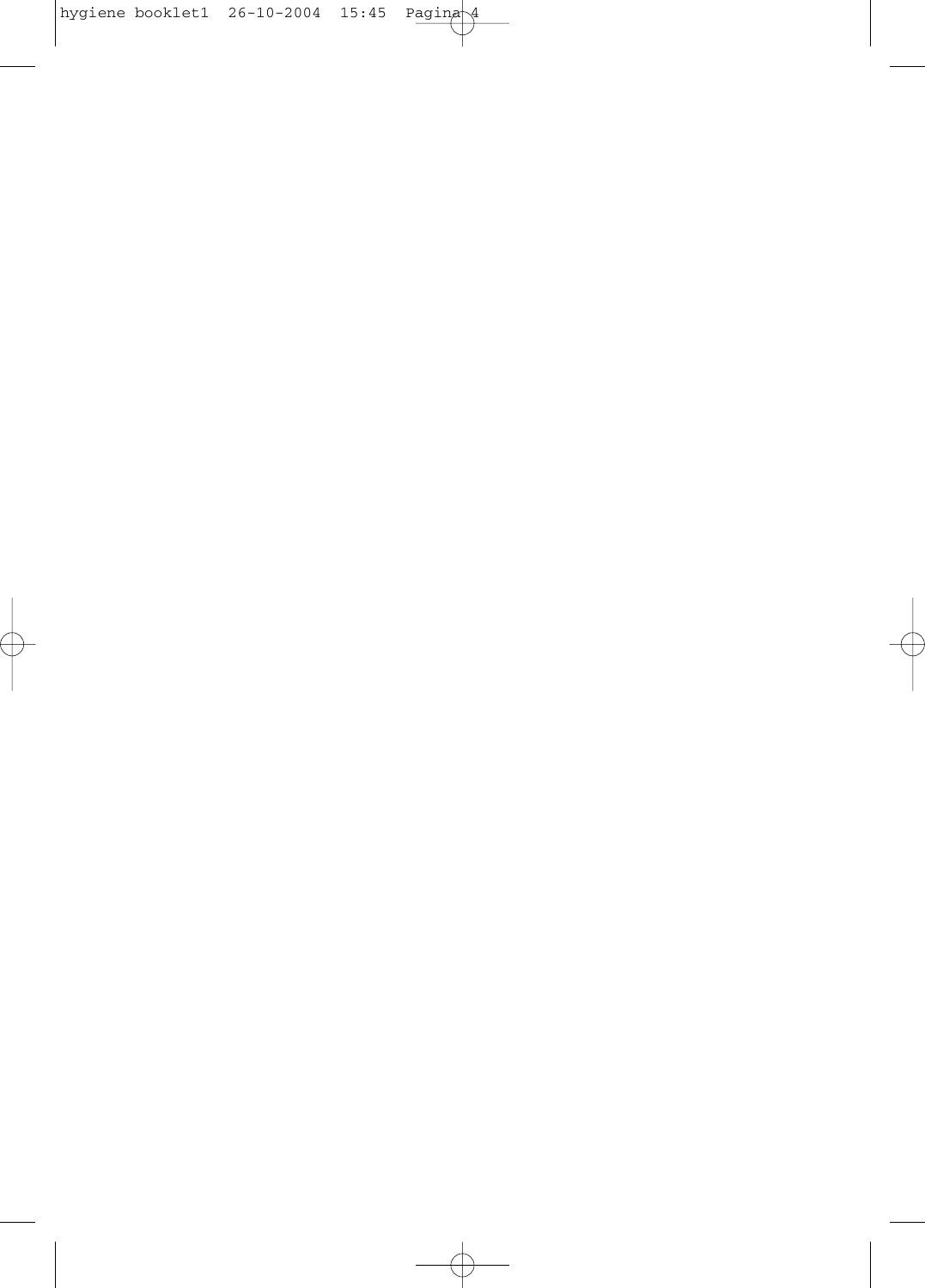#### **Preface**

## **Preface**

This booklet is one of two produced as a result of an international research project on the sustainability of changes in hygiene behaviour. The study was carried out in 6 countries by: Network for Water and Sanitation, Kenya (**NETWAS**); WaterAid Uganda (**WAU**) working in collaboration with Uganda Association for Socio-Economic Progress **(USEP)**; Volta Region Community Water Supply and Sanitation Agency, Ghana (**VRCWSA**); Nepal Water for Health (**NEWAH**); COSI Foundation for Technical Cooperation, Sri Lanka (**COSI**); and Socio-Economic Unit Foundation, Kerala, India (**SEUF**). IRC International Water and Sanitation Centre, the Netherlands, coordinated the research and technical advice was provided by IRC and by the London School of Hygiene and Tropical Medicine, United Kingdom.

The study had the following objectives:

- To assess the level of sustainability of behavioural change one to three years after a hygiene promotion intervention;
- To develop a methodology for simple, cost-effective long-term monitoring of behavioural changes;
- To gain insight into relationships between project approaches, external conditions and sustainability of changes in hygiene behaviour;
- To determine the policy and programming implications of the study findings as a basis for influencing future policy and increasing the effectiveness of programmes.

The study lasted for three years. At various points along the way interesting findings and experiences were shared with outsiders.

Our practical research experiences and the lessons learned are recorded here in the form of two booklets rather than as a detailed, academic account. We believe this will best serve the interests of busy people requiring an easily accessible reference to the study and its outcomes.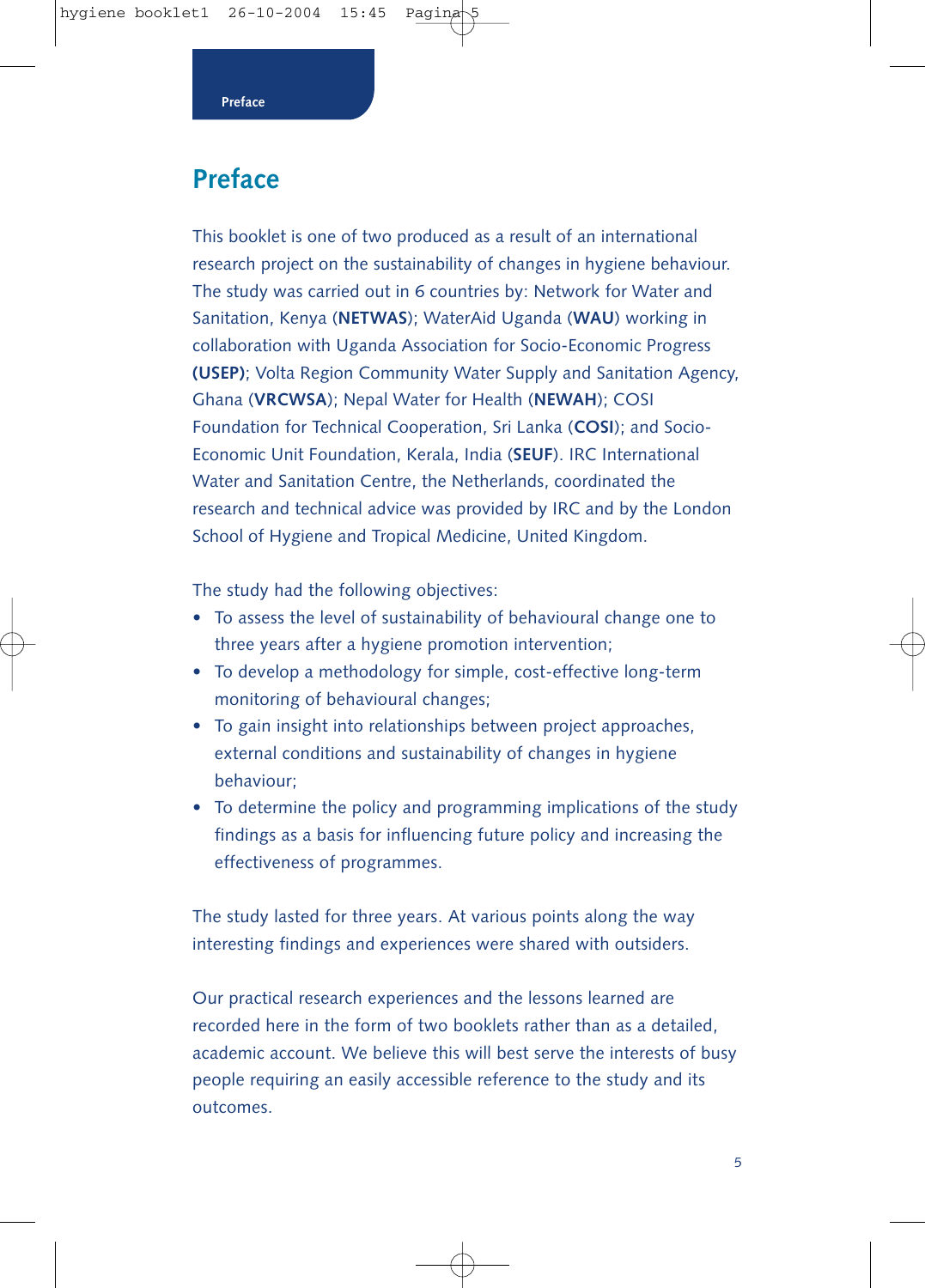This booklet (1) describes the methodological lessons learned during the study. Booklet 2 looks at how we undertook the research and outlines the findings.

Should you wish to discuss any aspect of this work or share your own experiences, please contact us. Our contact details are at the back of the booklet.

Delft, March 2004

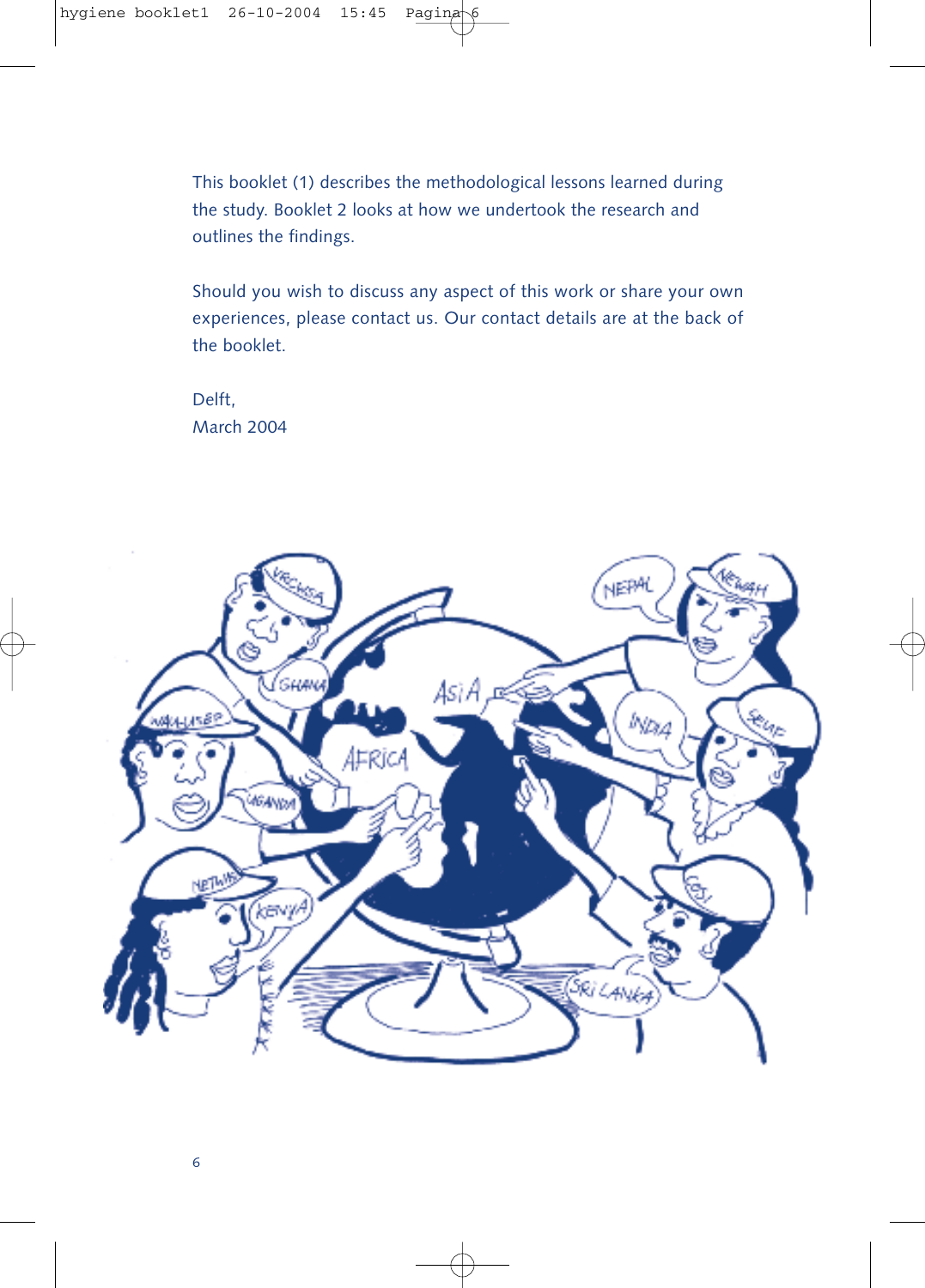**Acknowledgements**

## **Acknowledgements**

Support for the research and for the publication of these booklets was provided by the European Commission and the Netherlands Department for Development Cooperation. Their support is gratefully acknowledged.

These booklets could not have been written without our research colleagues:

- Emmanuel Nyavor from Ghana
- Joan Awunyo-Akaba from Ghana
- Palitha Jayaweera from Sri Lanka
- Beena Govindan from India
- Suma Zachariah from India
- Beth Karanja from Kenya
- Vincent Njuguna from Kenya
- Renuka Rai from Nepal
- Saraswati Khanal from Nepal
- Joyce Mpalanyi from Uganda
- Brenda Nahindu from Uganda

They gave much of their energy to the research, wrote research reports and gave us feed-back about the management of the research. For the authors it was just a matter of compiling, organising and consolidating the data and information provided by them.

We are also grateful to the directors of the organisations that participated in the research. They acknowledged the value of the research for their own programmes and allowed their staff to put in much more time than anticipated and budgeted for.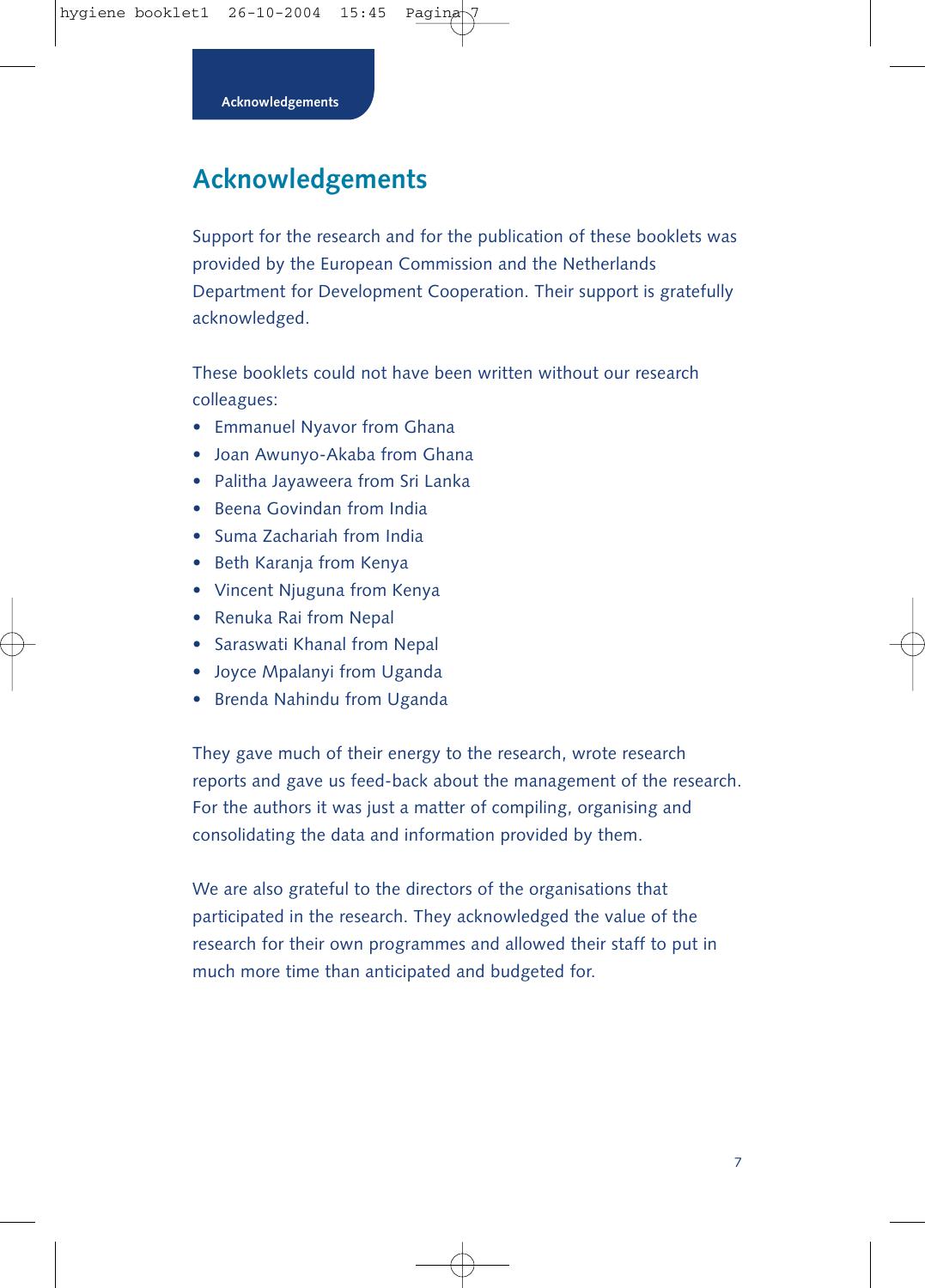hygiene booklet1 26-10-2004 15:45 Pagina 8

 $\oplus$ 

 $\bigoplus$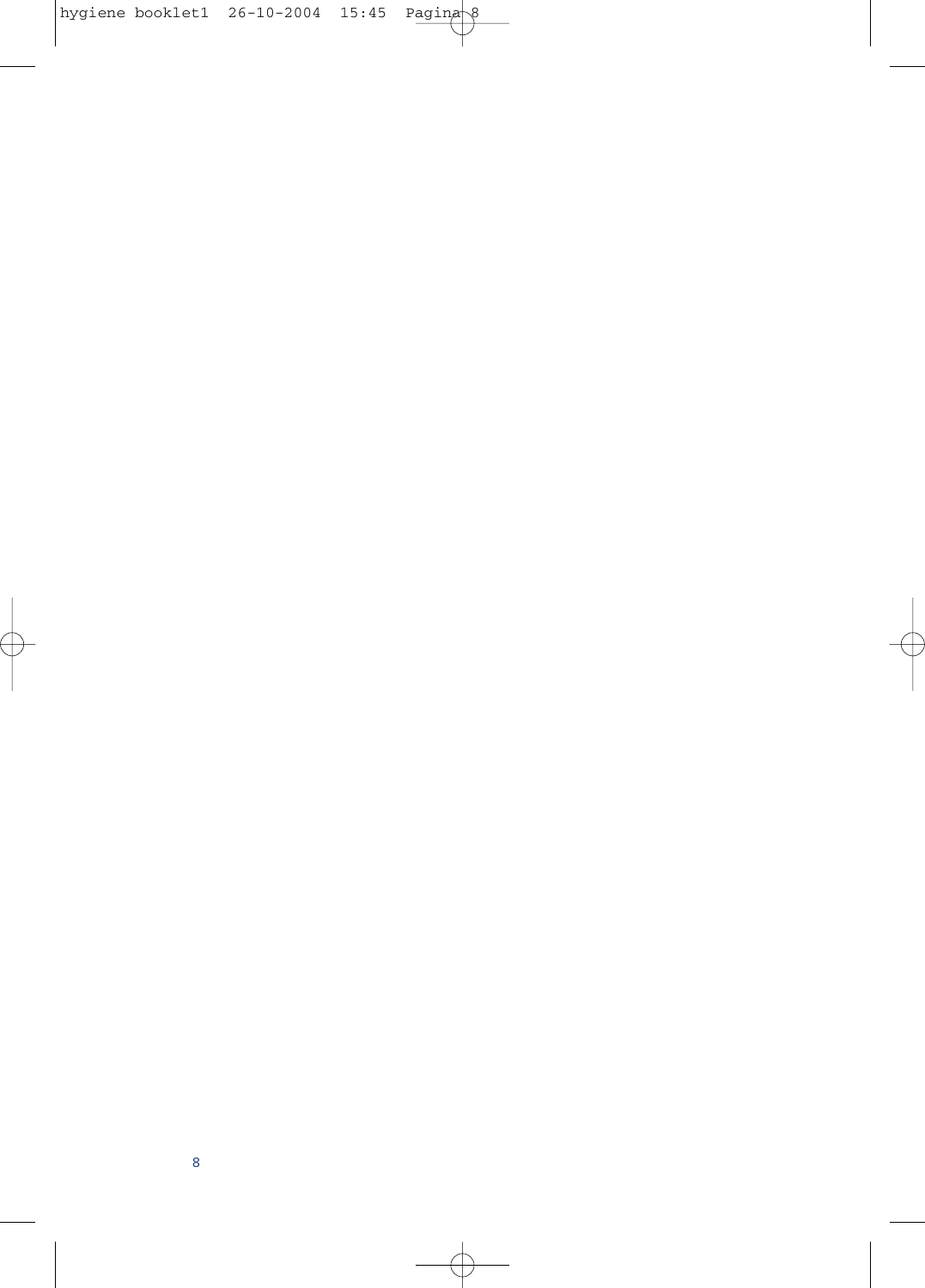**Table of contents**

## **Table of contents**

| <b>Preface</b>                                | 5  |
|-----------------------------------------------|----|
| <b>Acknowledgements</b>                       | 7  |
| <b>Introduction</b>                           | 11 |
| Why study hygiene behaviours?                 | 11 |
| Studying sustainability of behaviours         | 12 |
| Why not study health impact?                  | 12 |
| Approaches to measuring hygiene behaviours    | 13 |
| Our study framework                           | 16 |
| Who are the booklets for?                     | 17 |
| How to use the booklets?                      | 17 |
| A note about statistics                       | 18 |
| <b>Behaviours we studied</b>                  | 19 |
| Handwashing                                   | 19 |
| Latrine use                                   | 21 |
| Storing drinking water safely                 | 22 |
| Looking for evidence of impact                | 23 |
| Control groups                                | 23 |
| <b>Baseline information</b>                   | 23 |
| Direct evidence                               | 24 |
| <b>Methodology and lessons learned</b>        | 26 |
| Main research activities                      | 26 |
| Developing hypotheses and choosing indicators | 27 |
| Developing data collection tools              | 30 |
| Sampling                                      | 33 |
| The role and training of research assistants  | 38 |
| The field work                                | 41 |
| Data analysis                                 | 42 |
| Dissemination                                 | 50 |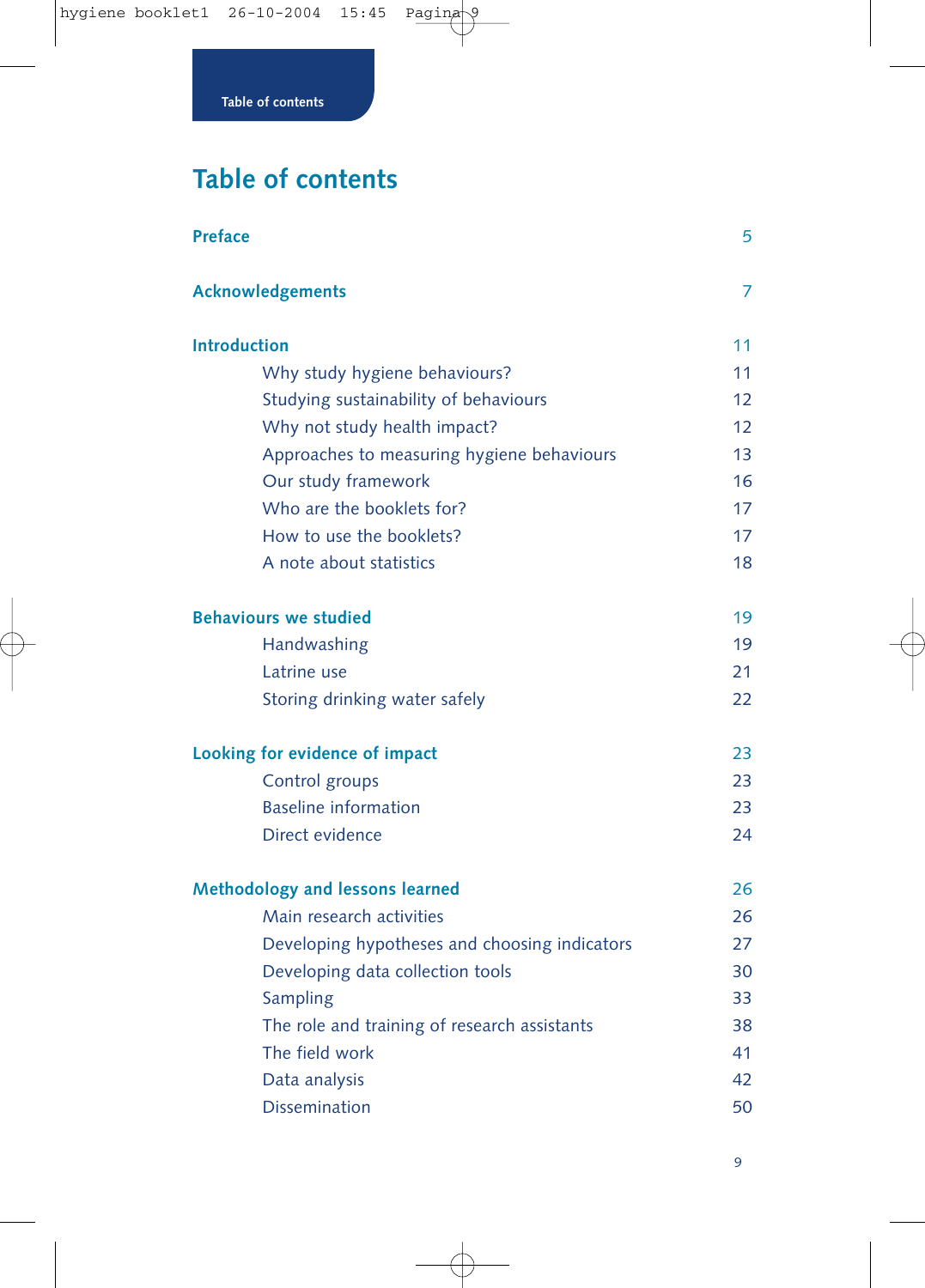## **In summary**

| <b>Appendices</b>                                                     |    |
|-----------------------------------------------------------------------|----|
| Appendix I Brief description of quantitative and qualitative tools 57 |    |
| Appendix II Contacting us                                             | 61 |
| Appendix III P-value or Confidence level, Odds ratio and              | 65 |
| Confidence Interval                                                   | 66 |
|                                                                       |    |
| <b>References</b>                                                     |    |

54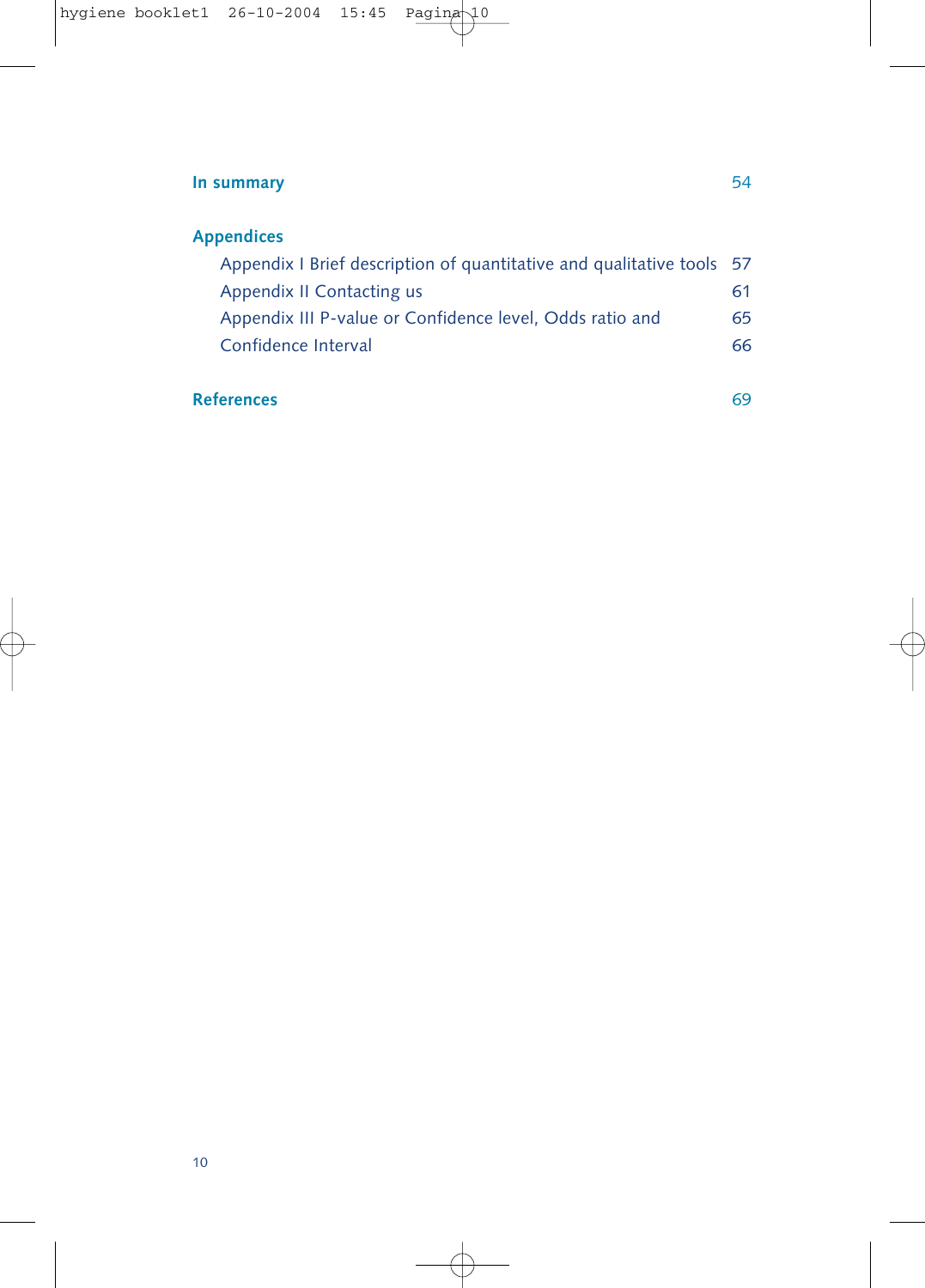#### **Introduction**

## **Introduction**

## **Why study hygiene behaviour?**

Diarrhoea, worm infestation and eye and skin infections are diseases related to water and sanitation. About three million children die from diarrhoea each year. Each of the three common worms (roundworms, whipworms and hookworms) is estimated to infect more than 500 million people. Roughly 6 million people have become blind from trachoma, an eye disease $^!$ . Good hygiene can help prevent much of this, saving lives and preventing illness. For example, it is estimated that washing hands with soap can reduce the risk of diarrhoea by more than 40%. Programmes to promote handwashing might save a million lives each year $\degree$ .

Simple hygiene behaviours – that is what people do, their practices for cleanliness – are key to improving health. Hygiene promotion is therefore recognised nowadays as an essential part of water and sanitation programmes if the maximum health benefits are to be gained from provision of improved facilities.

The challenge within programmes is to ensure that the necessary new, improved hygienic behaviours are developed and sustained and it follows that we need to assess the results of hygiene promotion efforts if we want to:

• Learn how to do it better. For example, the results of a study in a few communities can be useful in improving these activities in other communities that come into the programme later on.

Dr D.A.P. Bundy, Welcome Trust Research Centre for Parasitic Infections, Department of Biology, Imperial College, Prince Consort Road, London SW7 2BB, UK; and Dr E.S. Cooper, Tropical Metabolism Research Unit, Faculty of Medicine, University of the West Indies, Kingston, Jamaica.

<sup>2</sup> Curtis, V., and Cairncross, S. (2003).'Effect of washing hands with soap on diarrhoea risk in the community: a systematic review. In: *The Lancet infectious diseases*, vol. 3, no. 5, p. 275-281.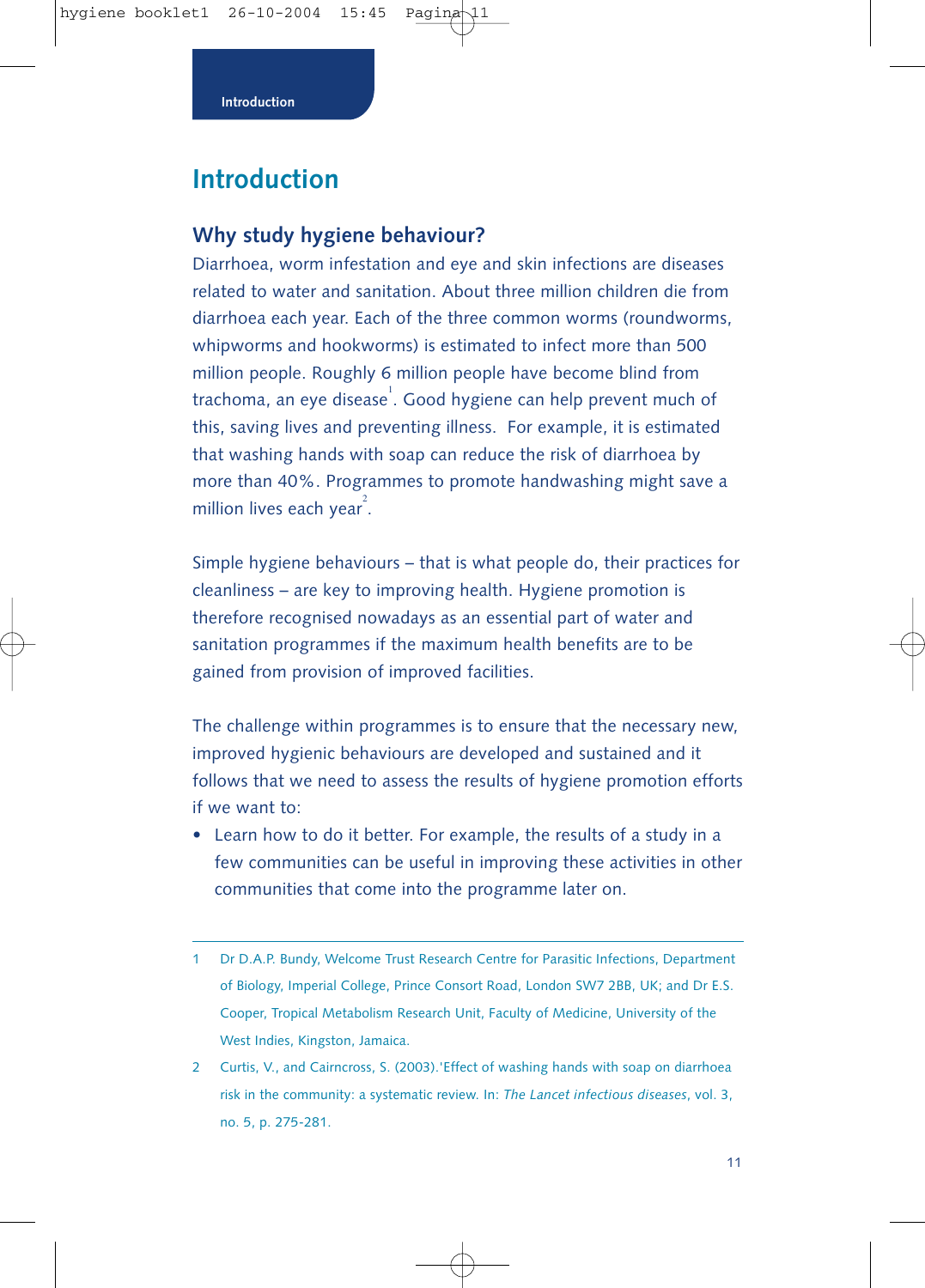• Justify investments in hygiene promotion to funding bodies. A study showing improvement in behaviours can be used to advocate for hygiene promotion. This can be very useful if a programme tends to focus too much on construction and not enough on what people actually do, that is, their behaviours.

#### **Studying sustainability of behaviours**

From research we already know that hygiene behaviours do change as a result of hygiene promotion $^{\rm 3}$ . What is still largely unknown is which factors are more likely to determine change and the extent to which changes in behaviour are sustained over time. Do people retain newly acquired behaviour or do they slide back into 'old habits' when they are no longer in contact with or supported by programme staff?

This international study was undertaken to help fill this knowledge gap. In the accompanying volume we describe the outcomes of the research. This booklet covers various methodological aspects of the work and explains how to set up a behavioural study, combining quantitative and qualitative data in order to help understand not only how people behave, but also why they behave the way they do.

#### **Why not study health impact?**

Some people think that the effectiveness of hygiene and water/sanitation projects is best evaluated by studying changes in health or looking for a decrease in the prevalence of diarrhoea. Certainly one objective of these programmes is to improve health but studying health impact is not easy and does not usually lead to clear results.

A review of the published and unpublished results of the best health impact studies of the Water Decade stated that these health studies are not useful tools for project evaluation or for improving

<sup>3</sup> Kanki, B. et al. (2004). 'An approach to studying hygiene behaviour in Burkina Faso'. In: Cairncross, S. Kochar, V.J. (eds). *Studying hygiene behaviour; methods, issues and experiences*. Delhi, India, Sage Publications. p. 189-201.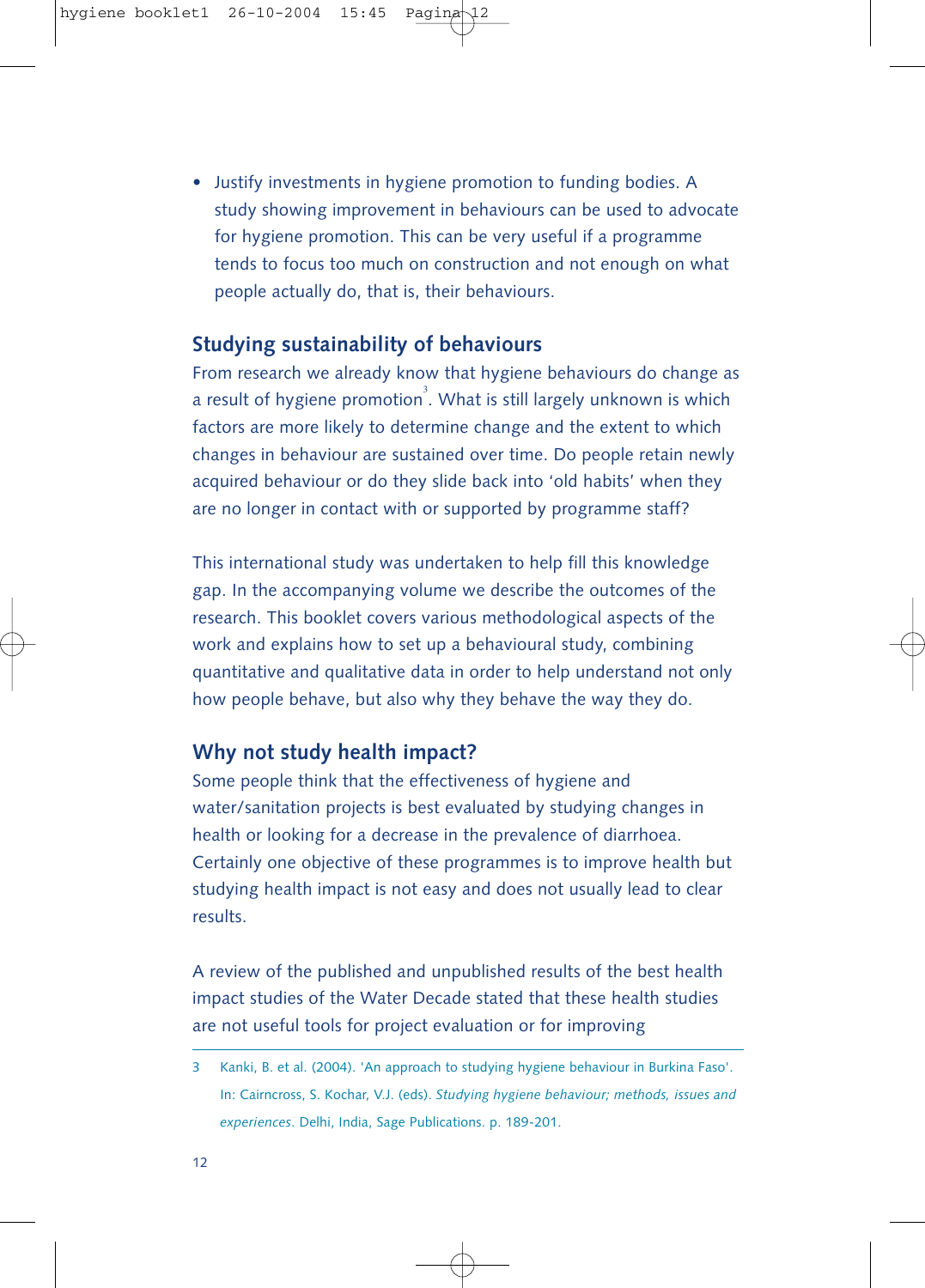#### **Introduction**

interventions. The results are unpredictable and unreliable $\overset{4}{\cdot}$ . For example, information about diarrhoea from clinic records is often inaccurate. It is also difficult to collect accurate information by asking mothers, who may not remember episodes of illness in their children or may have another understanding of what diarrhoea is.

In addition, disease patterns are affected by many factors other than hygiene, making a health impact study tricky to interpret. Such studies are also very expensive and they usually do not provide enough insight into how to improve interventions.

On the other hand we know that, if people begin practising safe hygiene, their health will usually be better protected. Therefore studying improvements in hygiene practices will also inform about improvements in health. Collecting information about behaviours is also usually easier than getting accurate information about health. For these reasons we opted for a behavioural study rather than looking at health impacts.

## **Approaches to measuring hygiene behaviours**

There are basically two approaches to evaluating hygiene behaviour:

**• The summative or survey oriented approach** aims to assess, often at the request of a funding agency, whether (or to what extent) project targets have been achieved. It is the more traditional, quantitative approach where a researcher or a research assistant visits communities and households to collect information. The collection can be done in various ways, for example, asking questions from a questionnaire, carrying out group discussions, making observations, pocket voting. The results are written onto data sheets and then analysed in a central office. The information is used in the central office or by project managers.

<sup>4</sup> Cairncross S. (1990). 'Health impacts in developing countries: new evidence and new prospects'. In: *J. Inst. Water & Environ. Man,* vol. 4, no 6, p. 571-577. World Bank (1976). *Measurement of the health benefits of investments in water supply*. (Report; no. PUN 20). Washington, DC, USA, The World Bank.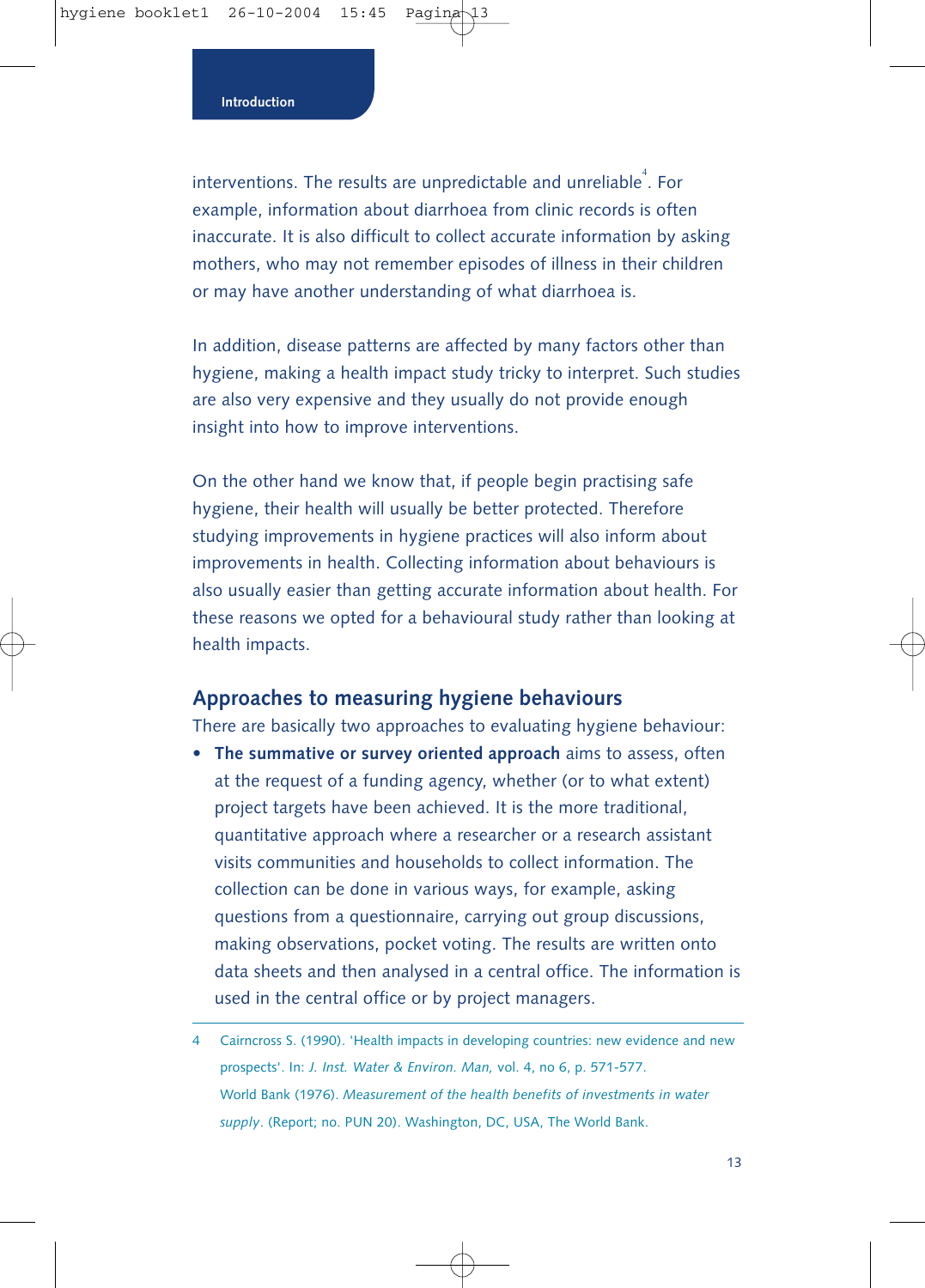In general, the benefits of this approach are that it is well-known, it is quick to enter the information on data processing sheets and the information can be collected by a research assistant with only a few days training. On the downside the answers to questions may not always be accurate and the information is not always given back to the community. We also sometimes hear that community members are 'over-surveyed' and become disinterested from repeated questioning.

**• The formative or participatory approach** is a community-oriented approach in which the researcher and research assistants are more like facilitators. They help the community to collect and discuss its own information about water, sanitation and behaviours. The data collection can be done in several ways. For example, people from the community may make maps or use rating scales. They can have group discussions, make observations of households, do pocket voting. Many of the collection tools are similar to those used in the survey approach but the people in the community take the lead in collecting and analysing information, supported by the research assistants.

The major benefit of this approach is that it is motivational. Community members learn to look at their own community in new ways and want to take action. It can also be more accurate as the people involved check each other when they collect and discuss information.

One drawback is that the research assistant needs careful training and practice because facilitation is more difficult than just asking questions and writing answers. This approach also involves more time in the communities and can therefore make this stage of the study more expensive.

Ten years ago the results of participatory activities could not be quantified because the gathered information could not be recorded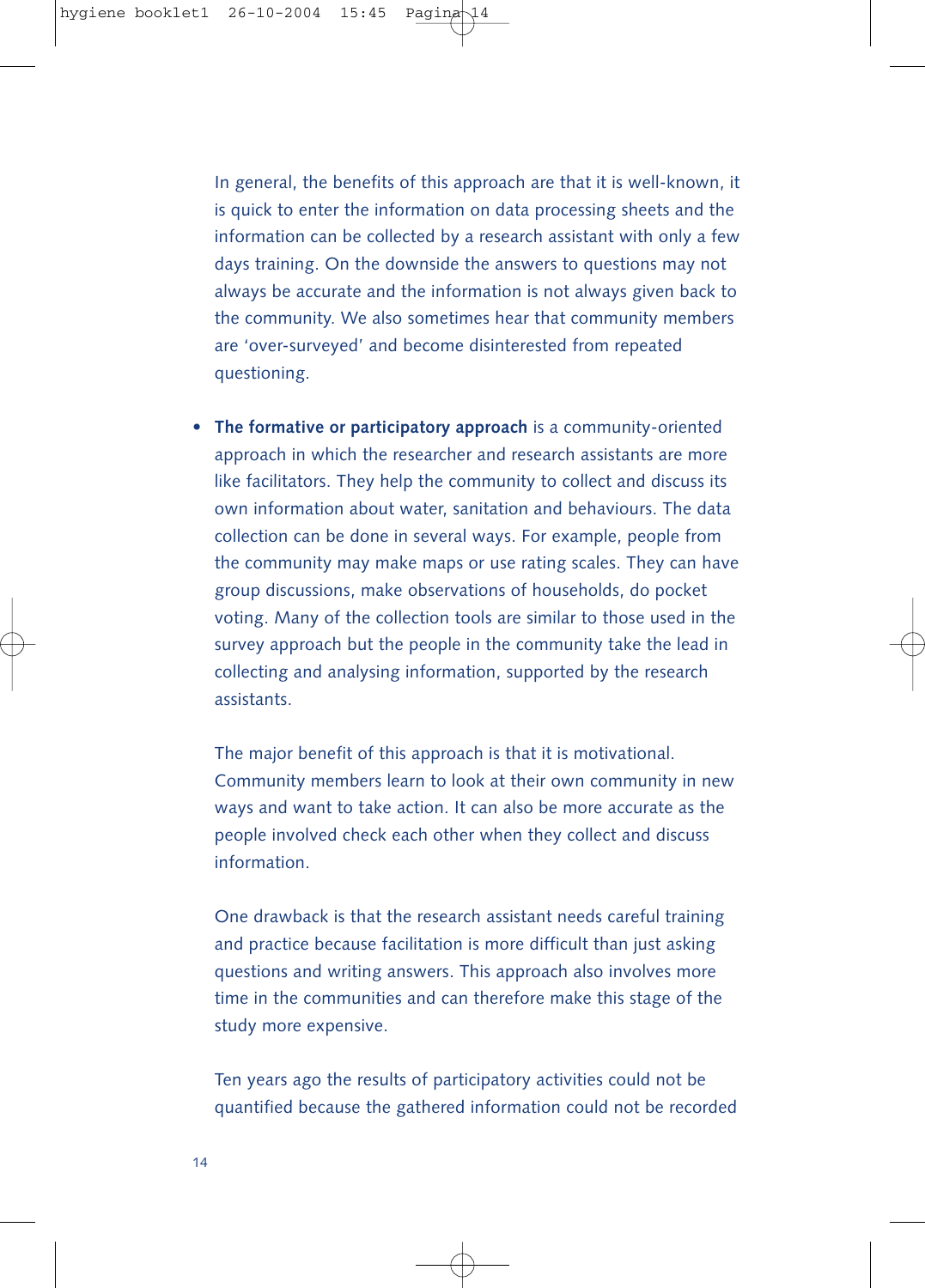#### **Introduction**

in a numerical form convenient for analysis. Fortunately practical means are now available to 'quantify qualitative data'<sup>5</sup>.

The precise balance between the two approaches depends on the objectives of the specific study and the preferences of the researcher. But there is wide agreement that it is best to combine several methods so that the results can be checked for consistency between them.



*Collecting both quantitative and qualitative data is useful.*

In our study we used a summative, survey-oriented approach but mixed with elements of the participatory approach. For example, in several countries the information from the survey was fed back to the projects and to the communities. This helped check the data and also helped motivate people for action to improve their projects.

5 For more information see: Postma, L, Wijk, C. van and Otte, C. (2003). 'Participatory quantification in the water and sanitation sector'. In: *PLA Notes*, no 47. p. 13-18.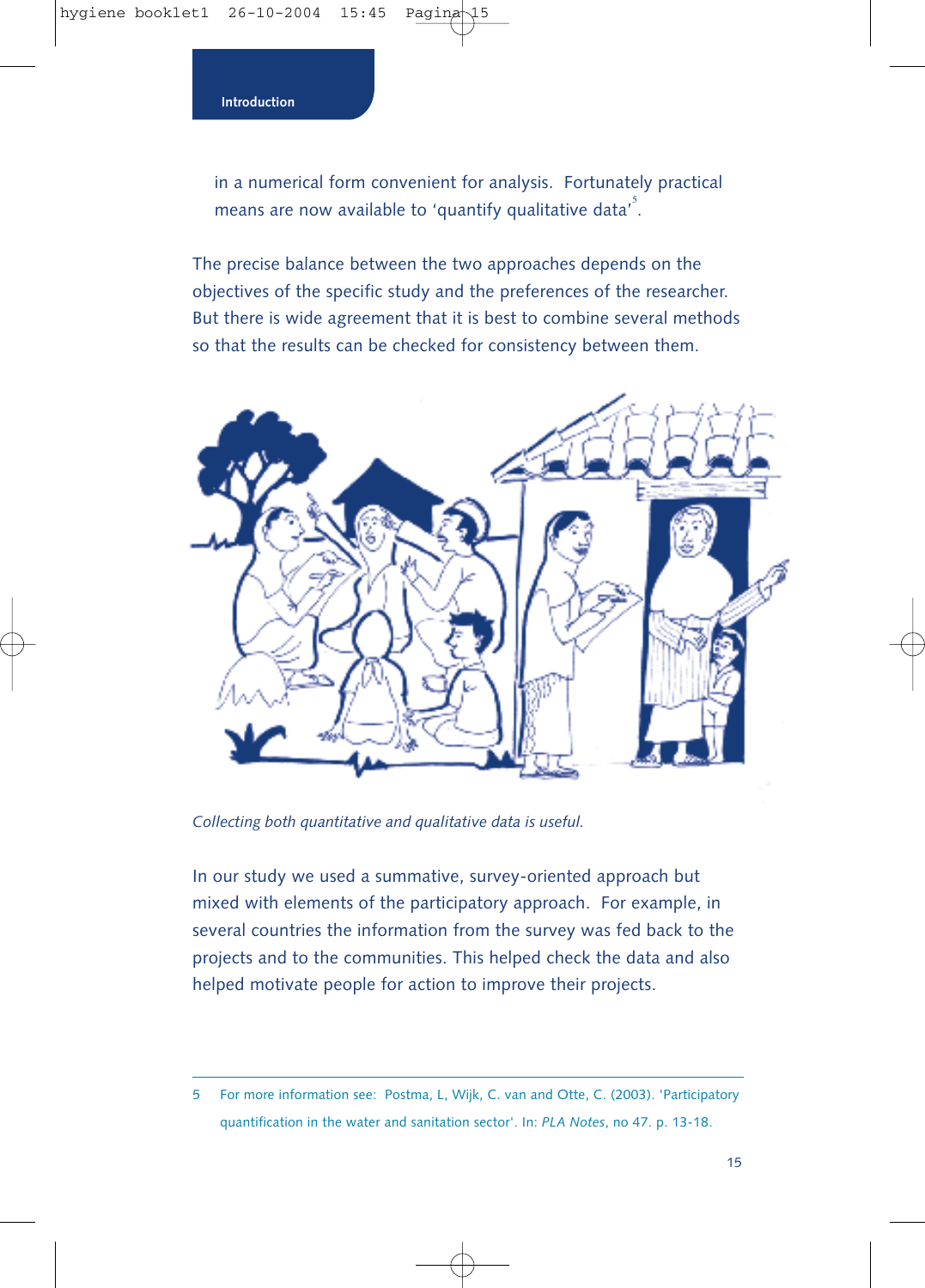## **Our study framework**

We used a simple framework for the study. This framework helps to explain the nature of the booklets and their interrelationship. The framework is as follows:

Through a first round of data collection we established the **starting points** in which:

- people perform a certain level of hygiene behaviour and a certain level of sanitary conditions is in place;
- in and around the community the resources are identified that make this level of behaviour and sanitary conditions possible, such as local construction materials for latrines, a shop that sells soap, and people's knowledge.

We looked at **inputs** brought into the community through project interventions. These inputs included:

- hardware to improve availability and accessibility of water supply as well as availability of materials and knowledge for latrine construction;
- provision of training and mobilisation for hygiene promotion, either directly to the target group or indirectly through women's groups, youth clubs or teachers;
- peer motivation to encourage (or discourage) the community or family members in behaviours relating, for example, to handwashing or latrine use.

These inputs were aimed at improving hygiene behaviour. Improved hygiene behaviours, such as handwashing, construction and maintenance of latrines are called **outputs.**

By doing a second round of information collection we were able to determine whether outputs (i.e. behaviours) were sustained and which of the inputs (i.e. project interventions) were most effective in bringing about behavioural change.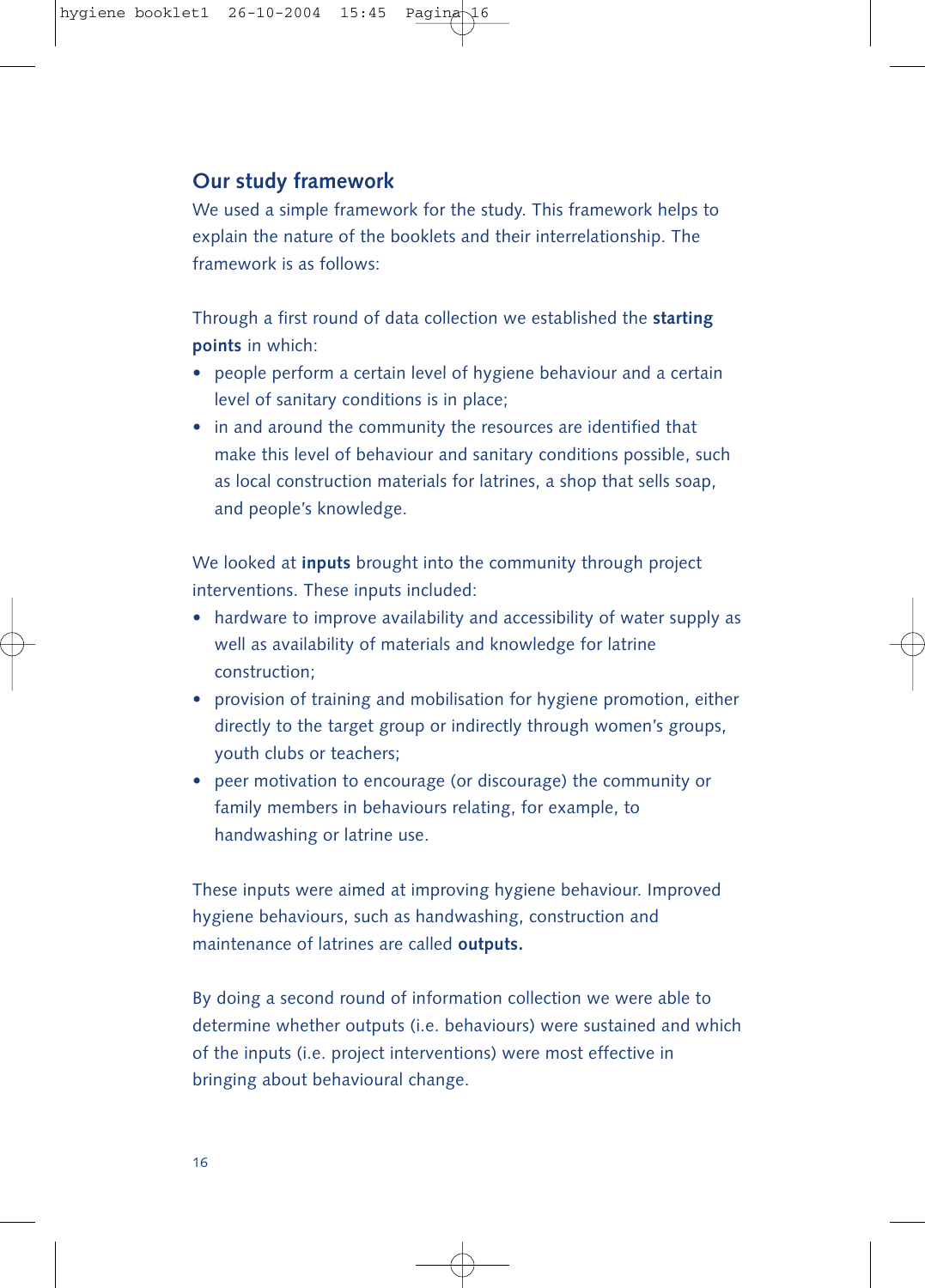

**Introduction**

**Booklet 1** is about lessons we learned regarding methodological aspects of the study.

**Booklet 2** is about how we did the study, the findings and their implications for future water, sanitation and hygiene programmes.

## **Who are the booklets for?**

Booklet 1 is intended primarily for people wanting to set up a similar study. It provides useful information on how to do so and on how to avoid some mistakes of earlier studies. Booklet 2 is for those wanting to become more effective in their hygiene promotion efforts. It refers to the hygiene promotion methods seen to be most effective in bringing about behavioural change.

Those responsible for setting up a monitoring framework can also benefit from reading Booklet 1, since it provides ideas for monitoring indicators and for implementation of monitoring activities. That booklet will be useful also for water and sanitation programme managers and donors wishing to understand the challenges faced by researchers. For the same audience Booklet 2 will be of interest with regard to justifying investments in hygiene promotion.

### **How to use the booklets?**

The booklets have been written in such a way that each can be read on its own, depending on your interest. Should you want to set up a behavioural study, the first booklet is most useful. If you are most interested in impact data and designing a hygiene promotion programme, the second is best for you.

Should you wish to order more copies you may do so by contacting IRC by mail, phone or fax or through our website (http://www.irc.nl/content/view/full/167).

The booklets have been produced in such a way that they may also easily be photocopied. Should you do so, please acknowledge the source.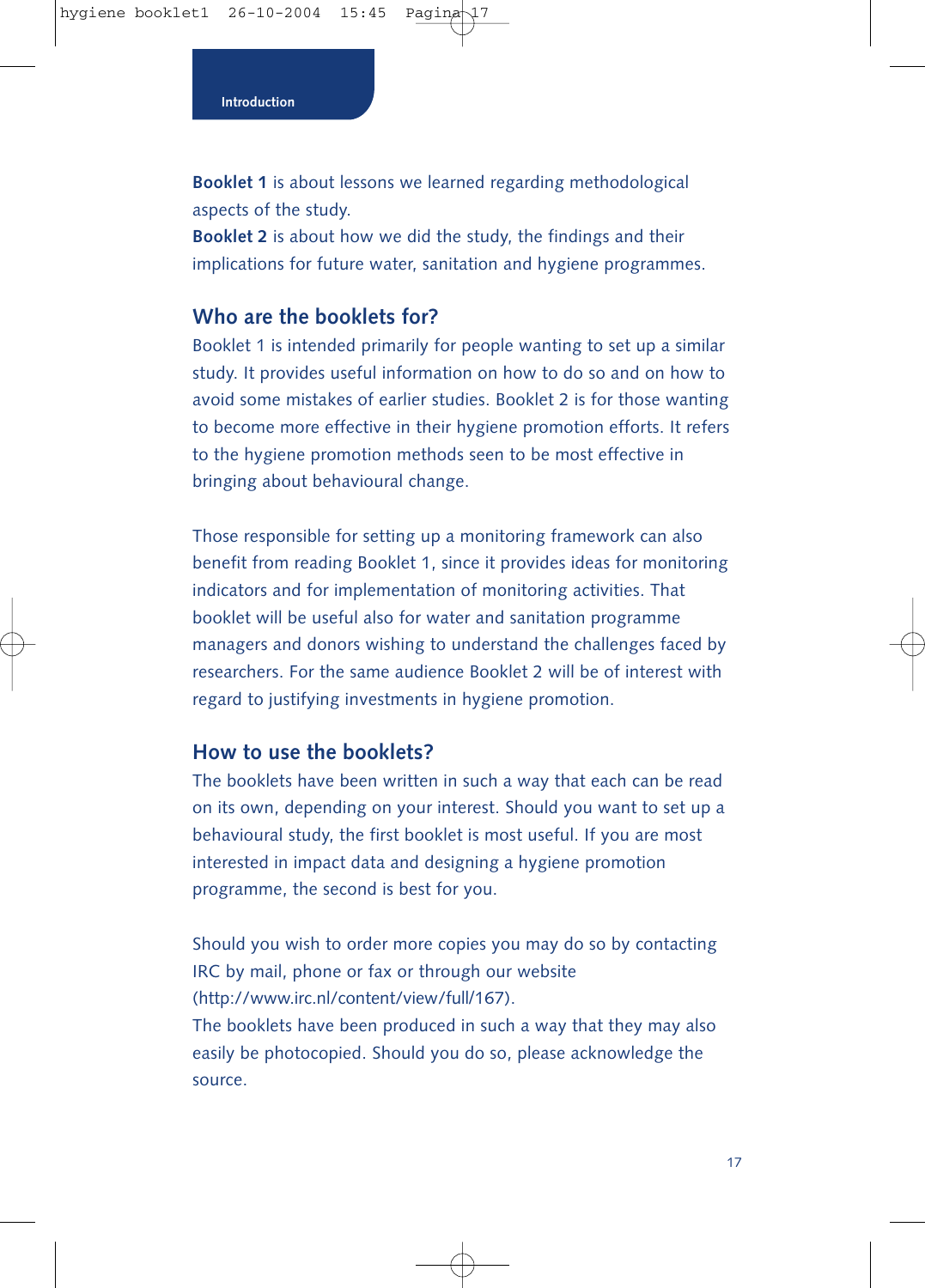## **A note about statistics**

The benefits of studies such as this depend, in the end, on being able to understand the messages contained in the considerable amount of data that has been gathered. Sometimes that can be done by a simple comparison of numbers or percentages but on other occasions more sophisticated approaches, involving some statistical analysis, are needed if a meaningful interpretation of the data is to be obtained.

Both booklets refer at various points to some of the terms and techniques used in statistical analysis. These are fully explained in an Appendix (3), common to both documents. Readers may find it useful to read that short section before studying the relevant parts of the main documents.



*Correct handwashing is a rather complex behaviour.*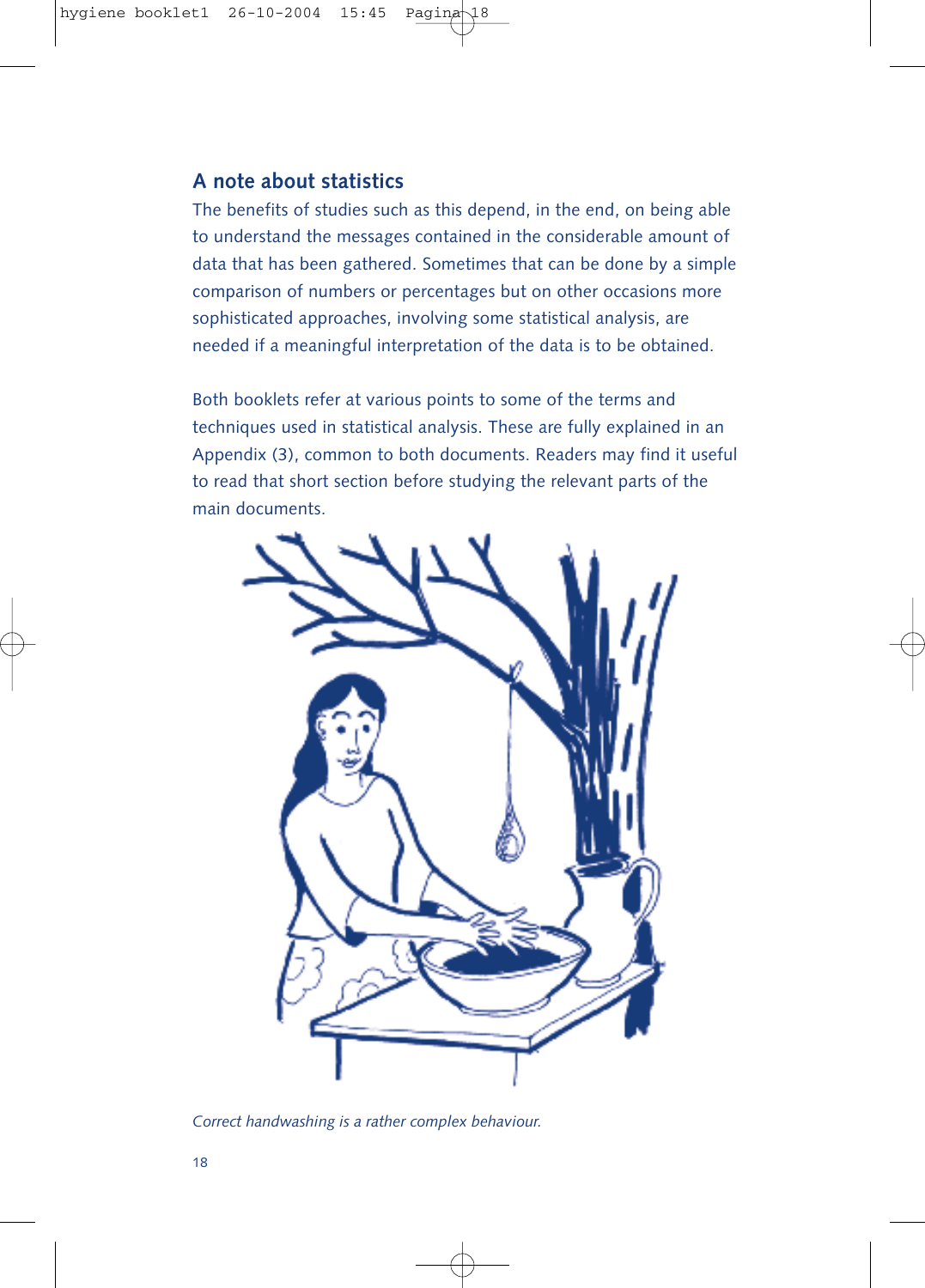**Behaviours we studied**

## **Behaviours we studied**

There are many hygiene behaviours, but if there are too many in a study it becomes too complicated and gives rise to too much data. It makes sense to study those behaviours that are most important in preventing illness. According to WHO they include: handwashing, having and using latrines, safe disposal of infant excreta and storing drinking water safely. Our research therefore studied those behaviours.

## **Handwashing**

Having clean hands is important to prevent disease. For example, one common way to get a cold, or serious diseases such as hepatitis A or diarrhoea is by rubbing your nose, mouth or eyes after your hands have been contaminated with germs.

Handwashing is a complex behaviour, for which several things are needed such as knowledge, skills and an enabling environment. Four elements that one can use as approaches to measure handwashing are:

- **• knowledge** of handwashing times that are important for health reasons. These 'critical' handwashing times are usually considered to be: before eating, after defecation, after handling excreta of infants.
- **• skills** in washing hands correctly. In practice this means rubbing both hands with a cleaning agent like soap or ash and using enough water.
- **• enabling environment**, for example existence of a convenient location with soap and water for handwashing in the household.
- the person's **actual practice** of handwashing. Do people actually wash hands correctly at the most critical times?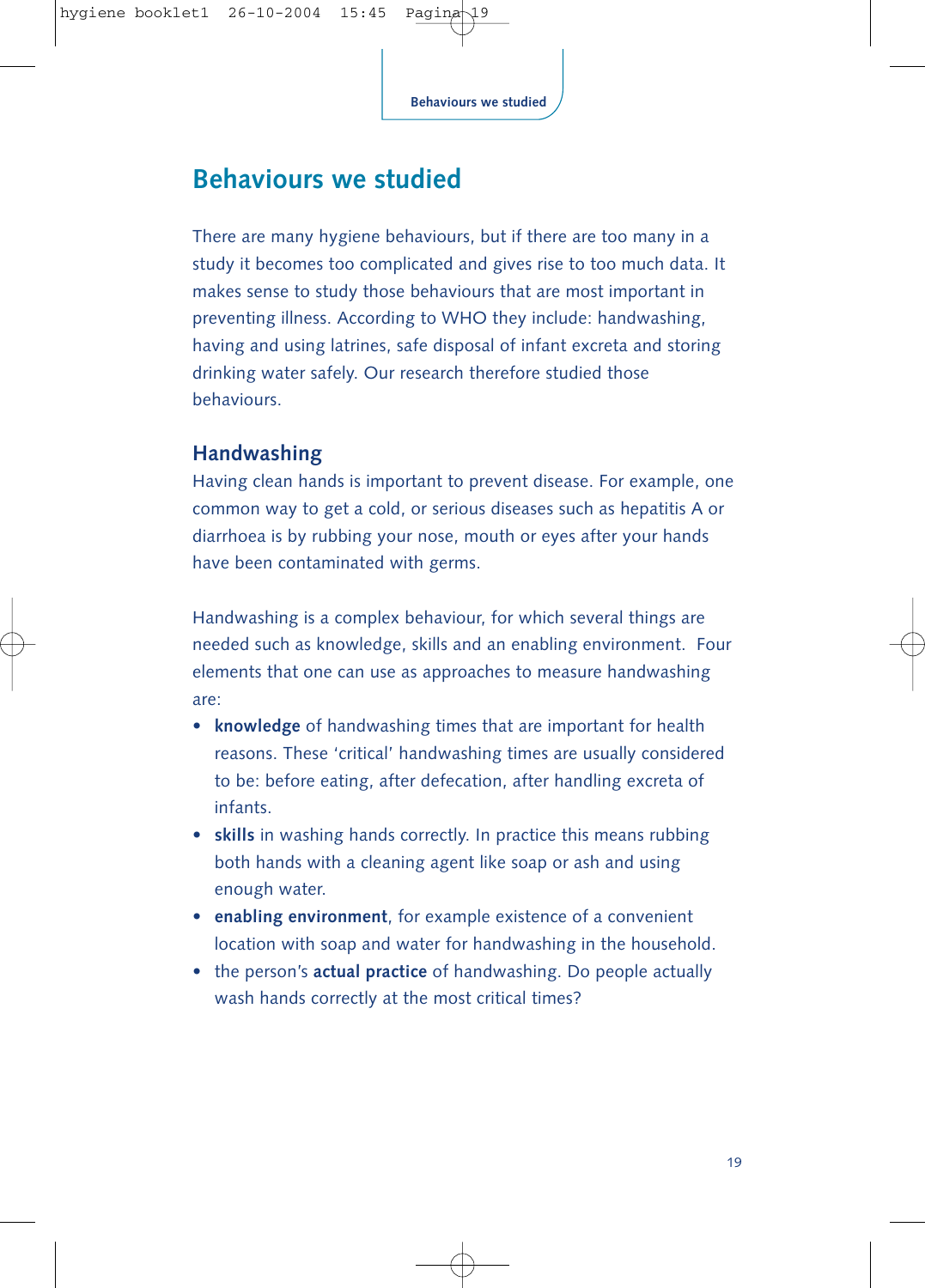

*Toilet use is an important hygiene behaviour.*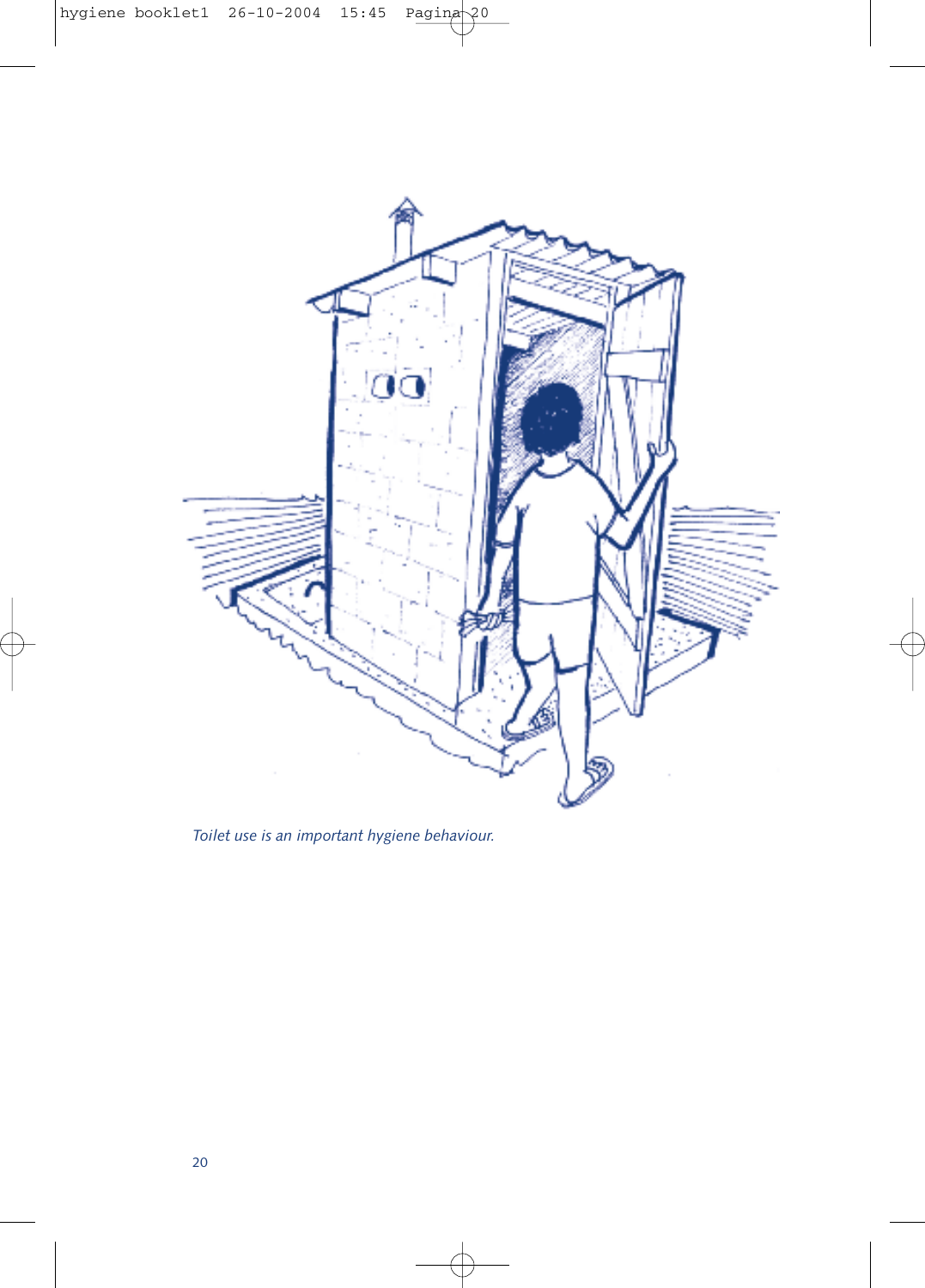**Behaviours we studied**

### **Latrine use**

Having and using a latrine can help prevent diarrhoea and worm infections. Most of the agents – bacteria, viruses and parasites – that cause these illnesses cannot, of course, be seen. These agents get into the body through the mouth or skin and are passed out in excreta. They can be passed from one person to another through unclean hygiene practices. One purpose of having and using a latrine is to remove human excreta from human contact.

Valerie Curtis of the London School of Hygiene and Tropical Medicine describes the problem this way: All people pass germs out in their excreta. Not all of it is dangerous but one gram of excreta can contain 10,000,000 viruses, 1,000,000 bacteria, 1,000 parasite cysts and 100 parasite eggs $\degree$ . A low infective dose (only about 100 viruses or 10,000 bacteria) can make another person ill if it is passed to them via food, fingers, water or flies.

To have a strong health impact, latrines must be used consistently by all children and adults in the household. In our research, four components were studied:

- Presence of a **proper latrine** with a superstructure and door.
- Evidence of **latrine use**. For example, is there a clear path to the latrine, is there excreta in the pit, is the environment free from excreta?
- Evidence of **latrine use consistently by each person** when they are around the household.
- **Latrine is maintained**. The floor is clean, the hole or trap and the walls are free from excreta. The hole of the pit latrine is covered.

<sup>6</sup> Curtis, V. and Kanki, B. (1998). *Happy, healthy and hygienic: how to set up a hygiene promotion programme. 1. Planning a hygiene promotion programme.* (Water, environment and sanitation technical guidelines series / UNICEF; no. 5). New York, NY, USA, UNICEF, Water and Environmental Sanitation Section.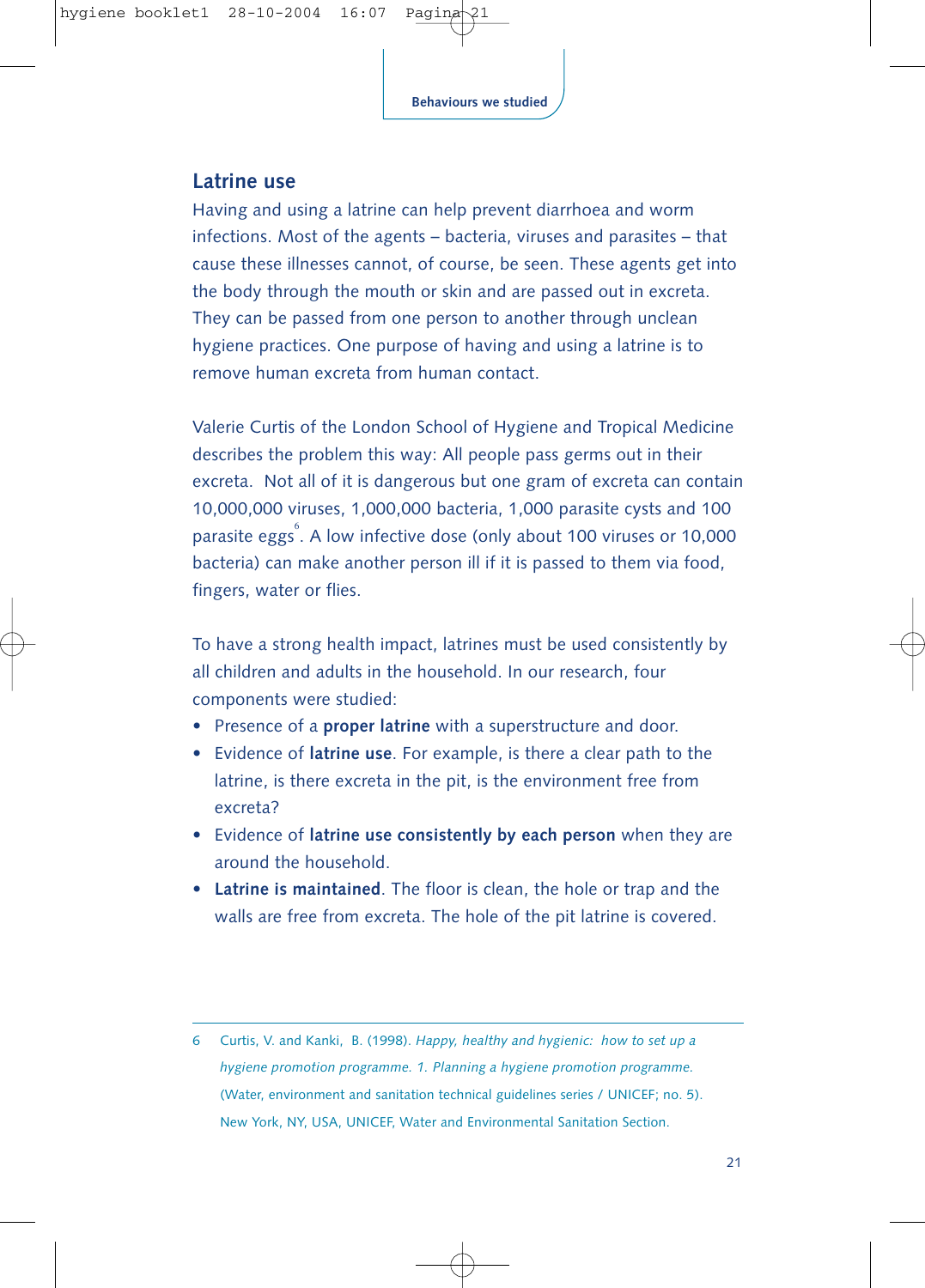## **Storing drinking water safely**

Safe storage of drinking water means at least keeping it covered. In the Ghana study safe storage also meant that the container and storage area should be clean, there should be no visible particles in the water and there should be a dipper near the water container.

We looked at behaviours of men, women, rich and poor.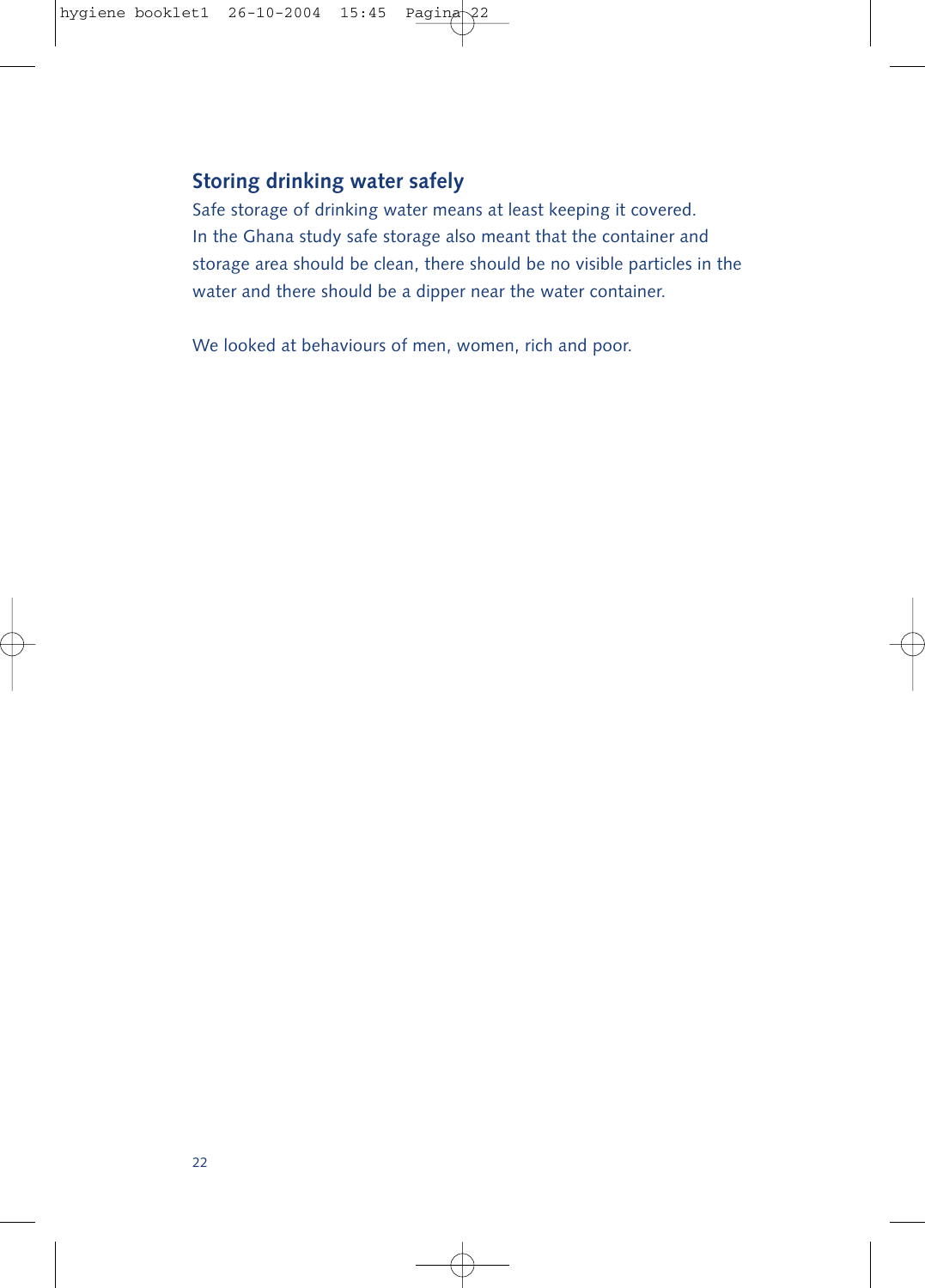## **Looking for evidence of impact**

Most studies of hygiene try to find evidence that the hygiene intervention had an impact. The research or monitoring looks for evidence that behaviours have improved as a direct result of the hygiene promotion. We did this by:

- Comparing with control groups; Comparing communities or groups that had hygiene education/promotion with those that did not have hygiene promotion.
- Using baseline data; Comparing hygiene behaviours before and later or after the intervention.
- Looking for direct evidence; Assessing whether the people who participated in certain project activities have better hygiene behaviours than those who did not.

## **Control Groups**

One way to study project impact is by **using control groups that did not have hygiene promotion.** The idea is to compare communities or groups that had hygiene education/promotion with those that did not. If the hygiene programme really has an impact, then the control group will not perform as well as the group that had hygiene education or promotion. The hygiene behaviours of the people who were in the programme will be stronger and more frequent.

One word of caution: It is important to select the sample carefully. The intervention communities should really reflect the project population and not be 'showpiece' communities. The control communities should be like the intervention communities. They should have similar water and sanitation conditions and similar populations.

## **Baseline information**

Another way to see whether the hygiene programme made a difference is to study behaviours **before** and **later** (after or during) the project intervention. Baseline data is usually collected in a survey of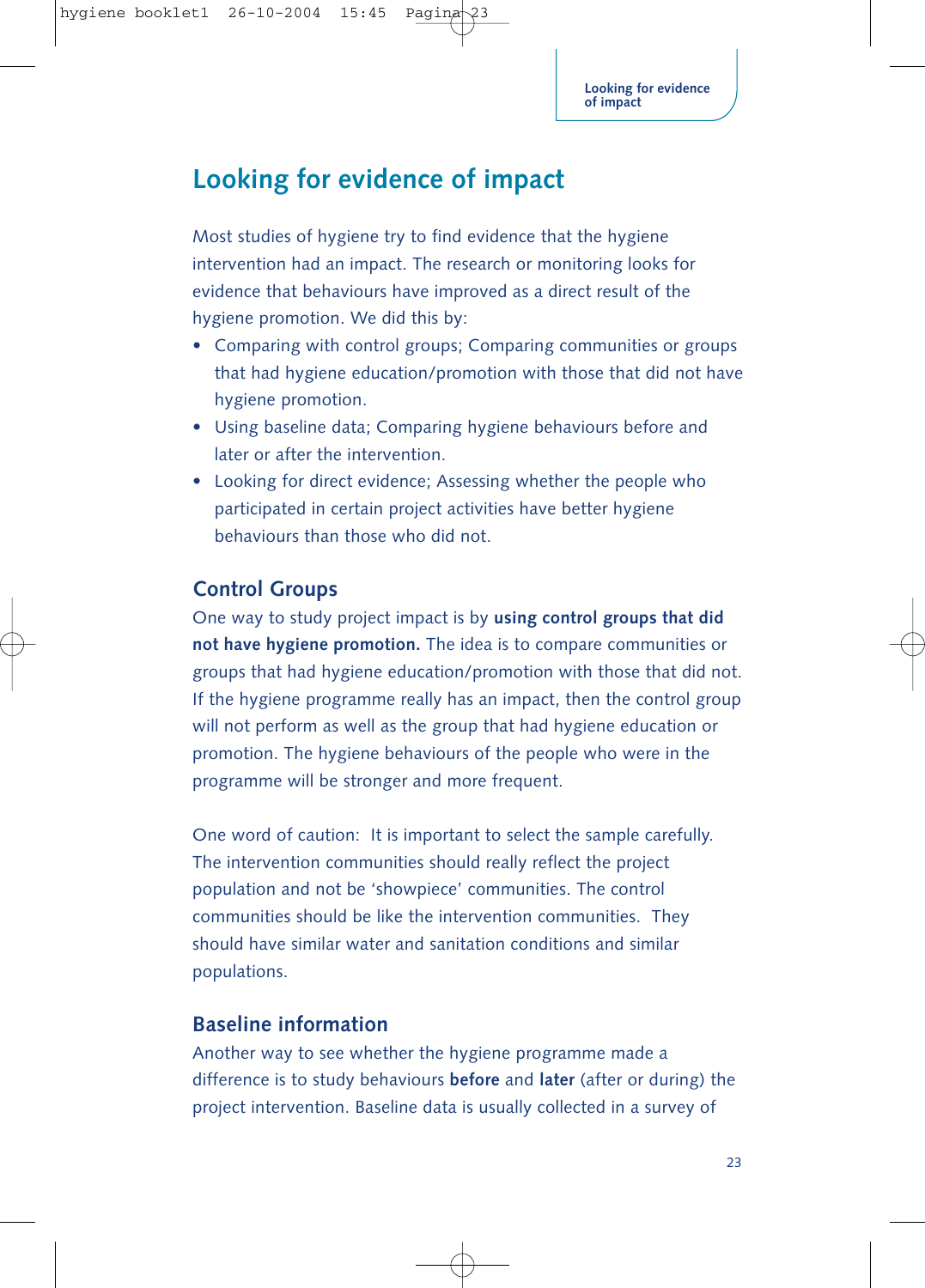the community before the project starts. Then the baseline is compared to data collected later, but using similar collection tools and questions. If the hygiene intervention had an impact, then there should be a change over time.

Example: Number of households having and using a latrine before and after the project.

## **Direct evidence**

A third means of identifying impact is to **look for links between particular hygiene promotion inputs and hygiene behaviour outputs.** Hygiene promotion inputs are usually some combination of activities such as:

- mass activities (campaigns, drama, videos, camps, rallies, village councils), which include the production and distribution of hygiene education materials;
- group activities (training classes, meetings, formation of women's groups); and
- personal communications such as home visits, advice from a neighbour, advice from a child.

To find direct evidence of positive outputs we look for answers to questions such as:

- Do the people who participated in project activities have better hygiene behaviours than those who did not?
- Did more people who participated in hygiene promotion activities practise the hygienic behaviour than those who did not participate?
- Did more people who remember particular hygiene promotion activities practise the hygienic behaviour than those who did not remember?

This is interesting to study because programme leaders often want to know which hygiene promotion activities have greatest impact.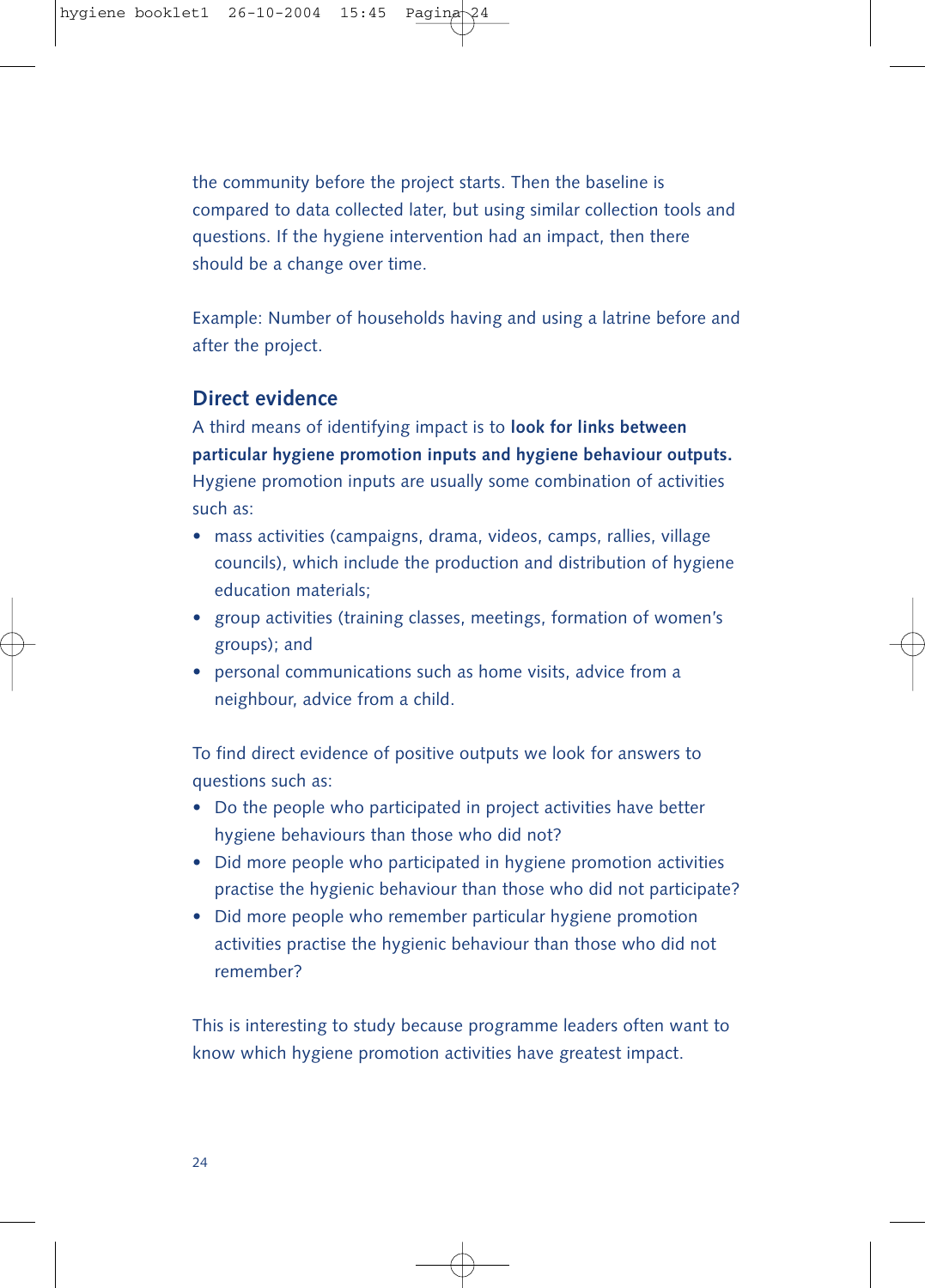

*Observing practices often tells more than asking questions.*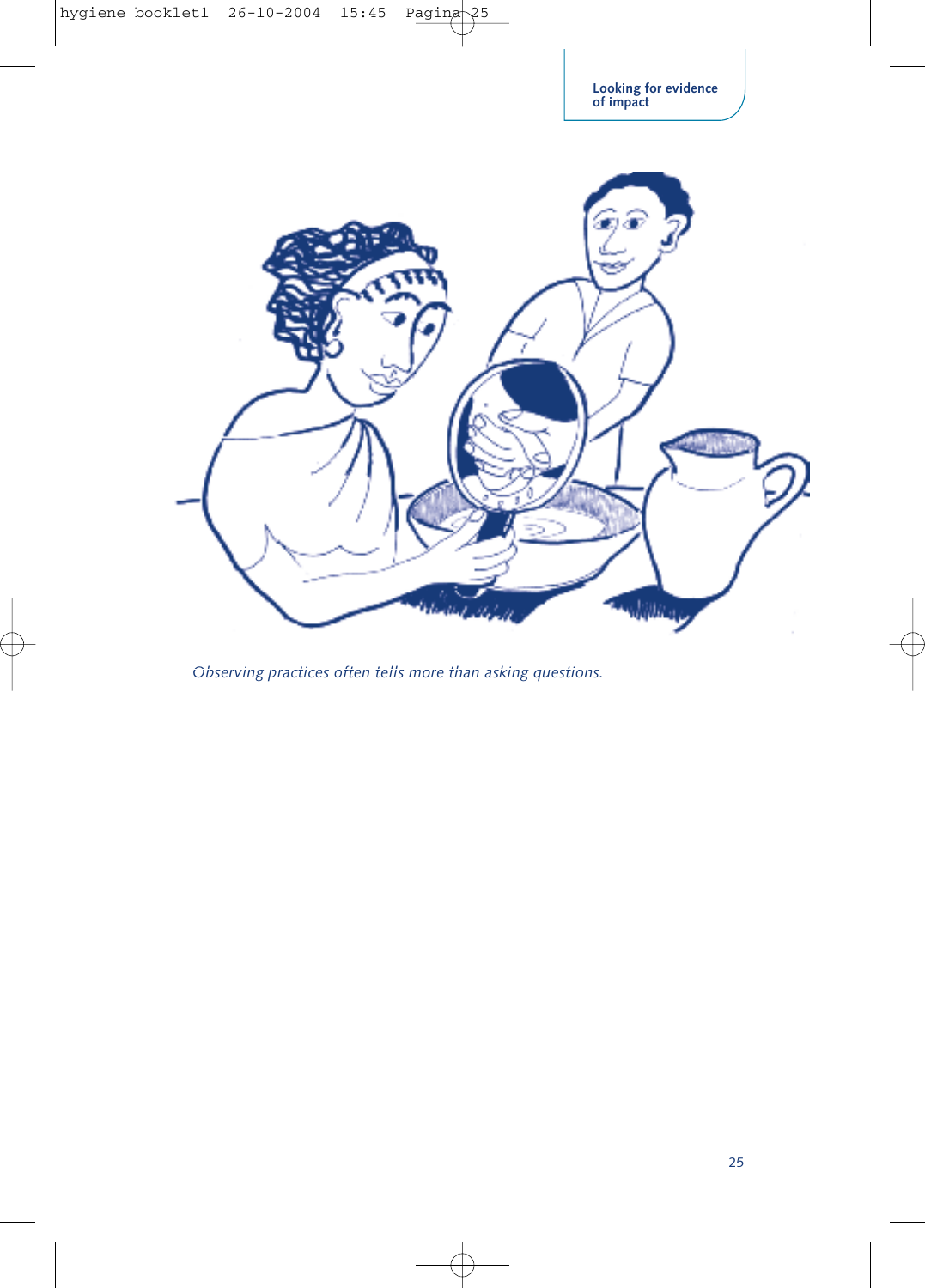hygiene booklet1 26-10-2004 15:45

## **Methodology and lessons learned**

## **Main research activities**

In broad terms, our research had the following steps:

**Initial meetings** with researchers to design the study, develop the hypotheses to be tested, and to make drafts of the collection tools and questionnaires. It was also important to design the sheets (data input sheets) on which the information would be written.

**Preparatory field work,** which included activities such as translating the questionnaires into local languages, training field workers, field testing the data collection tools, correcting the tools. In our studies the training of field workers was combined with testing of the tools. At the beginning the research teams needed to get permission from communities, and in some cases from the projects, to carry out the research.

**Field work**, which included selecting the communities, sampling households, identifying community groups. Research assistants carried out the survey activities and recorded data on the data sheets.

**Analysing the information**, which included checking the data sheets for mistakes and 'cleaning' the data, making totals for each question and item, entering these into spreadsheets for further analysis. Finally, potential associations between the results were analysed, for example: Did people who remembered hygiene classes tend to perform handwashing better after the project had ended?

**Documenting, disseminating** and promoting the use of research findings at the national and international levels.

Booklet 2 has details on findings and implications of the research.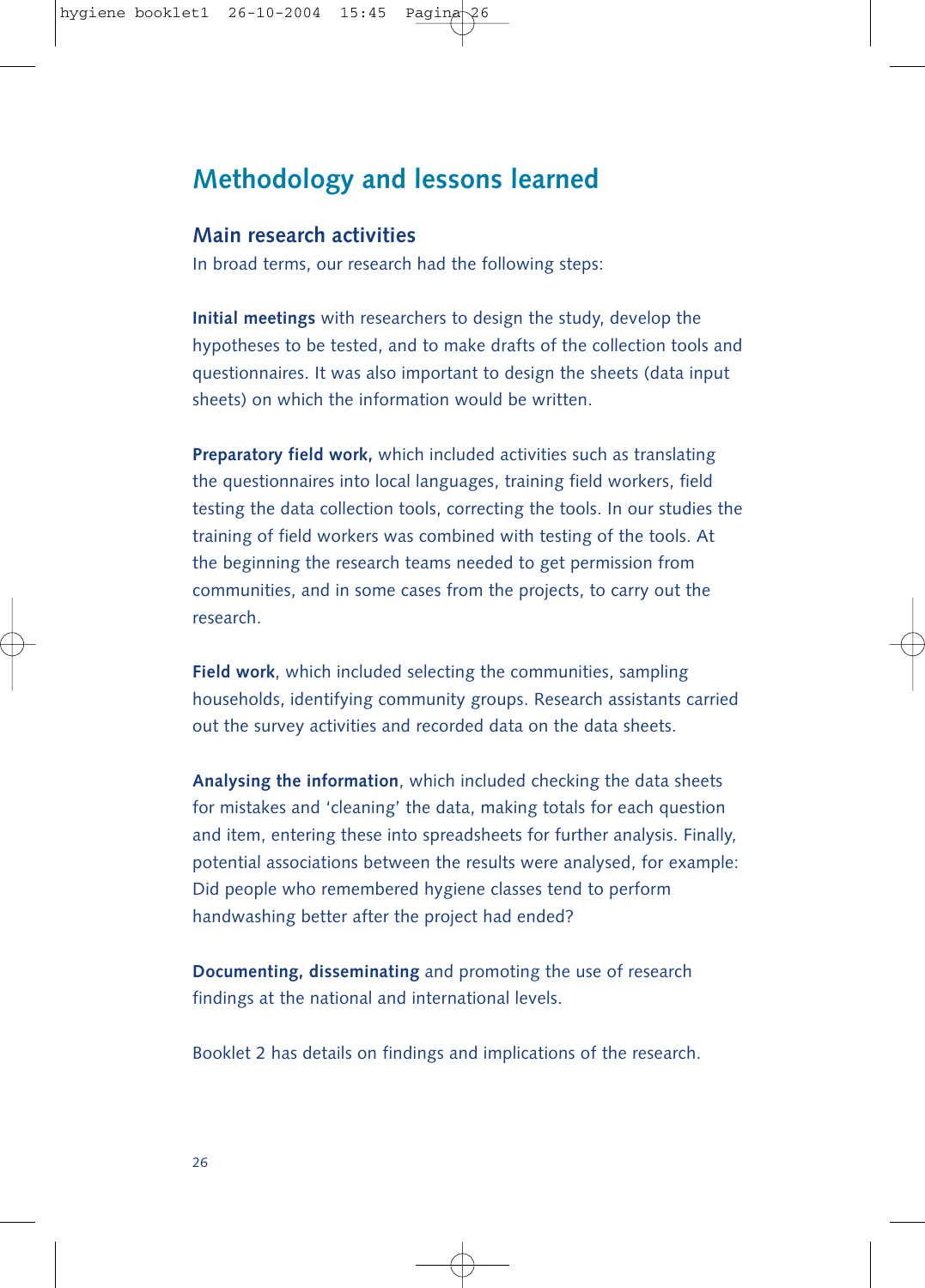**Methodology and lessons learned**

## **Developing hypotheses and choosing indicators**

Clear hypotheses are important to provide focus to a study. Hypotheses are assumptions you want to test. For example, you may want to test the hypothesis that: "If water is near the house, then people will wash their hands at critical moments."

Indicators are the key variables to be defined and assessed for testing the quantitative hypotheses. In this case the indicators to look at are: the distance to the water source (time or distance of a round trip) and handwashing (whether and when it is done, the way it is done).



*Curiosity is the foundation of hypotheses.*

In general the following principles apply to the development of hypotheses and choosing the indicators associated with them:

• The hypotheses to be tested have to be useful and relevant to your programme and environmental situation. For example, the hypothesis: "If women have had primary school education, they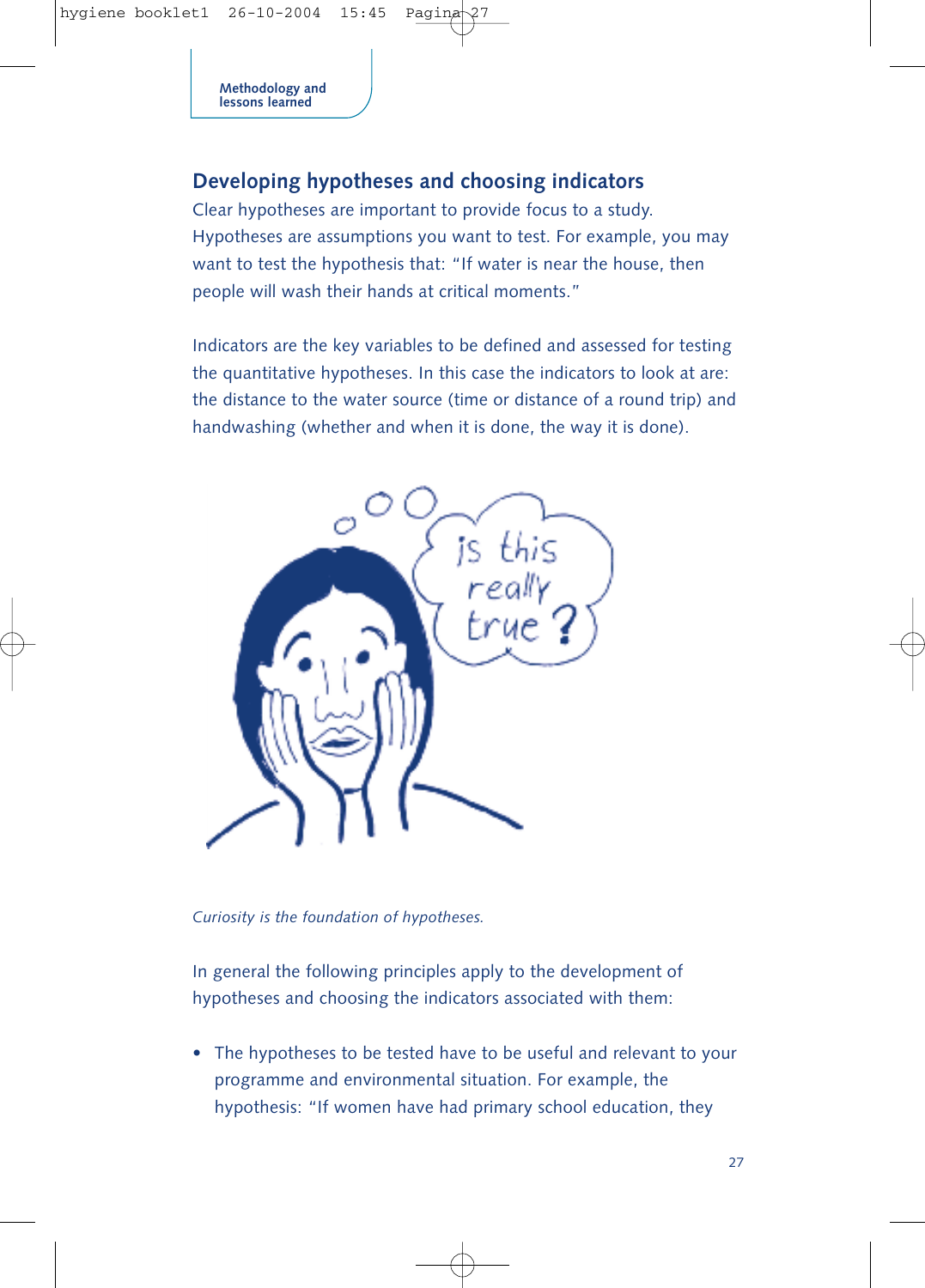will sustain their behaviour washing hands at critical times" is not useful if you are in an area where women do not go to school.

- Limit the number of hypotheses you want to test. You are probably full of questions about the effectiveness of your hygiene promotion, but limiting yourself will keep analysis of the data collected manageable.
- Indicators have to be as specific as possible so that all data collectors will assess the situation in a similar way. For example, handwashing could be defined as: "Using at least 0,5 liter of water, and soap or ash, to rub hands in at least three different directions, after defecation and before handling food." However, these specific elements have to be connected to the hygiene promotion activities as they have been implemented. You have to ensure that you measure behaviour according to the elements that have indeed been promoted. If for example "rubbing in three different directions" was not part of the message to promote handwashing, this element should not be included in the handwashing indicator used to measure the effectiveness of the promotional activities.
- Do not choose indicators that you know were already common before the hygiene promotion intervention. In those cases the intervention did not make a difference.

#### *Our experience*

We did have to resist the temptation to include too many behaviours and too many hypotheses in our study. It soon became clear that this would lead to a huge research project, overwhelming us with a volume of data that was far beyond our capacity to handle.

We therefore focused on three key behaviours: handwashing after defecation, use and maintenance of latrines and keeping drinking water free from faecal contamination. These were chosen because they are the water and sanitation related behaviours indicated by the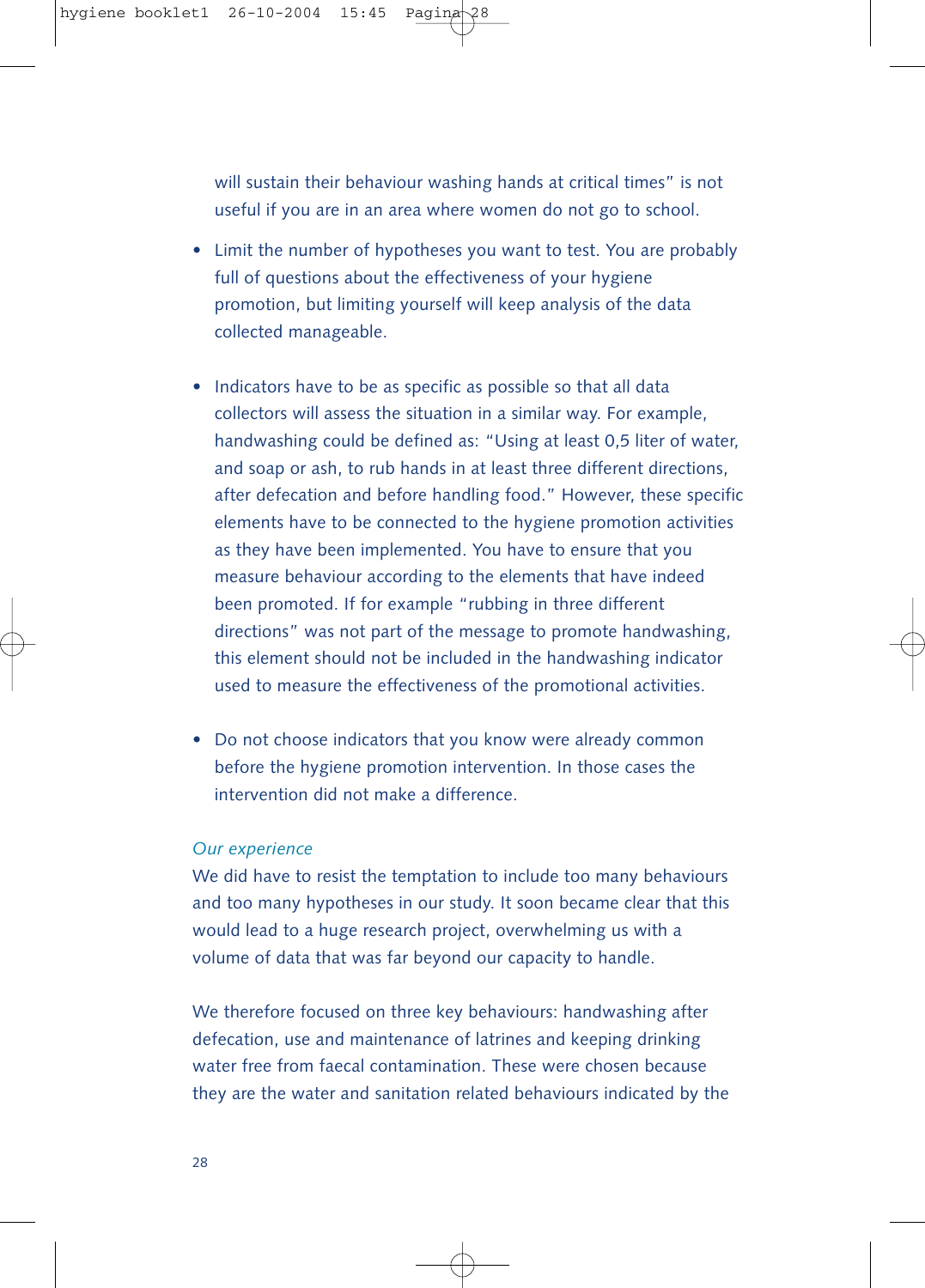**Methodology and lessons learned**

World Health Organization as having the largest impact on people's health. They are also behaviours promoted in most water, sanitation and hygiene programmes, so our findings could be of interest to many people in the sector.

We ended up with a total of about 10 hypotheses per country. Basically they were the assumptions we made about hygiene promotion and about its effectiveness. For example: "If people have water close to home, they will continue to wash hands properly after defecation." Another hypothesis was: "If we teach people how to build a latrine, they will build and continue to use and maintain their latrine."

When questioning each other about our hypotheses we found that they required much more detail to become meaningful for our study. "What do you mean by 'close to home?' - 10 meters, 50 m, or 100 m? What was promoted as proper handwashing? - The use of soap, rubbing hands? What type of latrine did you promote? - A pit latrine with a platform and a superstructure with a door or could it also be a hole in the ground surrounded by poles and a cloth screen?" These questions helped us to define clear criteria for measuring inputs and outputs.



*Unclarity about criteria can cause severe problems.*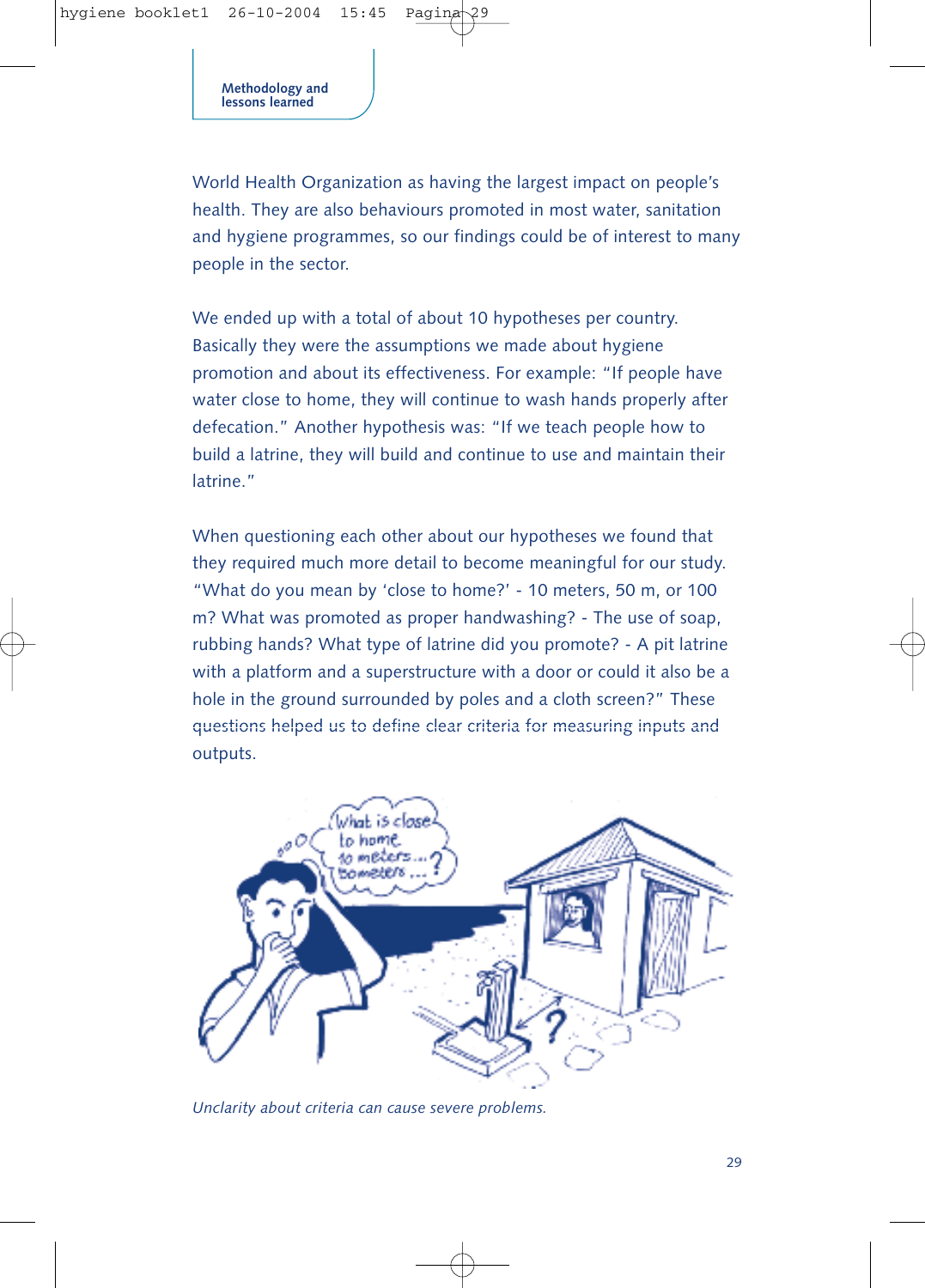### **Developing data collection tools**

Once it is clear what you want to find out, the development of data collection tools can start. There are a number of ways to collect data. Some require the use of your ears, others the use of your eyes.

Data collection tools include: interview forms, observation checklists, demonstration protocols, question lines for focus group discussions, and pocket charts. In Appendix I you will find a number of tools described.

In general the following principles apply to the development of data collection tools:

- Before developing the tools, you have to have a clear view of what exactly you want to study, and who you want to question or observe.
- Make sure you only collect data relevant to the hypotheses. There is a lot of interesting information out there and it can be tempting to try and collect it all. This is time consuming, expensive, and unnecessary; increasing the amount of data to collect will jeopardise its quality.
- Tools have to provide information that: 1) helps to test the hypotheses, 2) is as unbiased as possible and 3) increases insight and helps to improve hygiene promotion programming.
- Plan for a pre-test of the tools and a check that the proposed users have a clear understanding of them. If the tools are developed in one language and used in another, ensure translation forward and backward, to check that the meaning is not changed in translation. Also test them in the field. Reflect critically on the pre-testing results and adapt the tools if required.
- Design tools to make it as easy as possible for the data entry clerk to read off the responses and type them into a computer. Data entry errors, made during this process, are one of the most common sources of wrong data and the hardest to detect.
- For some issues a questionnaire is useful but just asking people questions from a questionnaire will not always give you reliable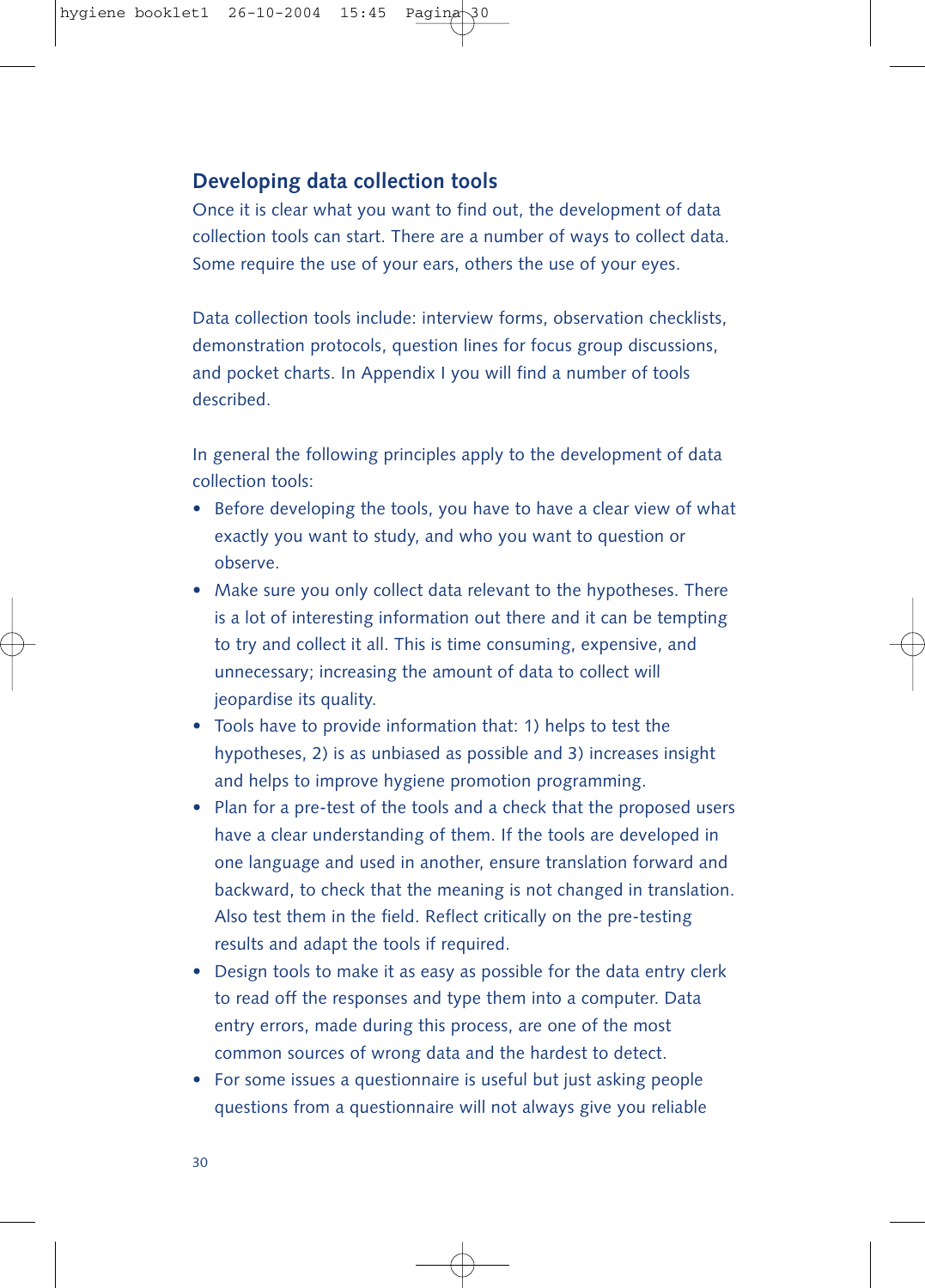#### **Methodology and lessons learned**

information. This is especially true where hygiene is concerned. Many people know the 'correct' answer and may give you this, even if it is not true. Cross-check information that has the potential to be unreliable, using a different tool (this is called triangulation). This is relevant in particular to information on behaviour, where you might expect embarrassment or socially desired answers. Whereas, for example, people may say they use their latrine, only an inspection of the latrine will tell you whether it is actually in use.

• The use of participatory tools in a long-term study requires special care. Using such tools may easily become hygiene promotion interventions, thereby triggering behaviour change and disturbing the results.

### **Behaviour has three components:**

- **• Knowledge**: is best measured using open ended questions, such as "Can you mention the most important handwashing times?", using a questionnaire.
- **• Skills**: are best measured by asking for a demonstration for example, by asking "Can you show me how you generally wash your hands?" and recording the characteristics of the demonstration (whether both hands were used, soap, etc.) using an observation checklist.
- **• Practice**: is best measured through spot observation; since people are unlikely to wash their hands or visit a latrine during a short visit to their household, proxies can be used, with an observation checklist. Observation of a household latrine will tell you whether people in the household are using it; observation of handwashing facilities (basin, soap, etc.) can indicate whether people are washing their hands.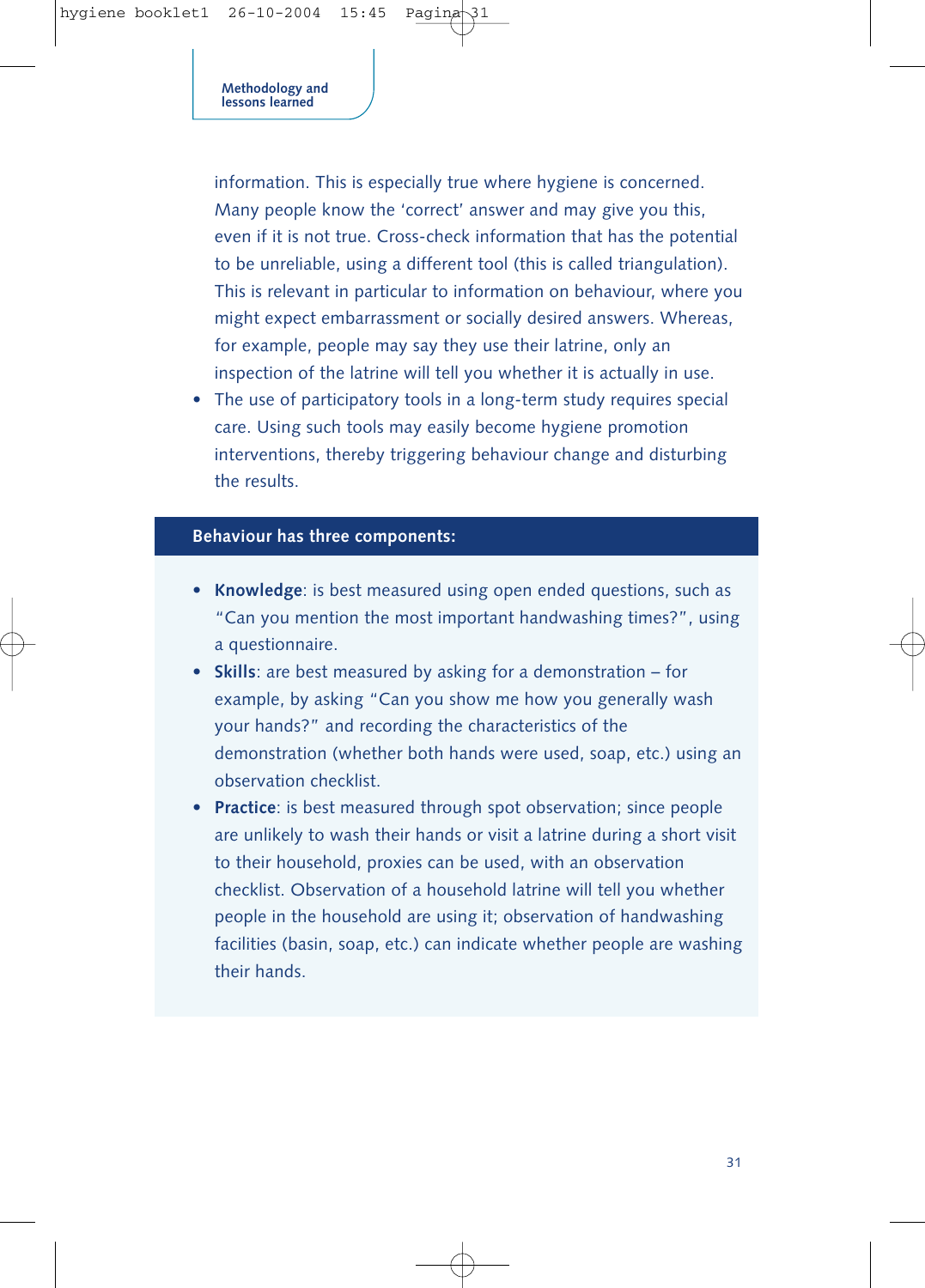

*Behavioural components*

#### *Our experience*

The more precisely we formulated the hypotheses and the indicators (for example describing what we meant by 'close to the home', 'proper handwashing' and 'a latrine'), the easier it became to decide what we wanted to look at. In our study we had two data collection periods, one year apart. After the first round of data collection we assessed the quality of the data generated and adapted the collection tools where needed.

We felt that sometimes children were likely to provide more reliable information than adults, for example about latrine use or handwashing, because they were less aware of what is socially desirable. When asking children we had to make sure that adults were not prompting their responses, because that would make the information obtained from the children unreliable.

We wanted quantitative and qualitative information and we used a variety of methods and tools for the purpose - observation, structured interviews with a questionnaire, asking for a demonstration and pocket voting without discussion, focus group discussion and pocket voting with discussion. These approaches allowed us to obtain information about people's behavioural motives and, at the same time, it may have encouraged the respondents to be more aware of the usefulness of hygienic behaviour, without disturbing the study results.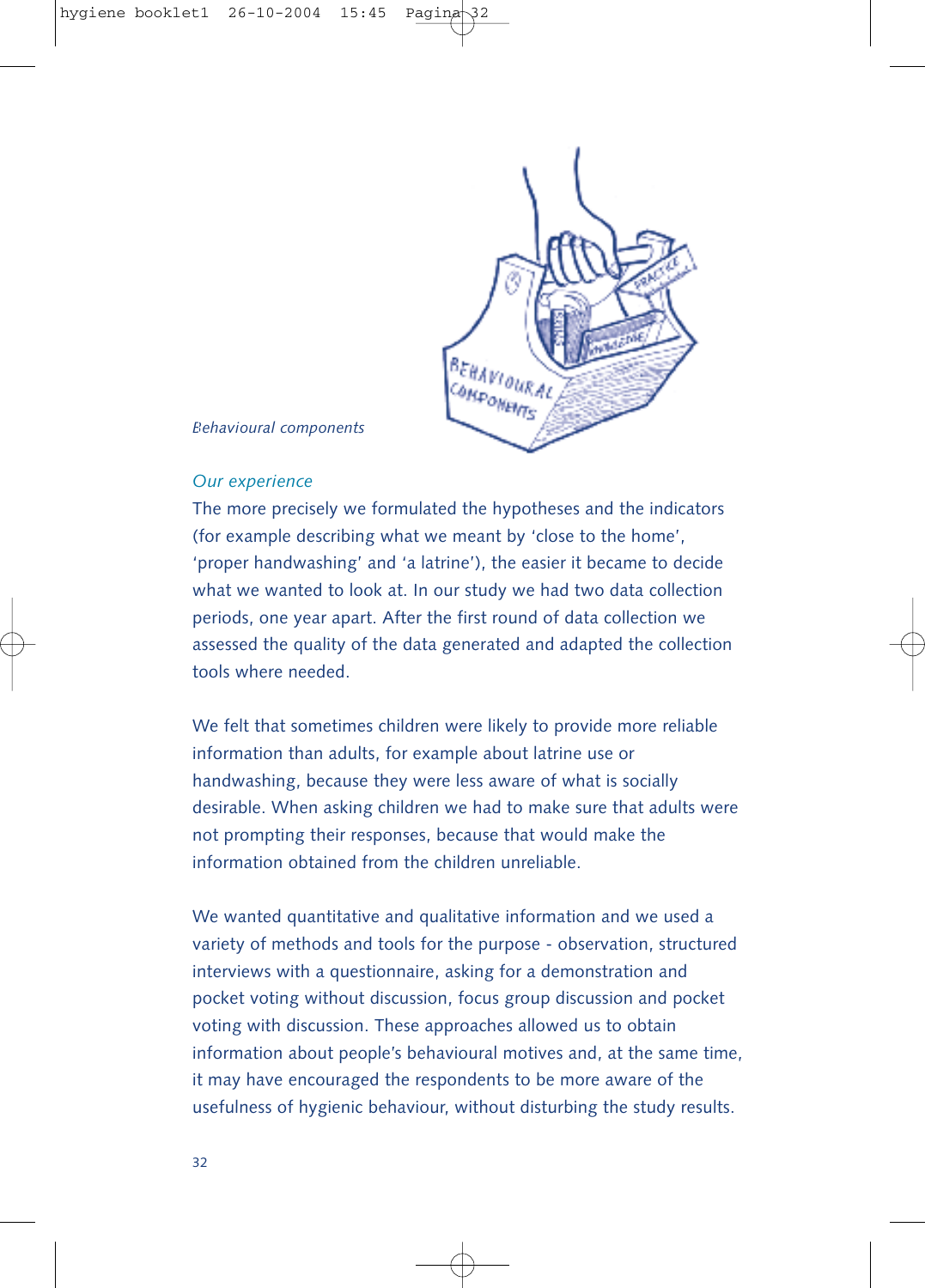**Methodology and lessons learned**

## **Sampling**

Sampling means collecting data from part of the total population. Sampling is used because researchers cannot study an entire population and do not need to. For example, you need only to eat one spoonful from a bowl of rice to know if you like it.



*You don't need to eat it all to know the taste.*

A sample is a small portion of the total number of people or of the total amount that is used to provide information about the whole group or the full amount. For our example the spoonful is the sample. On the one hand a sample size has to be big enough to allow for scientific analysis and on the other hand it has to be manageable with the resources available.

In general, the following principles apply for sampling:

- Samples can be made of different units, for example:
	- 1. *Households* (useful to measure household hygiene and so on)
	- 2. *Households with latrines* (useful to study latrine use and maintenance)
	- 3. *Women and men in the households* (useful for measuring personal hygiene such as handwashing and latrine use)
	- 4. *Community groups* (useful to study involvement in a hygiene intervention)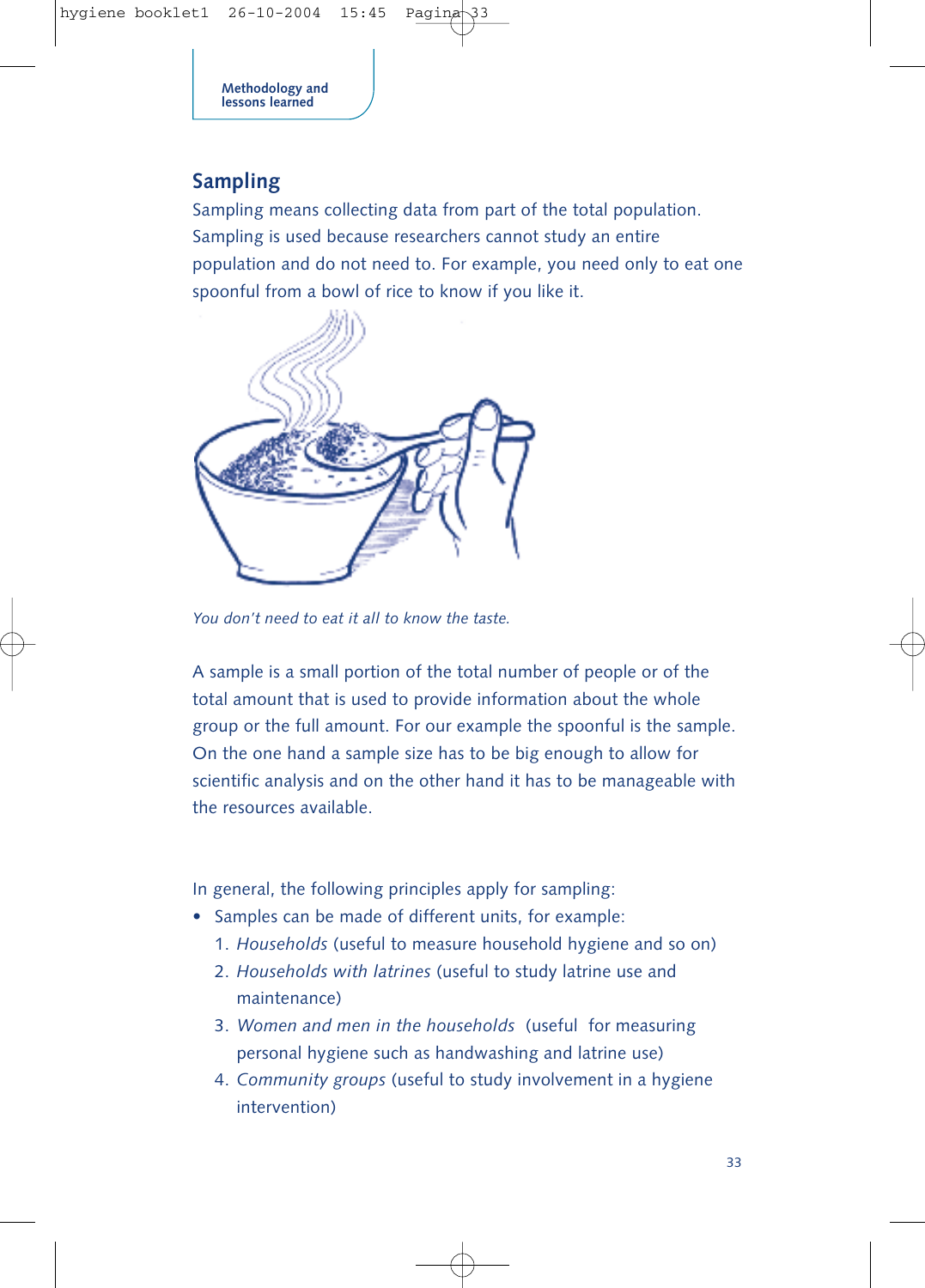- Sampling can be done completely at random, but can also be purposive, whereby a set of criteria is used to make a first selection.
- Hygiene promotion usually takes place in communities, so these should be selected first. Although it is not perfect, one useful way to select communities is to begin with a number of characteristics of communities that you want to have included in the sample. Examples are:
	- Large and small communities,
	- Main ethnic groups,
	- Communities that are in water deficit and those that are not,
	- Communities near roads and those off roads. Then communities can be selected that have each of these different characteristics.
- Cluster sampling by, for example, first selecting five communities purposive<sup>7</sup> from which to select 10 households in each, rather than choosing 50 households completely at random, makes logistics much easier, without losing too much variety or representativeness. If the selected communities are very different from one another, this can cause a problem in analysis known as 'confounding' unless a stratified analysis is used. When cluster sampling is applied, the sample needs to be 50% larger than in cases where a simple random sample is used.
- Random selection of units (households or people) in your study area is the next step. It is usually very important to select households in a community at random. This means that each household has an equal chance of being in the survey (rich or poor, those near the road and far away and so on). If the households are not selected at random it can mean that the results of the sample survey will not be accurate for the whole population or community you want to study. This can happen, for example, if only households near the road are selected. A sample can also be affected if data collection is done only during the day when many people are in the fields or are working somewhere else.

<sup>7</sup> Whereas purposive sampling can be useful, it has the negative effect of making the samples less representative in the statistical sense.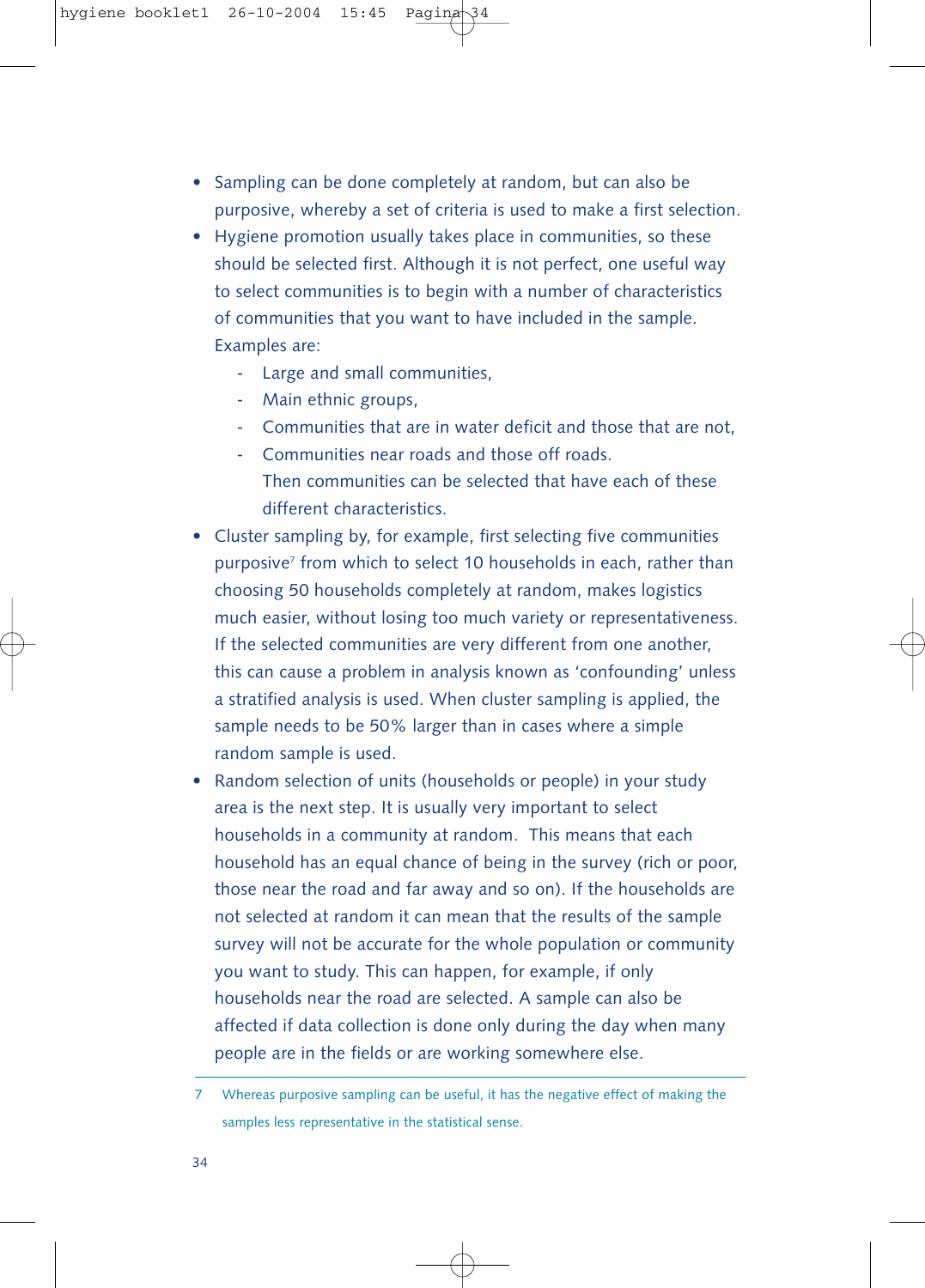**Methodology and lessons learned**

#### **Example of how to sample at random**

In a community, choose a starting point such as the centre of the community or a water point. At this place, throw a pen in the air, or spin a bottle on the ground to choose the direction to be followed. Choose every third household in that direction until you reach the edge of the community. Note that if no one is at home in a household, choose the next house in the line. When you have come to the end of the community, choose another direction using the pen or bottle and repeat the process until you have sampled the desired number of houses.



- Often you do not know the exact population size. This is not a major problem but the larger your sample, the more sure you can be that the outcomes are true, that they truly reflect the population. Sampling errors, the differences between the sample and the population, which can occur by chance, have to be minimised. They can be reduced by using a bigger sample.
- When planning for the study it is important to plan the sample size.<sup>8</sup> (For further information refer to Appendix 3).

<sup>8</sup> To help select the sample size, there are simple programmes on the Internet such as: http://www.surveysystem.com/sscalc.htm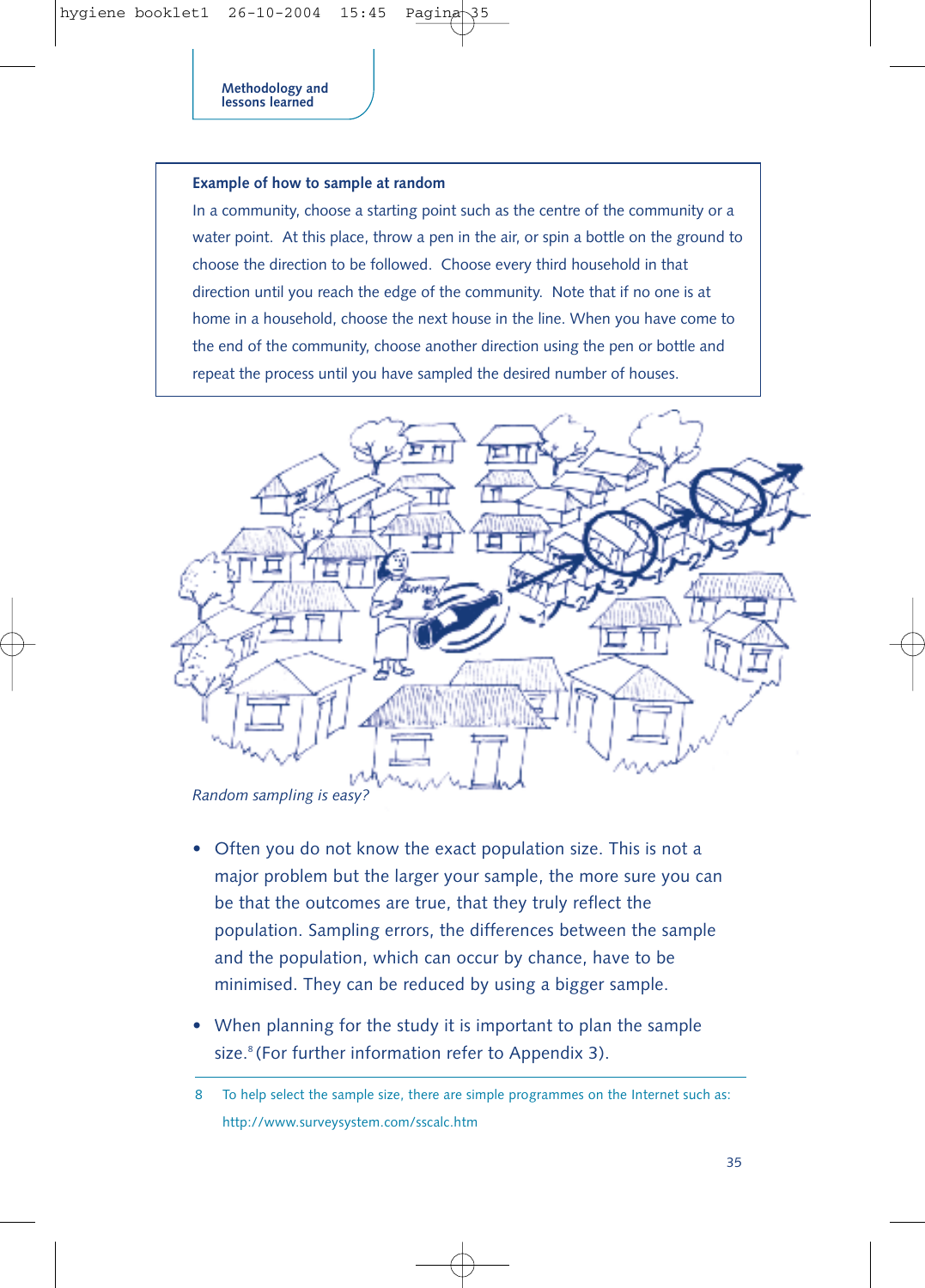• When going to the household try to ask for the person who is at home the 'most often', which will often be the senior woman in the household. In your introduction explain clearly who you are and the purpose of the survey you are undertaking.

## *Our experience*

In our study the following sample sizes were applied:

| <b>Country</b> | Institution   | Sample size                  | <b>Remarks</b>                  |
|----------------|---------------|------------------------------|---------------------------------|
|                | carrying out  |                              |                                 |
|                | research      |                              |                                 |
| Ghana          | <b>VRWSP</b>  | 10 communities               | Sample had 5 communities        |
|                |               | 2001: 220 households (HH*)   | where intervention ended in     |
|                |               | 20 schools                   | 1998; 5 communities ended in    |
|                |               | 2002: 220 HH, 20 schools     | 2000.                           |
|                |               |                              |                                 |
| India          | <b>SEUF</b>   | 3 communities, 346 HH        | Intervention ended in different |
|                |               | 2002: 10 communities, 345    | years from 1993 to 2000.        |
|                |               | HH plus informant interviews |                                 |
|                |               |                              |                                 |
| Kenya          | <b>NETWAS</b> | 2001: 6 communities, 215     | One half of 2001 households     |
|                | International | HH plus 6 women's groups     | were re-surveyed in 2002.       |
|                |               | 2002: 112 HH plus 6          | Individual survey of women's    |
|                |               | women's groups plus one      | group members in 2002; group    |
|                |               | control group, 29 schools    | interviews in 2001.             |
|                |               |                              |                                 |
| <b>Nepal</b>   | <b>NEWAH</b>  | 6 communities                | 73 HH in 4 hill communities     |
|                |               | 2001: 77 HH                  | were dropped from the study     |
|                |               | 2002: 150 HH                 | because of security problems.   |
|                |               | 2003: 242 HH                 | Two of the remaining 6 had 2-   |
|                |               | plus focus group discussions | year interventions and were     |
|                |               |                              | surveyed 2 times. Four had one- |
|                |               |                              | year interventions.             |
|                |               |                              |                                 |

## *Samples in the six-country study*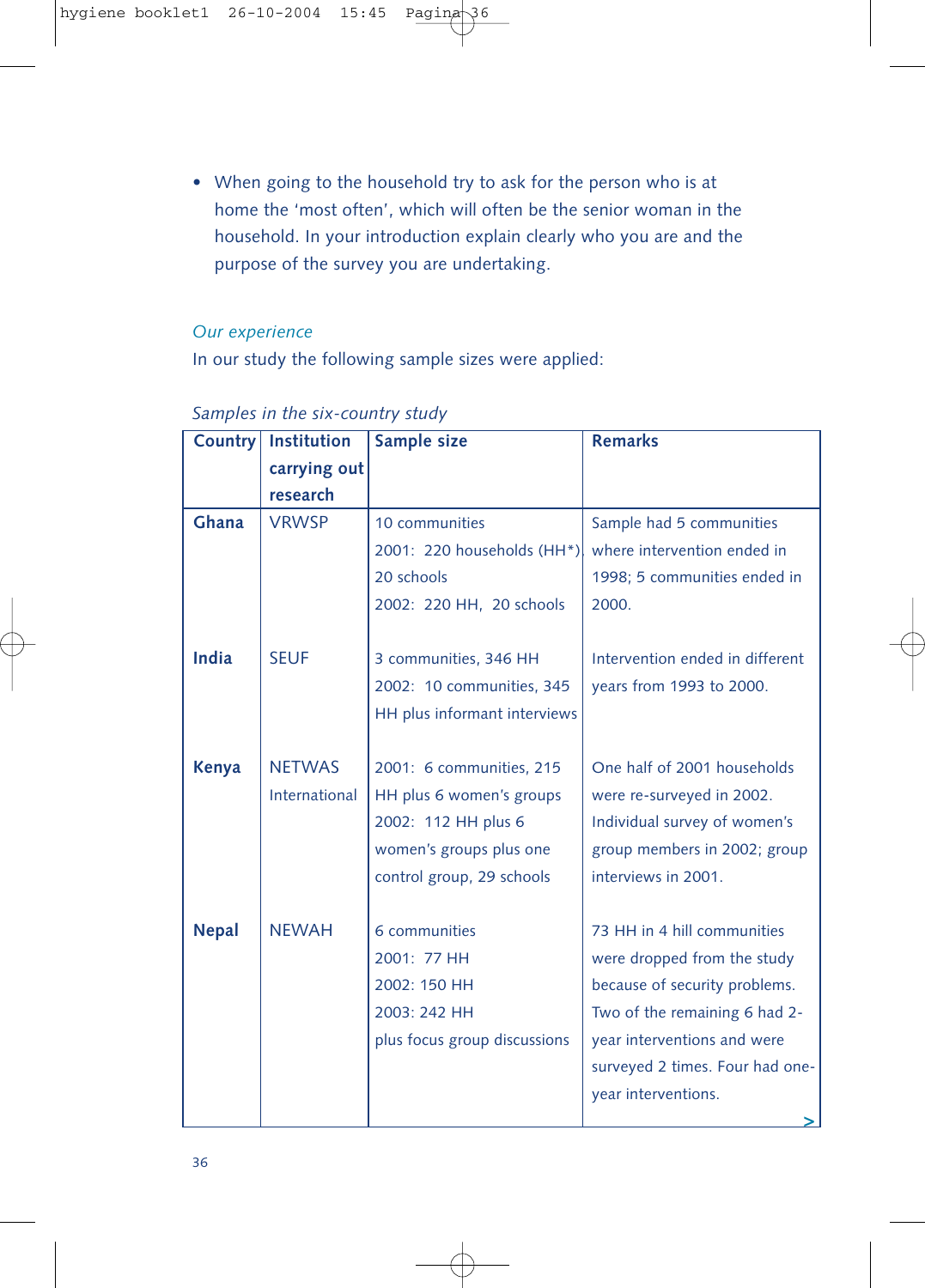**Methodology and lessons learned**

| $\geq$         |            |                          |                               |  |
|----------------|------------|--------------------------|-------------------------------|--|
| Uganda         | WaterAid - | 6 communities            | 2 communities in each of 3    |  |
|                | Uganda     | 2001: 221 HH             | ethnic groups.                |  |
|                |            | 2002: 180 HH             |                               |  |
|                |            | plus group and informant |                               |  |
|                |            | interviews               |                               |  |
|                |            |                          |                               |  |
| Sri Lanka COSI |            | 6 communities            | In 2003, there were 4 project |  |
|                |            | 2001: 110 HH             | (100 HH) and 2 control        |  |
|                |            | 2003: 150 HH             | communities (50 HH).          |  |
|                |            |                          |                               |  |

 $*HH =$  Household

We selected *communities* purposive. First we wrote down the conditions we wanted to include: e.g. large and small, both main ethnic groups, peri-urban and remote. Then we noted the communities in the list which had these conditions, and made the selection.

*Households* were meant to be selected at random to make the sample representative. However, since we wanted to test hypotheses about latrine use and maintenance, we had to have a sufficient number of households in the sample that had a latrine. Where this was not the case through random sampling, we completed the sample with purposive selection of additional latrine-owning households. For example, after sampling 150 households, many of us had less than 50 latrines, so we selected more households with latrines until we had a total of 100 households with latrines. Local informants could identify households with latrines, but we had to ask them not to pick the richest houses only.

In general we learned that it may be best *not* to use exactly the same households in the study more than once. For example, in India, the sample households in one community were visited in 2001 and again in 2002. Surprisingly the scores improved even after the intervention

37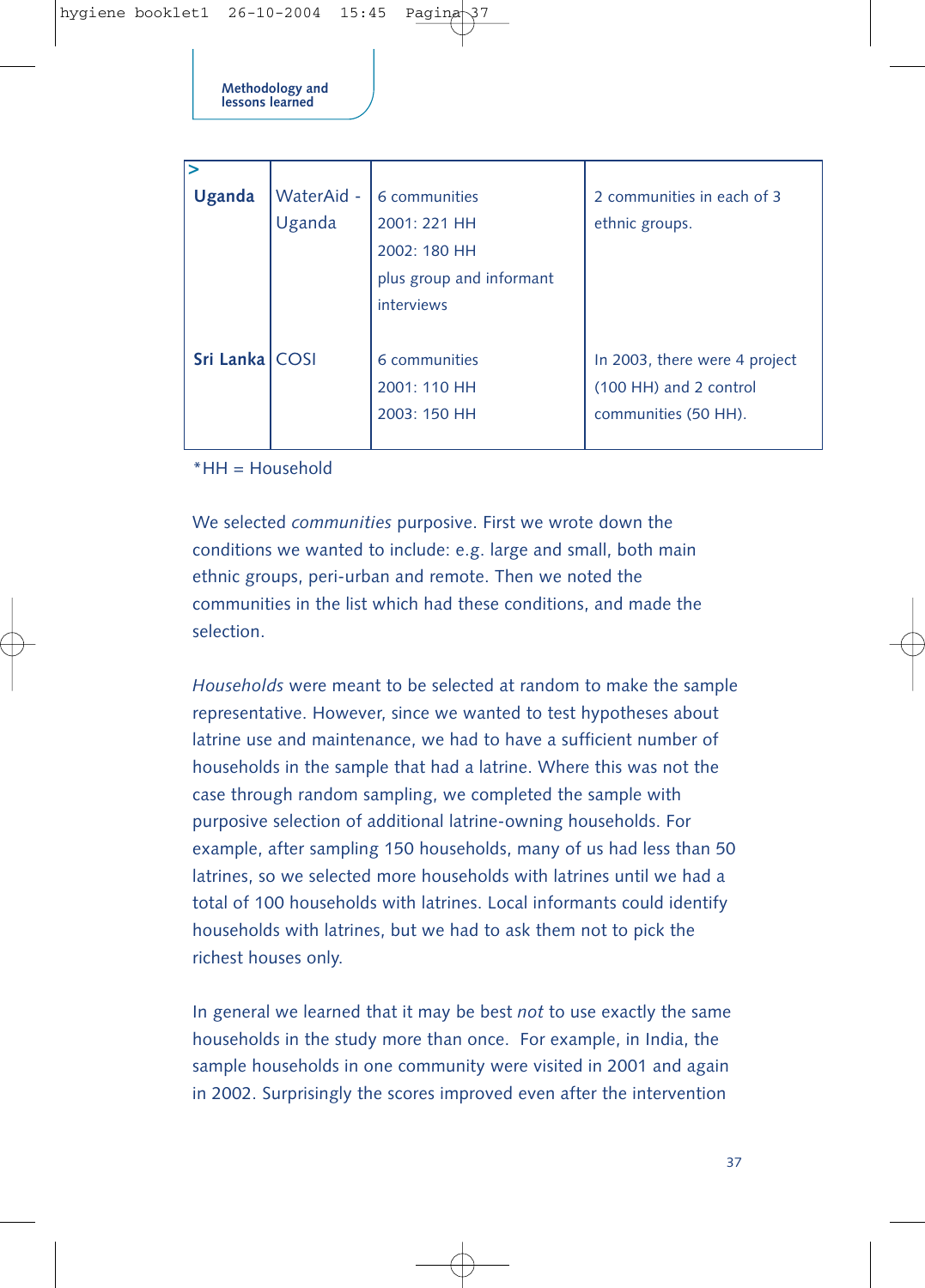had ended. Some people said they remembered the earlier survey and even remembered some of the tools and questions. From this it was decided that there was a 'survey effect'.

## **The role and training of research assistants**

Sampling reduces the amount of work to be undertaken but does not eliminate the need for sufficient human resources. The use of research assistants is very helpful, not only to ensure that all the work gets done, but also because the necessary training and supervising process allows the researcher opportunity to be critical of the tools developed.

In general the following principles apply when research assistants are involved:

- The quality of research assistants is of crucial importance for the quality of the data. You will have to make sure they are well trained in collection of quantitative and qualitative data and in data entry.
- In the course of a research project, there is a risk of 'losing' research assistants, either because they are underperforming and have to be dismissed, or because they are transferred or quit because they found a more permanent job. The risk of ending up with too few assistants can be mitigated by training a few more than needed. This leaves a margin so that if necessary, you can dispense with any who turn out to lack the discipline, honesty, intelligence and sensitivity required of a good assistant.
- It is an advantage for research assistants to have a certain level of education, but this should not be to the point of alienating them from the study population. People need to feel at ease with them. It is therefore also important that they are native speakers of the language in the study area and that they have a pleasant attitude towards community people.
- The training of research assistants has to focus on a thorough understanding of the indicators and the use of consistent criteria when judging, for example, the condition of a latrine or the quality of handwashing. It is useful to combine training with pre-testing of the tools.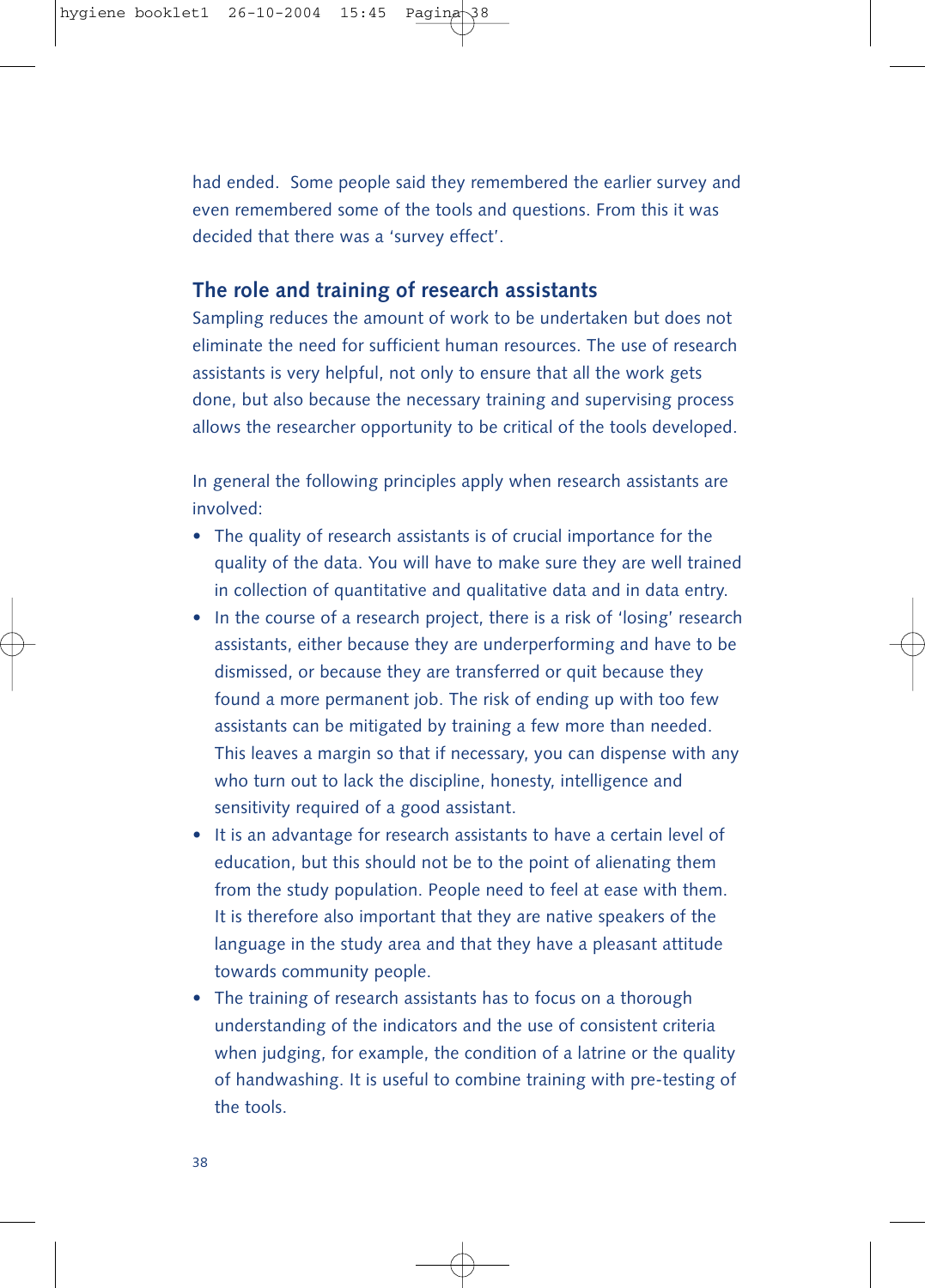**Methodology and lessons learned**

- Communication and observation skills need to be included in the training as does instruction on correct completion of the survey tools.
- Make sure the research starts shortly after the training and pretesting. This helps to ensure that the enthusiasm generated during the training and pre-test is maintained and that the information is fresh in the mind.
- Plan for supervision and quality control of the research assistants, otherwise there is a risk that one or more will start inventing data, thereby jeopardising the quality of the data set. Supervision and quality control may include organising peer review of completed survey tools, team meetings at the end of each day to discuss progress, spot inspection visits and repeat interviews for a subsample of households.



*Regular supervision can help prevent irregularities.*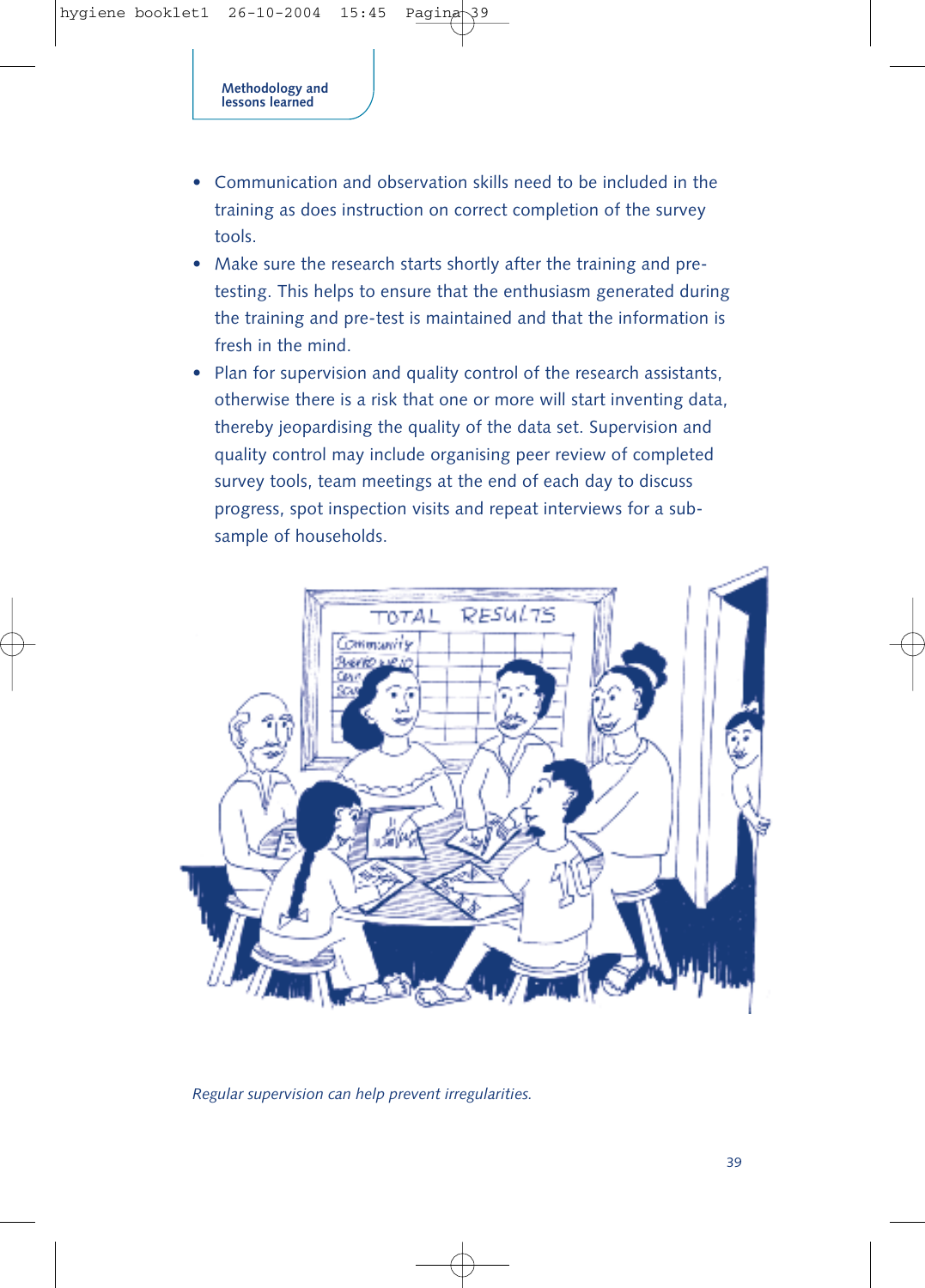#### *Our experience*

Most of us had a regular (even daily) get-together with the research assistants at the beginning of the data collection period, to discuss difficulties encountered and to check the coding forms. This helped us to detect flaws in the quality of the data, or even data that was contradictory.

Talking about the assistants' experiences helped to find out whether faults were caused by a lack of clarity in the collection tools, by insufficient understanding of how they should collect the data, or simply by their energy levels going down. Depending on the cause, we could determine remedial action, such as adapting the tools, additional training and re-interviewing a sub-sample of households together, triangulation of data using different data collection tools, or even just having a drink together to boost the energy level of the field team.

As part of their training, research assistants in Uganda went to a number of households to pre-test the tools as well as to practise their use and the coding of the answers on the forms. When discussing their pre-testing experiences and the coding results, it became clear that definitions of hygiene behaviours and facilities varied between the assistants. Some considered a 'hole with poles and cloth around it' to be a latrine, whereas according to others a latrine requires a superstructure made out of stones. Should this difference in perception have remained, we would have been comparing apples with pears.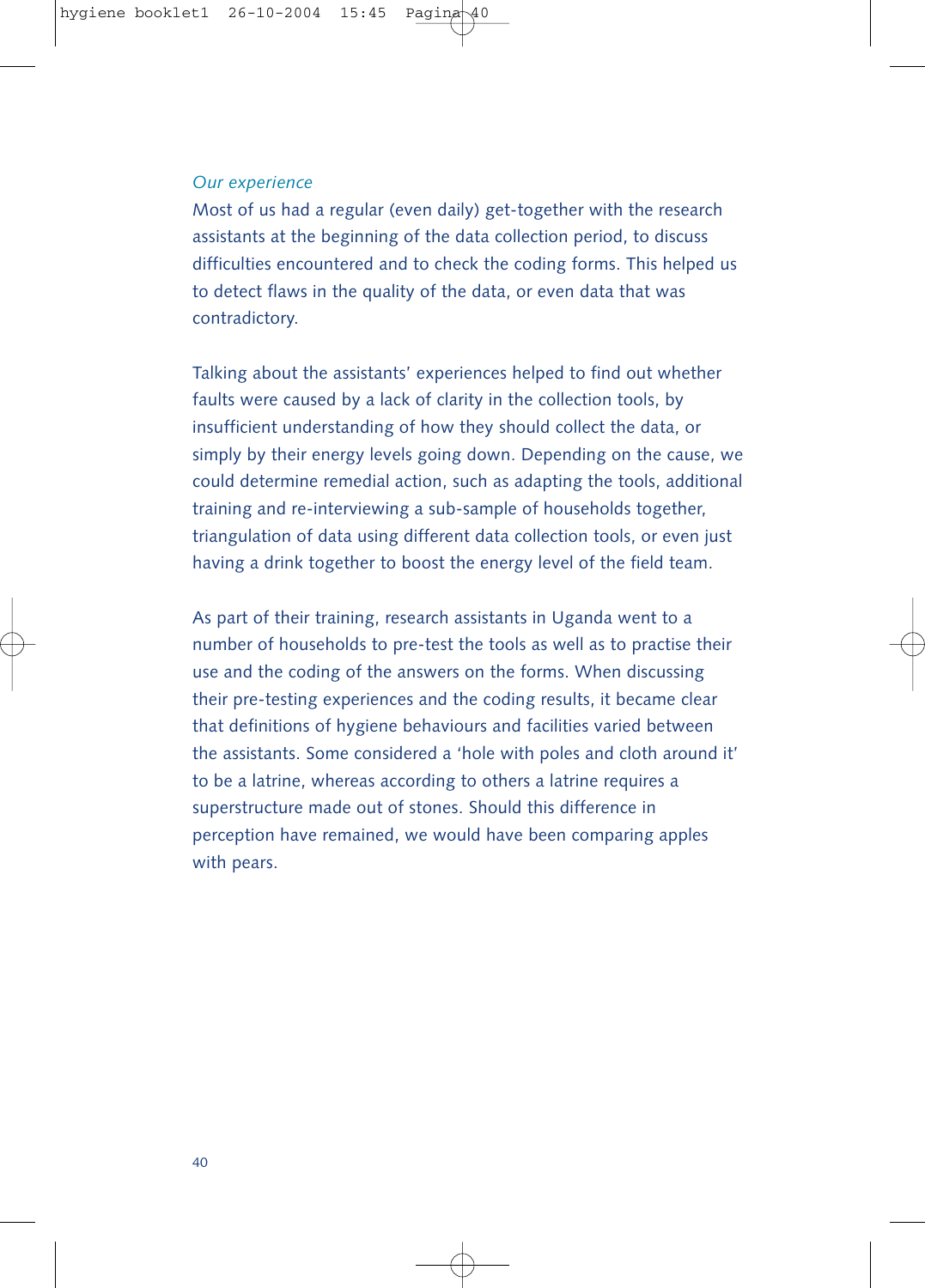**Methodology and lessons learned**

#### **Elements of a typical training programme are:**

- Background about the research; its objectives and methodology;
- Role and responsibilities of the assistants in the research;
- Sampling of households for data collection; description of the sampling procedure and a demonstration;
- Explanation of the data collection tools;
- How to conduct household surveys through questioning, spot observation, asking for demonstrations and pocket chart voting, including 'climate setting' – establishing rapport with the respondents; practical exercises with role-play;
- The difference between non-participatory and participatory methodologies for data collection;
- How to code responses;
- Field practice and testing of tools;
- Adaptation of tools.

## **The field work**

The field work stage requires careful management as it is here that the information about inputs and outputs is collected.

In general the following principles apply for the field work:

- Plan logistics, such as transport, accommodation and food and supervision. When planning, do allow for delays, since many unexpected things may happen.
- Before entering a community, obtain consent from local leaders and tell them you will give feed-back to them at a later stage.
- When entering into a household, be polite and modest. Explain what you have come to do, build rapport by first talking about the family, the weather etc. Only then ask the person you talk to whether he or she is willing to provide you with some information.
- In case you ask a child to do a demonstration, ask the adults to remain silent and not to prompt the child. Prompting will make the child act differently from normal.
- When doing the field work in different stages, the data collected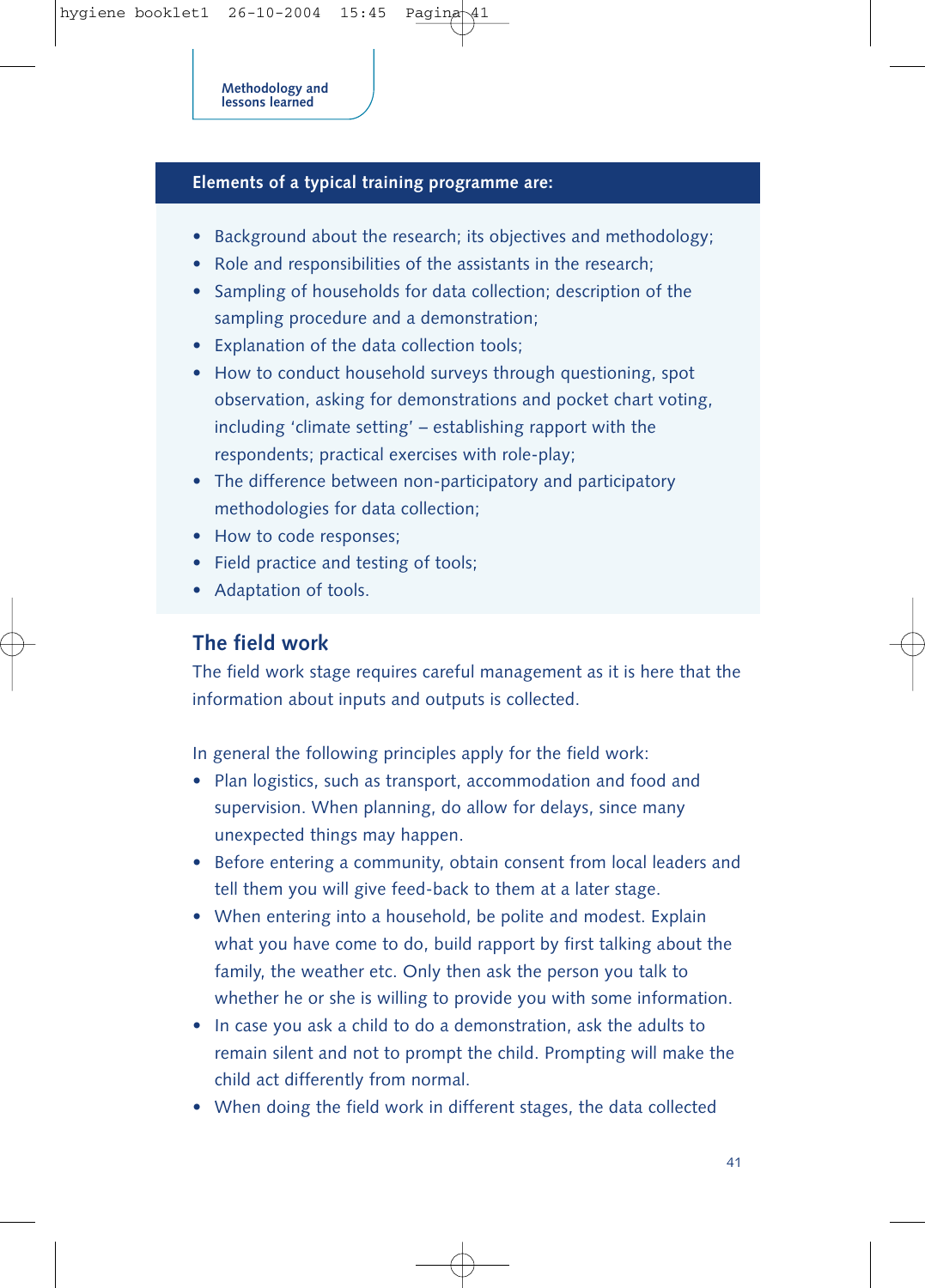early on can be used to check the usefulness of collection tools and where necessary, to adapt them.

#### *Our experience*

Our study was a longitudinal one, meaning that we followed up the population over an extended period of time. We included two rounds of data collection, a year apart. After looking at the data collected during the first round we found that sometimes we had collected data that we did not use. We therefore could delete questions from the questionnaire or points from the observation checklist.

We also found that sometimes the criteria we applied were not appropriate. In Nepal for example, the team wanted to test the following hypothesis: "If the women have a certain level of formal education handwashing is sustained." Formal education was defined as having attended primary school for at least 5 years. The first round of data collection showed that hardly any woman in the study area fulfilled this criterion, which meant that nothing could be said about the relation between education level and sustained handwashing. For the next round the team changed the indicator to include "any form of formal or non-formal education".

## **Data analysis**

The analysis of data usually takes as long as or even longer than the field work. We distinguish between data entry, data cleaning and the actual analysis that will allow us to give meaning to the data.

In general the following principles apply for data analysis: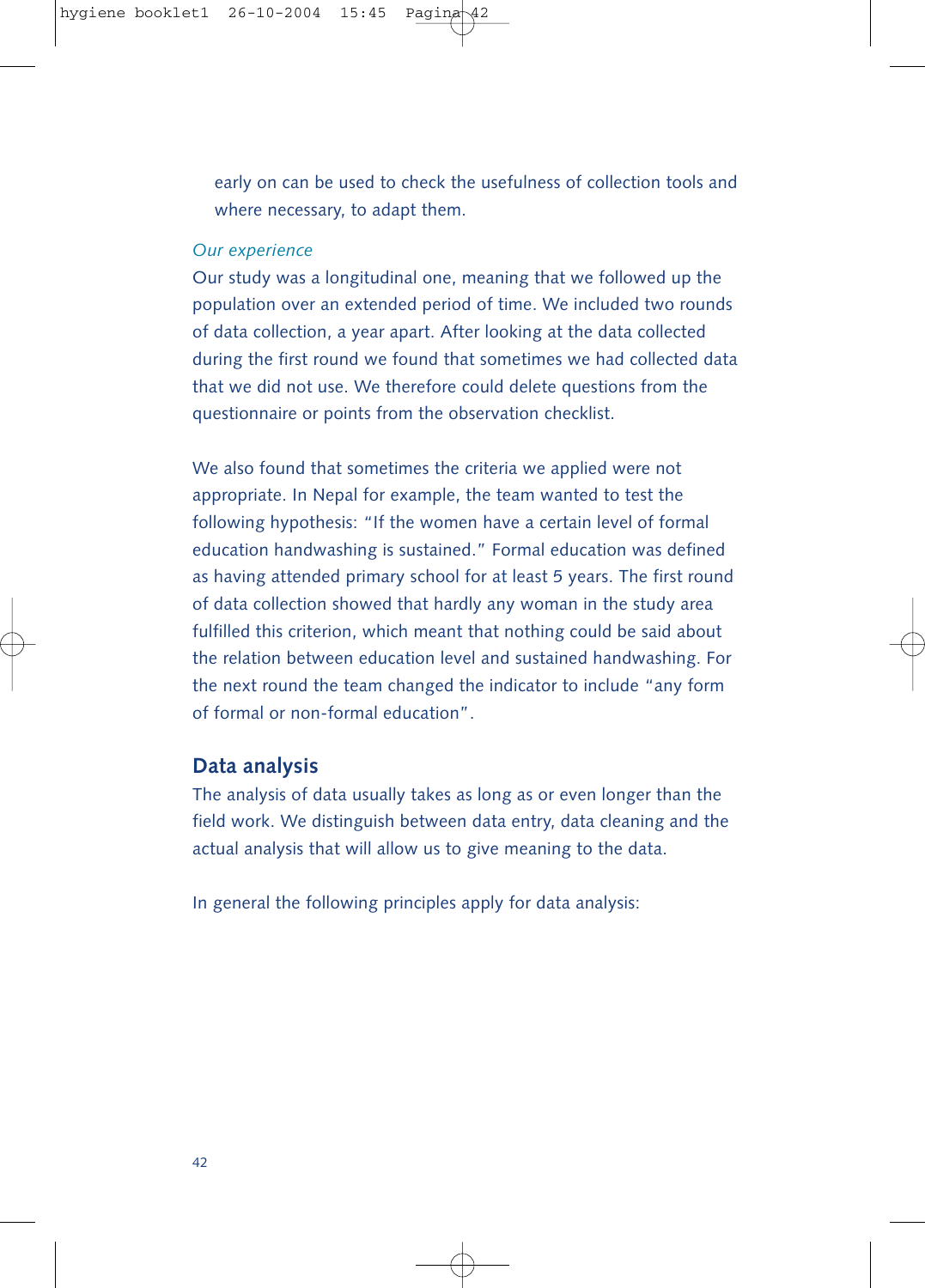



*Data entry and analysis requires skills and careful planning.*

#### *Data entry and cleaning*

The first stage is to design a spreadsheet into which the data will be entered. Excel or a similar computer software programme can be used for this. Typically, each household will be represented by a row in the spreadsheet and each column will be for a different variable, such as: household number, research assistant's name or number, village name (or number), number of men, women and children in the household, presence of a latrine, etc. Note that numbers will be easier to analyse than names and also quicker to type into the computer. You need to choose how the responses will be converted into numbers; for instance, 'no' = 0, 'yes' = 1 and 'no data' = 9. Ideally, the data will be recorded on the questionnaires and observation checklists in this form; making the job of the data entry clerks easier helps to reduce the number of errors they will make.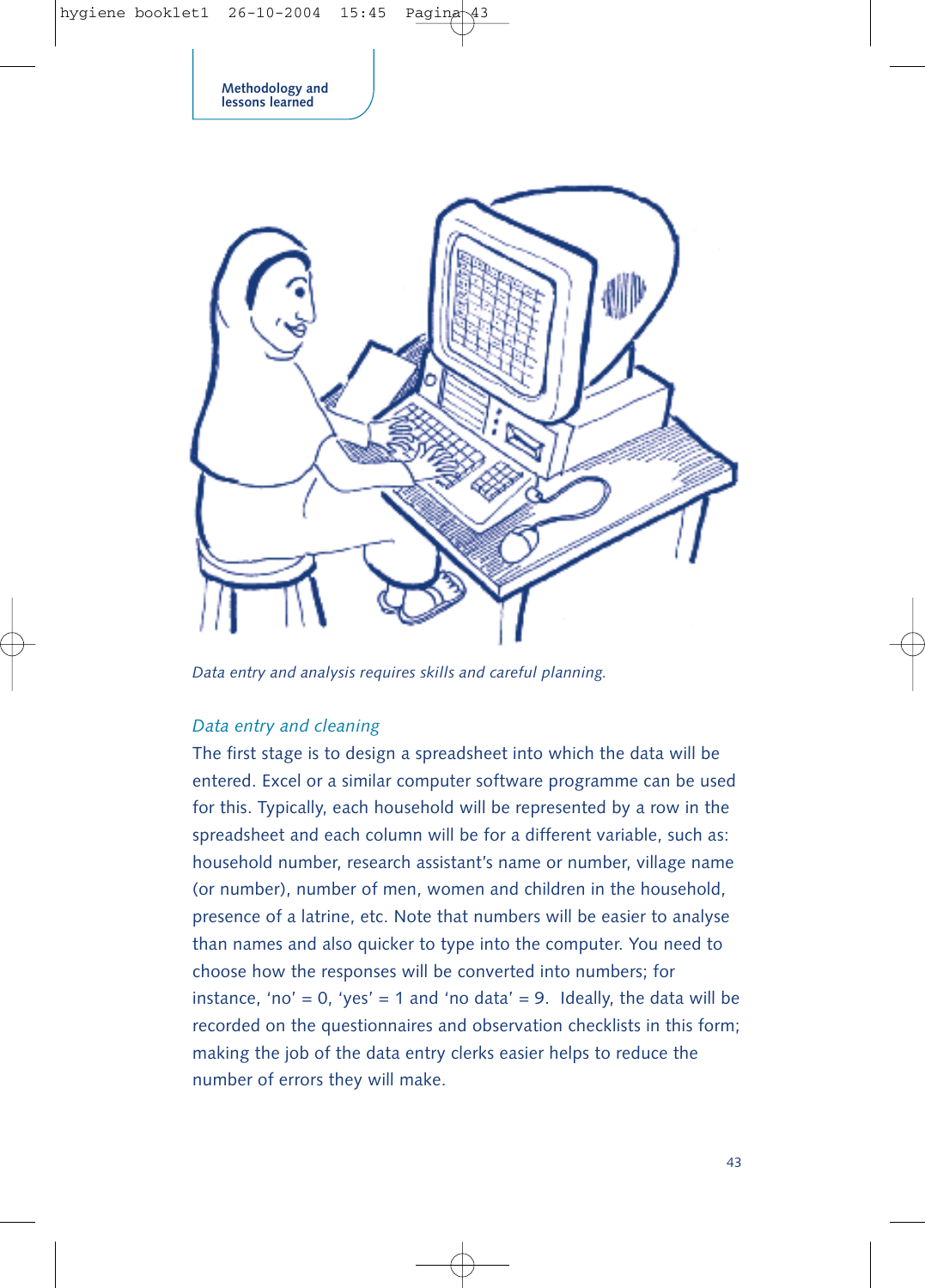|                |                 | Collects       | not            | time to     | much           | much           |
|----------------|-----------------|----------------|----------------|-------------|----------------|----------------|
|                |                 | enough         | enough         | $collect =$ | longer         | less time      |
|                |                 | water          | water          | time        | than           | than for       |
|                |                 |                |                | needed      | cooking        | cooking        |
|                |                 |                |                | for         | ugali          | ugali          |
|                |                 |                |                | cooking     |                |                |
|                |                 |                |                | ugali       |                |                |
|                | Question number | 1              | $\overline{2}$ | 3           | $\overline{4}$ | 5              |
| <b>HH</b> code | $L = HH$        |                |                |             |                |                |
|                | has latrine     | 1              | $\overline{2}$ | 3           | 4              | 5              |
|                |                 |                |                |             |                |                |
| 1.01           | L               | 1              | $\Omega$       | $\Omega$    | $\Omega$       | 1              |
| 1.02           | L               | 1              | $\mathbf 0$    | $\mathbf 0$ | $\mathbf 1$    | $\overline{0}$ |
| 1.03           | L               | 1              | $\mathbf 0$    | $\mathbf 0$ | 0              | 1              |
| 1.04           | L               | 1              | $\mathbf 0$    | 1           | 0              | 0              |
| 1.05           | L               | 1              | $\mathbf 0$    | $\mathbf 0$ | $\overline{0}$ | 1              |
| 1.06           | L               | 1              | $\mathbf 0$    | $\mathbf 0$ | 1              | $\overline{0}$ |
| 1.07           | L               | $\overline{0}$ | 1              | $\mathbf 0$ | 1              | $\overline{0}$ |
| 1.08           | L               | 1              | $\mathbf 0$    | 0           | 1              | 0              |
| 1.09           | L               | 1              | 0              | $\mathbf 0$ | 1              | 0              |

*Excerpt from data input sheet: Kenya*

• The next step is 'cleaning' the data. Almost the only way to detect data entry errors is to enter the data twice and use the computer to look for differences between the two spreadsheets. There may be other errors in the recording of the data, which can sometimes be found by consistency checks. For instance, if a household says they do not have a latrine, but claim to use it always, you need to check whether both responses can be true. If a yes/no response is coded 0, 1 and 9 as above, and you find a response of 5, a check is needed. The best time to check for such errors is at the end of each day of field work, when it is not too late to rectify them. However, some will inevitably slip through and a lot of time and effort is usually needed to find them and decide what to do about them. In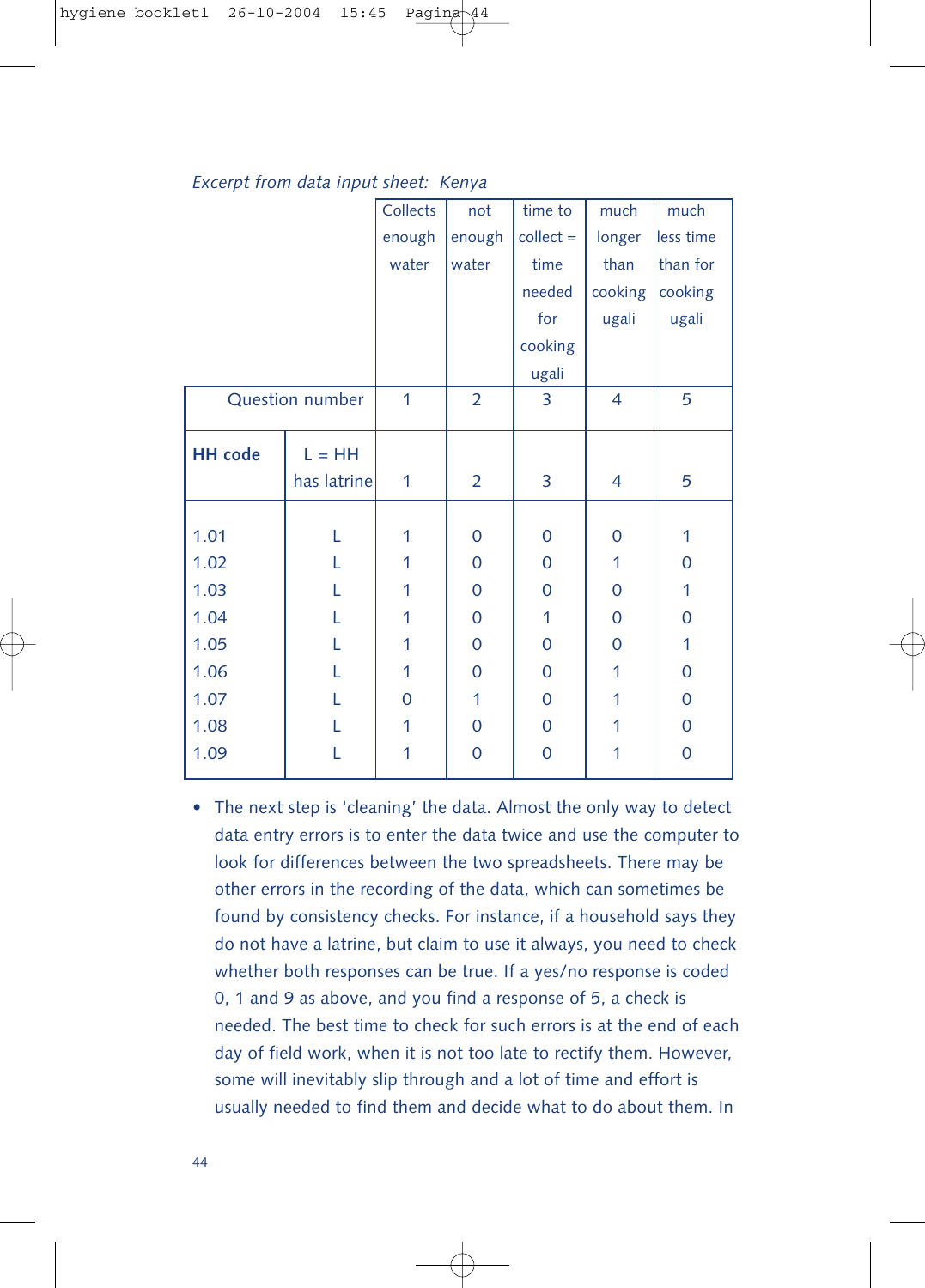**Methodology and lessons learned**

the end, some households may have to be dropped from all or part of the analysis.

- If the data was collected by several assistants, look for any differences between their returns. You may find that one has recorded responses which are different, or more or less variable than the others. This may mean that they have interpreted the questions or responses in a different way – or even that data has been falsified.
- The effort of data cleaning is an especially worthwhile investment. It is not a task to be delegated to a junior clerk as it gives you a feel for the reliability of the data which will be very useful when you come to interpret the results.



*Results can be enlightening or raise questions.*

#### *Analysis*

• When data has been entered in an Excel spreadsheet the first piece of analysis is to produce descriptive statistics by adding up the answers. For example: How many people have a latrine? How many people know how to wash their hands? To enable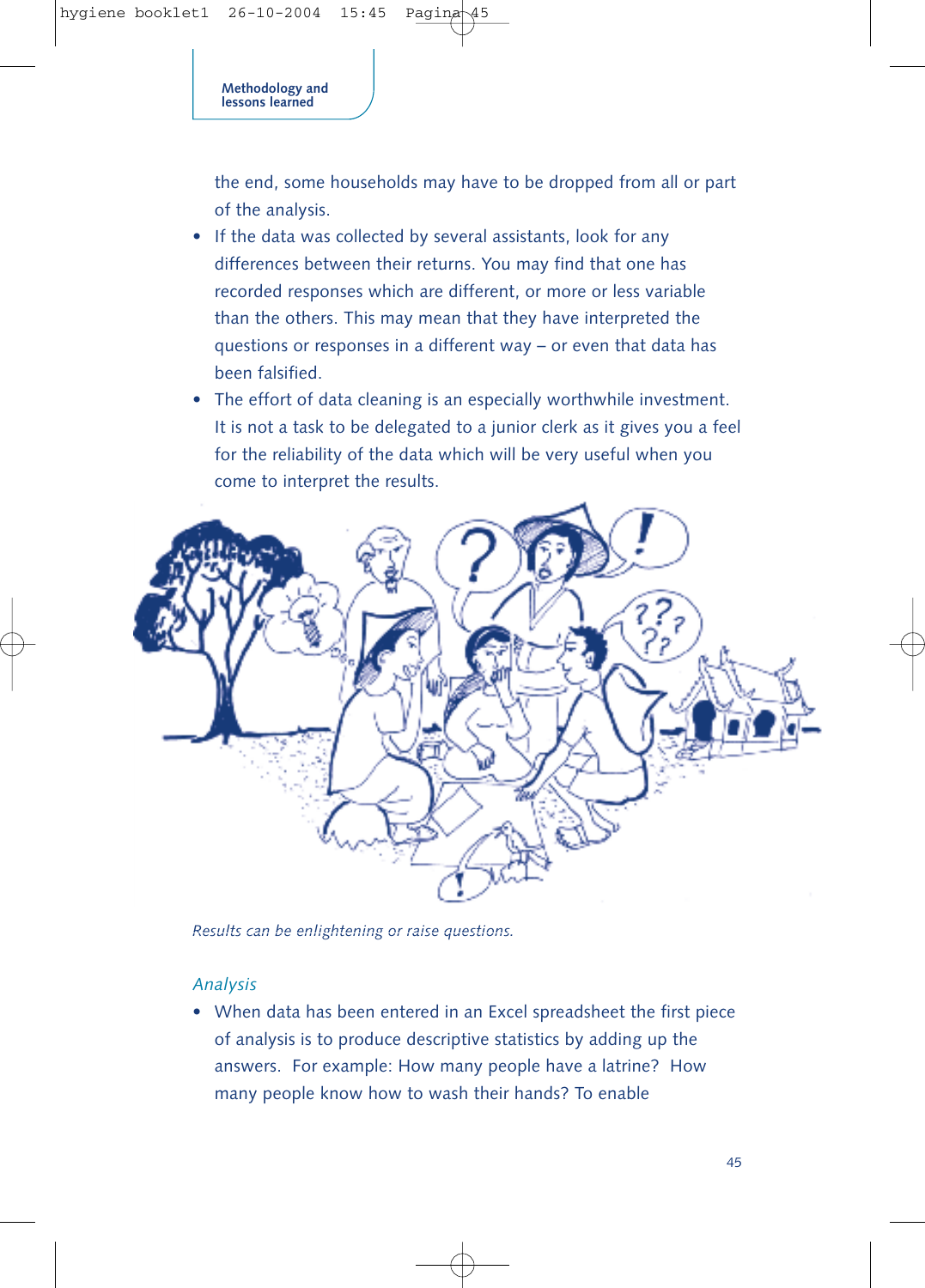comparison with other data, such as national census results, it is best to put these in terms of percentages rather than numbers of households. Having these percentages helps to compare your expectations with reality.

- Percentages can be used to answer questions such as: "How common is X?" To produce a percentage, you need to divide by a denominator, such as the total number of households. You need to be very clear about which denominator you use, and specify it when you report your results. For example, if you are reporting the percentage of householders using a latrine, did you divide by the total number of householders interviewed, by the number who replied, or by the number who own a latrine? It is usually best to use the total number interviewed, unless there is a good reason to do otherwise.
- The second stage of analysis is to compare the totals or proportions between communities and between years in the case of an extended term study, between adults and children, between various districts or villages. (You also need to compare them between different research assistants, as a check on the consistency of the data.) These comparisons may prompt the need for explanations, and these explanations might be found from your experience. This will sometimes trigger the need for further research.
- Not all the differences in survey results will be statistically significant. Some may just be due to chance, to random variations in your sample, especially if the sample and the differences are small. To check whether a difference is statistically significant or is just a random variation you need to apply simple statistical principles to arrive at a 'probability' value, usually denoted by the symbol 'p.' Details of how to do this are given in any statistics textbook9 , and various computer programmes, including Excel, can do it for you. It is sufficient to say here that, if p is less than 0.05 the difference that you are concerned with can be regarded as meaningful or 'statistically significant.' A p-value greater than 0.05

*<sup>9</sup>* Kirkwood, B. (1988) */ Essentials of Medical Statistics /* Blackwell Science, UK 234 p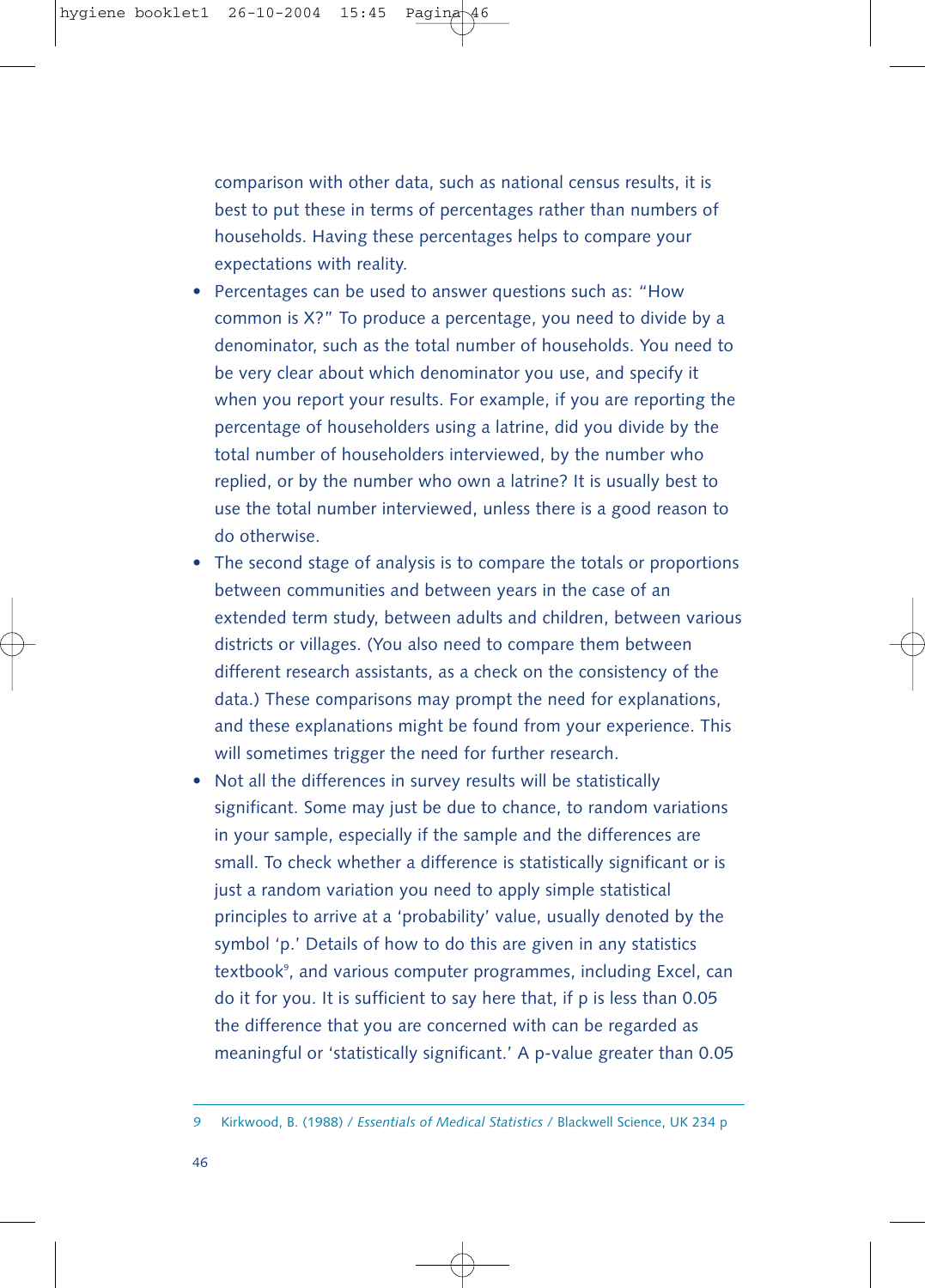**Methodology and lessons learned**

would indicate a chance occurrence, a random trend or movement that might easily be reversed if the survey was repeated.

• The analysis can be taken further, by looking for associations between different variables. For example, are people who have had more than two home visits more likely to wash their hands? The following table looks at the relationship between handwashing and home visits.

|               |     |            | More than 2 home visits? |
|---------------|-----|------------|--------------------------|
|               |     | Yes % No % |                          |
| Washes hands? | Yes | 100        |                          |
|               | N٥  |            | 33                       |

The data in the table suggests that everyone who has received more than two visits washes their hands, while only two thirds do so if they have not been visited more than two times. The difference is very significant (p is less than 0.01).

• You have to be alert however, since results like this can also be caused by confounding factors. A confounding factor is a factor that is associated with two variables. This makes them seem to have a causal connection, whereas in reality neither causes the other. For example, if your sample is from two villages, A and B, and no-one in Village B received a home visit while everyone in Village A washes their hands, it is possible that some other factor associated with one or other of the villages is causing the apparent association in the table above. For example, if the people in village A are all fishermen, they may wash their hands to remove the smell of fish.

The confounding problem arises especially when your sample comes from a small number of very different villages, districts or ethnic groups. Using stratified analysis, involving a separate table for each village (or district) is a way to prevent this. The best advice, though, is to get a statistician involved so that you can ask them for advice. Do this as early as possible, preferably when you are still defining hypotheses and designing your data collection tools.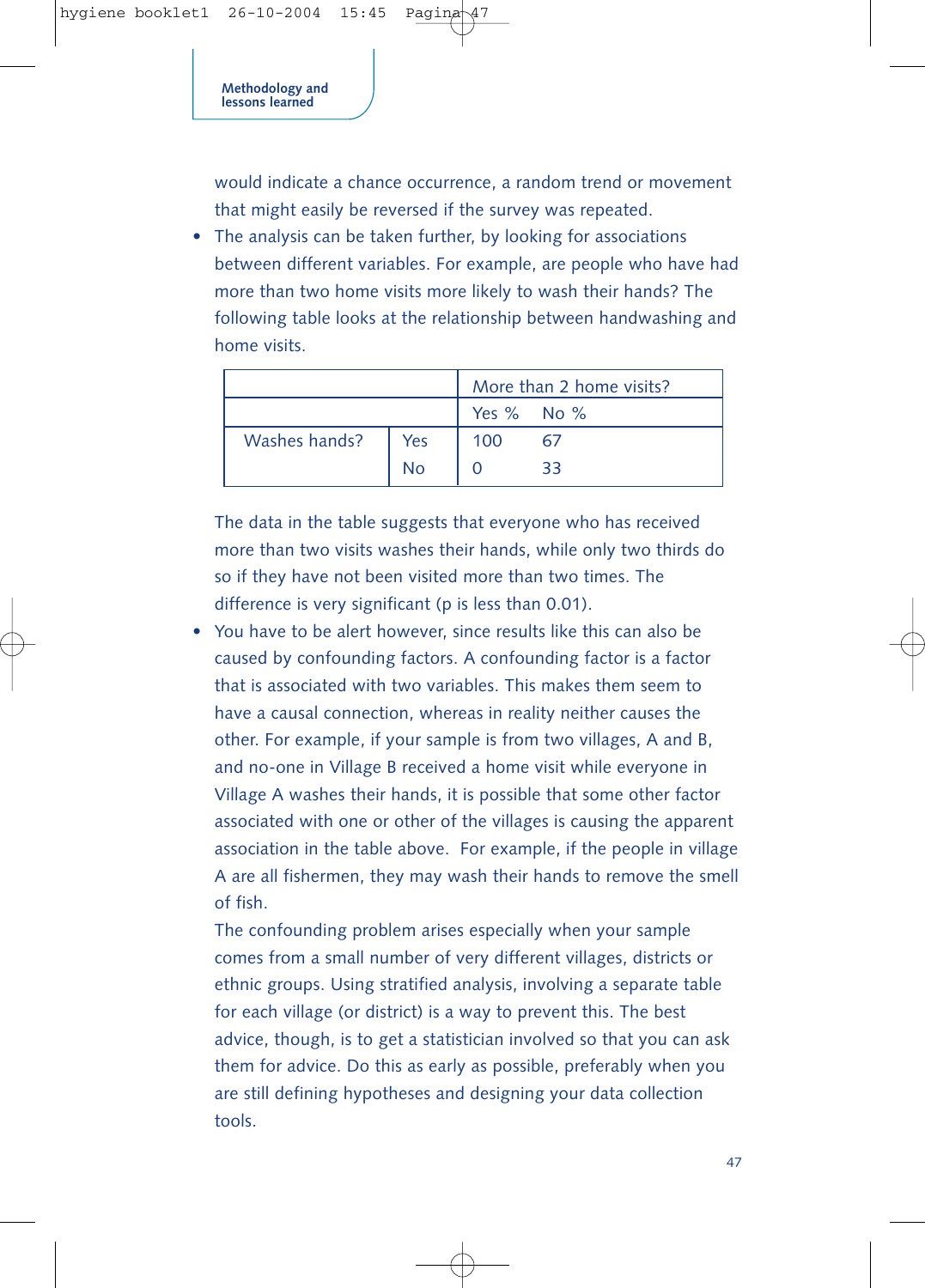• Understanding data is not always easy. You have to make sure that sufficient time is set aside to learn about understanding data.



*People from different ethnic groups often have different ways of doing things.*

#### *Our experience*

Our experience has shown that it is crucial to explain to researchers about some of the statistical aspects of research, about cleaning data and to show how to do it before carrying out the field work. In our case all the data sheets at the end of the first survey contained errors. In a couple of sheets the columns were out of order and did not match the numbering of the original questionnaires. There were blanks and some repeats.There were abbreviations in some sheets but no explanation of the meaning of the abbreviations. In some cases the communities were numbered but it was difficult to see which communities the numbers stood for. It required quite some effort to make up for these flaws.

We should have more carefully *collected background information* about the original interventions before the study. In the countries involved in our study the interventions varied and in some cases the researchers only found out about the interventions when they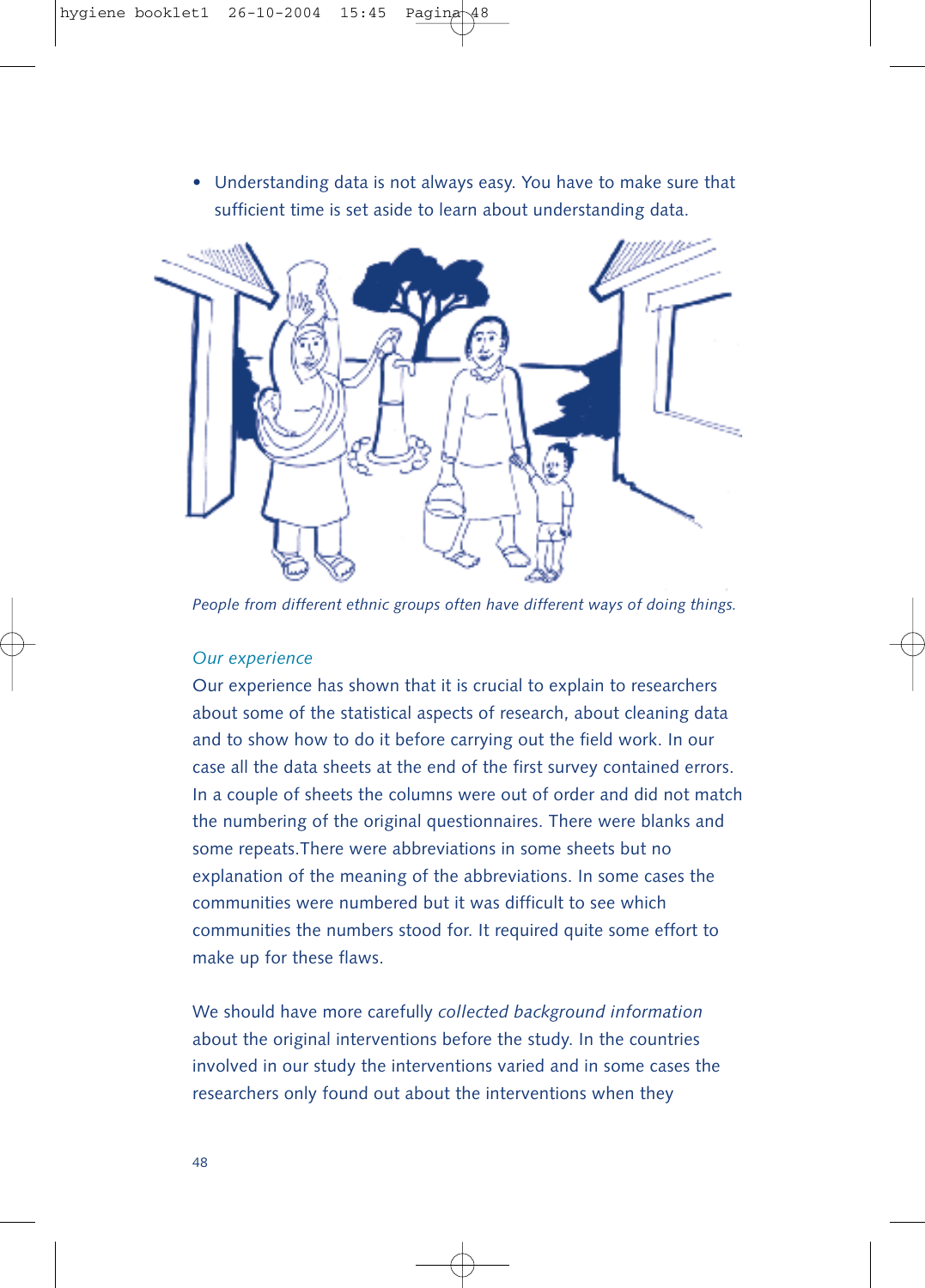**Methodology and lessons learned**

collected the data. For example, in two countries (Sri Lanka and Kenya) while the water component of the project in selected communities might have been strong, the hygiene promotion and education was not intensive. Therefore there was little obvious impact on behaviours. Had this been known in advance it could have led to the selection of other communities.

In the first survey, *the answers to the questions were added* together. For example, if a latrine had a clean floor, walls, a door and a roof, it was given a score of '4', one point for each of the variables. But if, for example, it had a score of '2' we did not know which two of the four variables had been scored OK and we could therefore not determine what type of remedial action could be proposed to the organisation that had been responsible for the hygiene promotion. In the second survey we stopped aggregating the data and scored each item separately. We numbered the questions very carefully. However, it was done in a way that allowed us still to compare the results of the first and second surveys.

We found that in at least 2 countries (Nepal and Uganda), there appeared to *be major differences between regions/ethnic groups or in the project interventions.* This meant that the data had to be analysed separately for each group or 'stratified'. In some cases our samples were then too small for each group.

We had some problem of comparing things that did not match. For example, in Nepal there were some very interesting focus group discussions, but these discussions could not be quantified. This means that the information could not be entered into an Excel spreadsheet. Therefore the results of the focus group discussions could not be easily compared with the results of the questionnaires during the home visits. In Kenya, group pocket voting was done in meetings with women's groups. It was done very carefully but the voting within the group was anonymous. We did not know which women had voted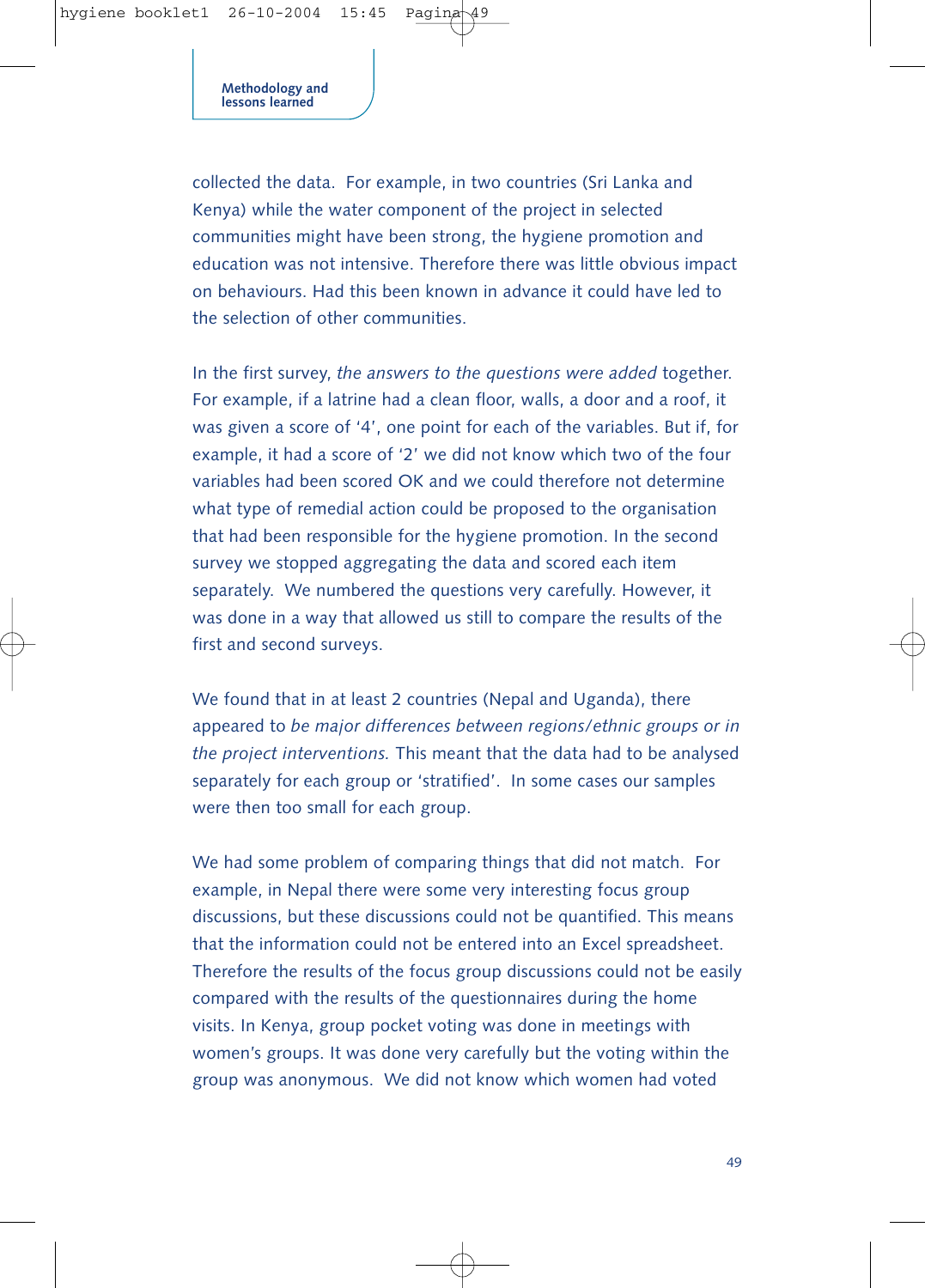which way. Therefore the results of the pocket voting could not be compared with the results of the observations and questions in a particular home.

During the first round of the survey in several country studies (India, Nepal, Uganda, Sri Lanka) there were *interviews with 'informants'*. These were people, such as council women and local government members, who could answer questions about the original intervention and other special issues in the project. Overall, the results of these interviews were disappointing. Sometimes the informants seemed to answer very much alike, no matter how local conditions varied. There could be many reasons behind this problem. Perhaps the informants had difficulty remembering the original projects, or they wanted to please the interviewer… or perhaps the questions were not asked in the correct way.

The analysis showed some *surprising results* which were, at times, difficult for the researchers to accept. For example, in the Indian study, impact from the project was very clear even 7 to 9 years after the project had ended – but only for the women, not for the men. Then the project staff remembered that while the original water and sanitation intervention involved *both* men and women, the hygiene aspects were focused on the women. It was assumed that men in the family would learn from the women. However this did not seem to have happened.

### **Dissemination**

Dissemination is the act of sharing and promoting the use of what you have found. Different groups of people will be interested in the outcomes of a study: sector professionals may want to know how they can alter their hygiene promotion activities to become more effective; programme managers may want information they can use to justify investments; researchers will be interested in advice on how to set up a behavioural study.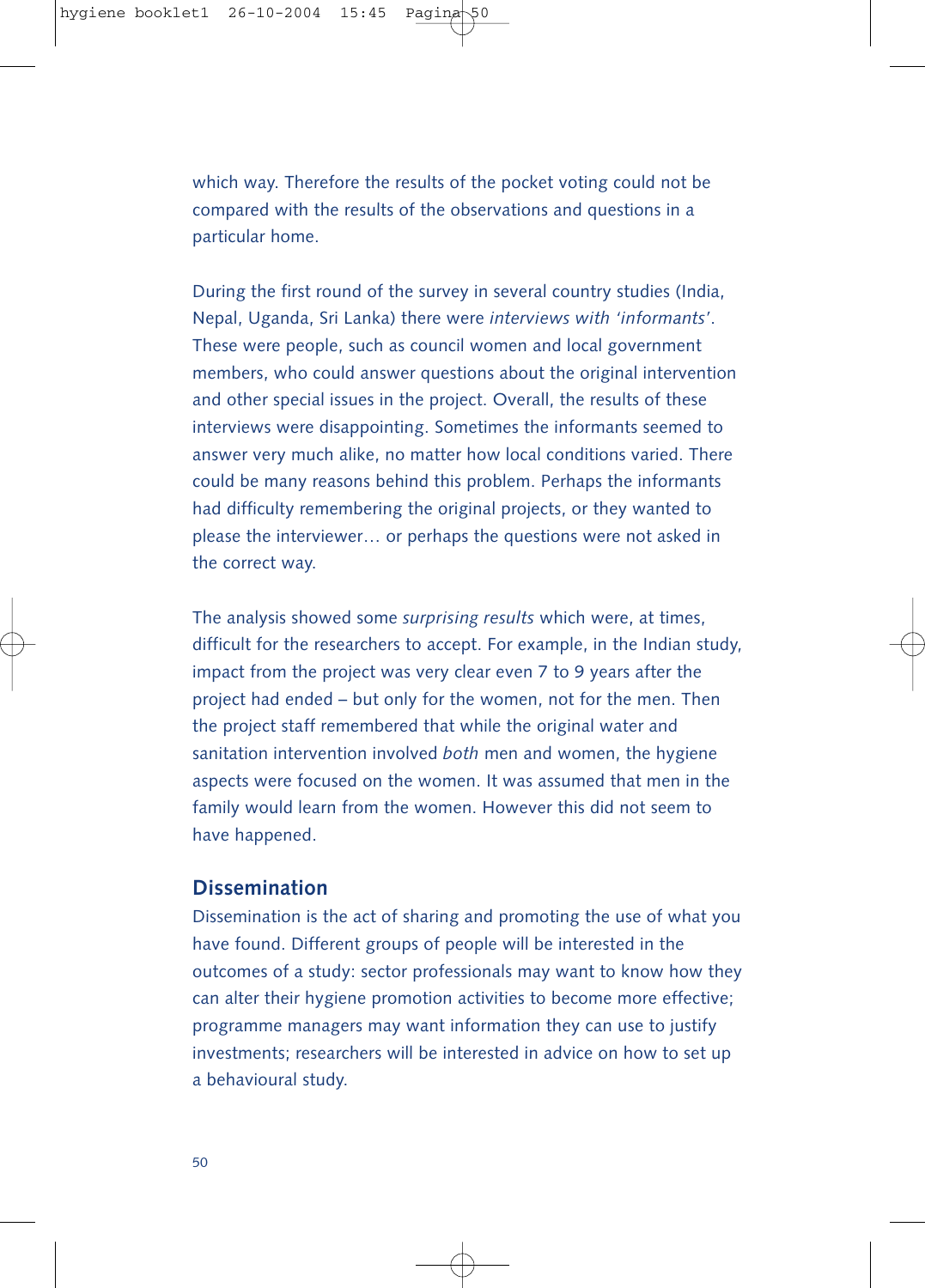

**Methodology and lessons learned**

In general the following principles apply for dissemination:

• You have to be clear as to who you want to address with a specific dissemination product. **Imagine the audience.** Different audiences will be interested in different aspects of your study; the product(s) should be tailored to reflect this.



*Different dissemination products for different audiences*

- Dissemination can take **different forms.** It can be done by publishing an article or a book, by a presentation at a conference, or by participation in a meeting.
- **Make a plan before you start** writing a paper or preparing a presentation, indicating the main points (in a booklet, the chapters) to be included. This will help to set the context for your work.
- **Dissemination is best done from the start of a study.** Dissemination is meant to create an interest in the study, to allow people to provide inputs in terms of questions they would like to see answered, which may be incorporated in the study. The more interest you can create at this stage, the better the acceptance of the results later.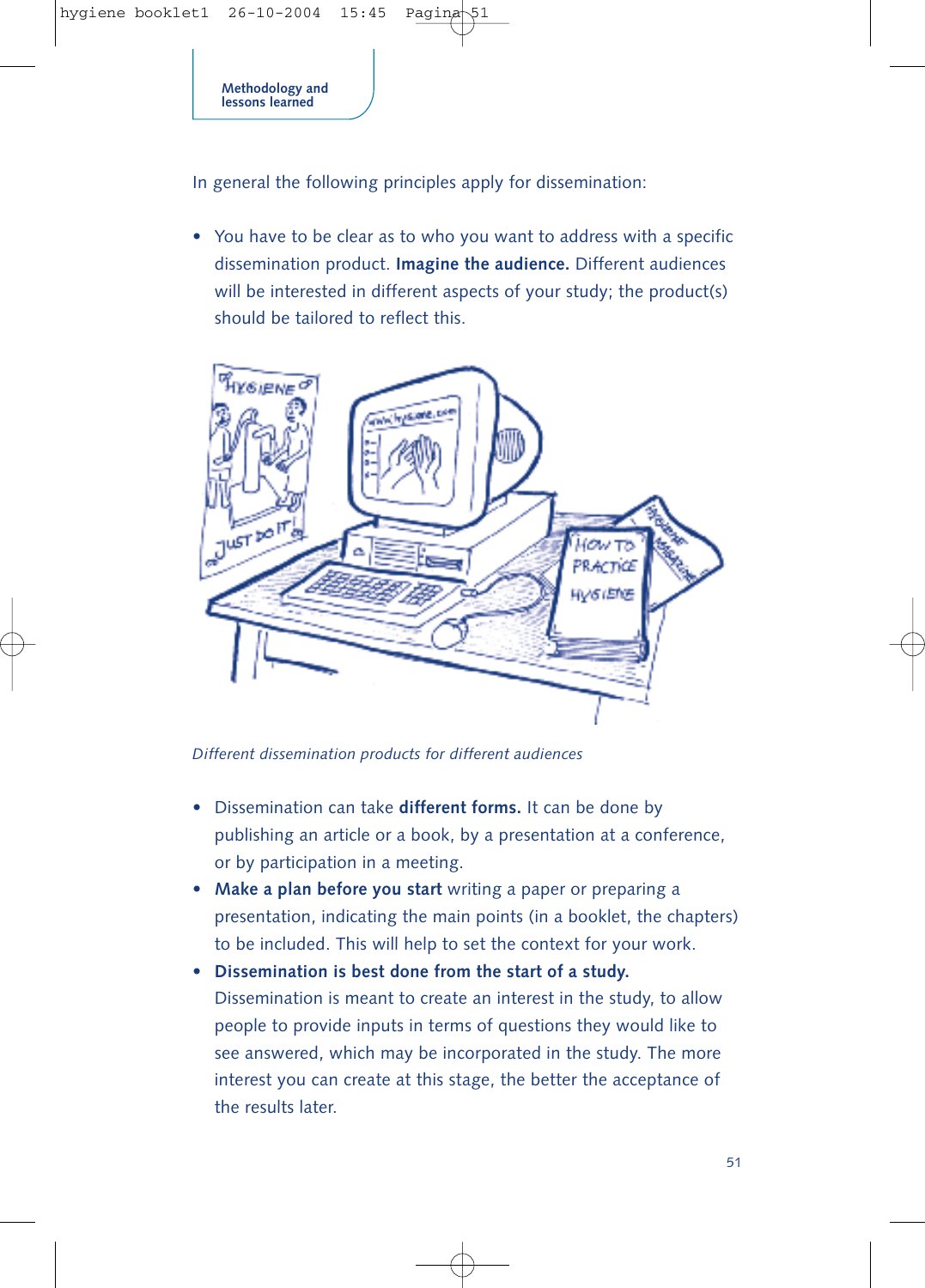#### • **Ensure a readable text:**

- Use bullet points and keep sentences short by taking out unnecessary words. Use verbs, rather than nouns. Using verbs will make your sentences shorter and clearer.
- Use only one idea per paragraph. It doesn't matter if it is only one sentence.
- Focus on the main message (the reader should be able to remember at least two or three key messages). This should be included in the Executive Summary, where you will also inform your readers on what they will find in the rest of the document. State clearly the primary objective of the project and refer directly to the study results to show how they relate to that objective. In this case we wanted to know: "Is hygiene behaviour sustainable?"
- Do not forget to include relevant background from all available sources. Ask colleagues to read your draft and give you feedback, especially on what is missing.
- Separate results from discussion about results. Make sure you do not mix statements like: "We found this…." with "We think we found this".
- Sometimes you do not have 100% certainty about a study outcome. In those cases you may use phrases such as: The data suggests that…..; It appears that……; This may be because……; This is related to ……; This correlates with ..….; As one increases the other decreases…; This supports the hypothesis …….(almost sure); This suggests that the hypothesis ……(more doubt); In our study we provided very strong evidence that……
- **Include tables in presentations.** Tables are 'vision', text is 'sound'. Keep the tables simple or even better, use graphs - they are easier to read. From Excel tables, different types of graphs can be drawn: column, pie (circle), bar (use labels), line (use text box to draw things in your graph) and scatter (with points), useful to relate or compare events in different villages. For example, for one of the countries, the table below showed latrine use for all communities where the project ended in different years.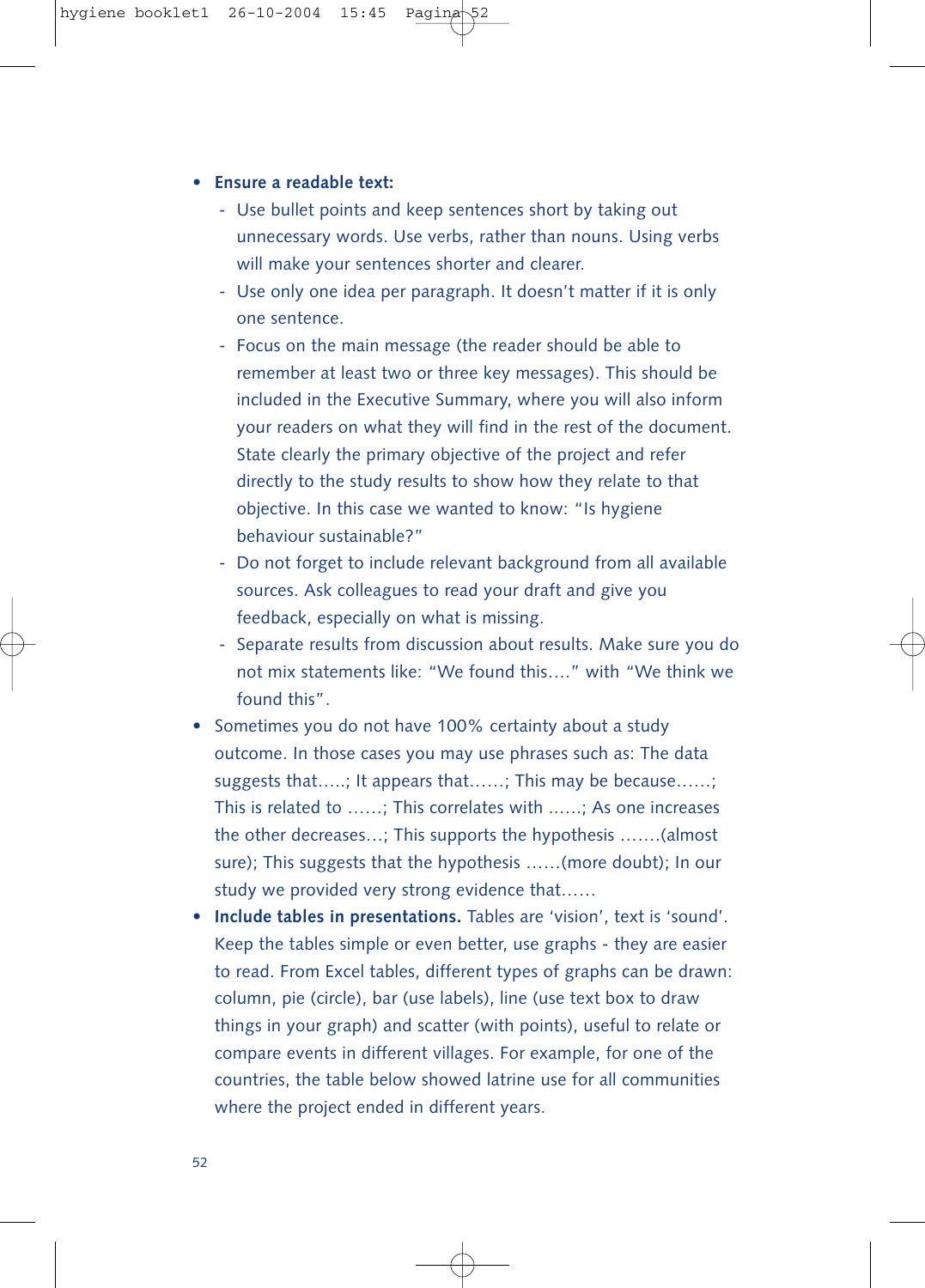

### *Consistent latrine use reported in projects ending in different years*

| End date $>$               | 1993 | 1995 | 1996           | 1998 | 2000 |
|----------------------------|------|------|----------------|------|------|
| Number of men              | 80   | 89   | 22             | 32   | 30   |
| Number of women            | 98   | 130  | 31             | 57   | 64   |
| Number of males latrine    |      |      |                |      |      |
| Use consistent             | 52   | 72   | 1 <sub>3</sub> | 27   | 21   |
| % of males latrine use     | 65   | 81   | 59             | 84   | 70   |
| Number of females latrinel |      |      |                |      |      |
| Use consistent             | 77   | 109  | 25             | 56   | 61   |
| % of female latrine use    | 79   | 84   | 81             | 98   | 95   |
|                            |      |      |                |      |      |

The tabulated message is better illustrated in a graph:



### *Our experience*

In our project, dissemination took place at national and at local level. It was also done at various stages of the research. We talked about the set up of the study as well as about the findings. This allowed us to get useful suggestions for the study design and created an interest in the outcomes.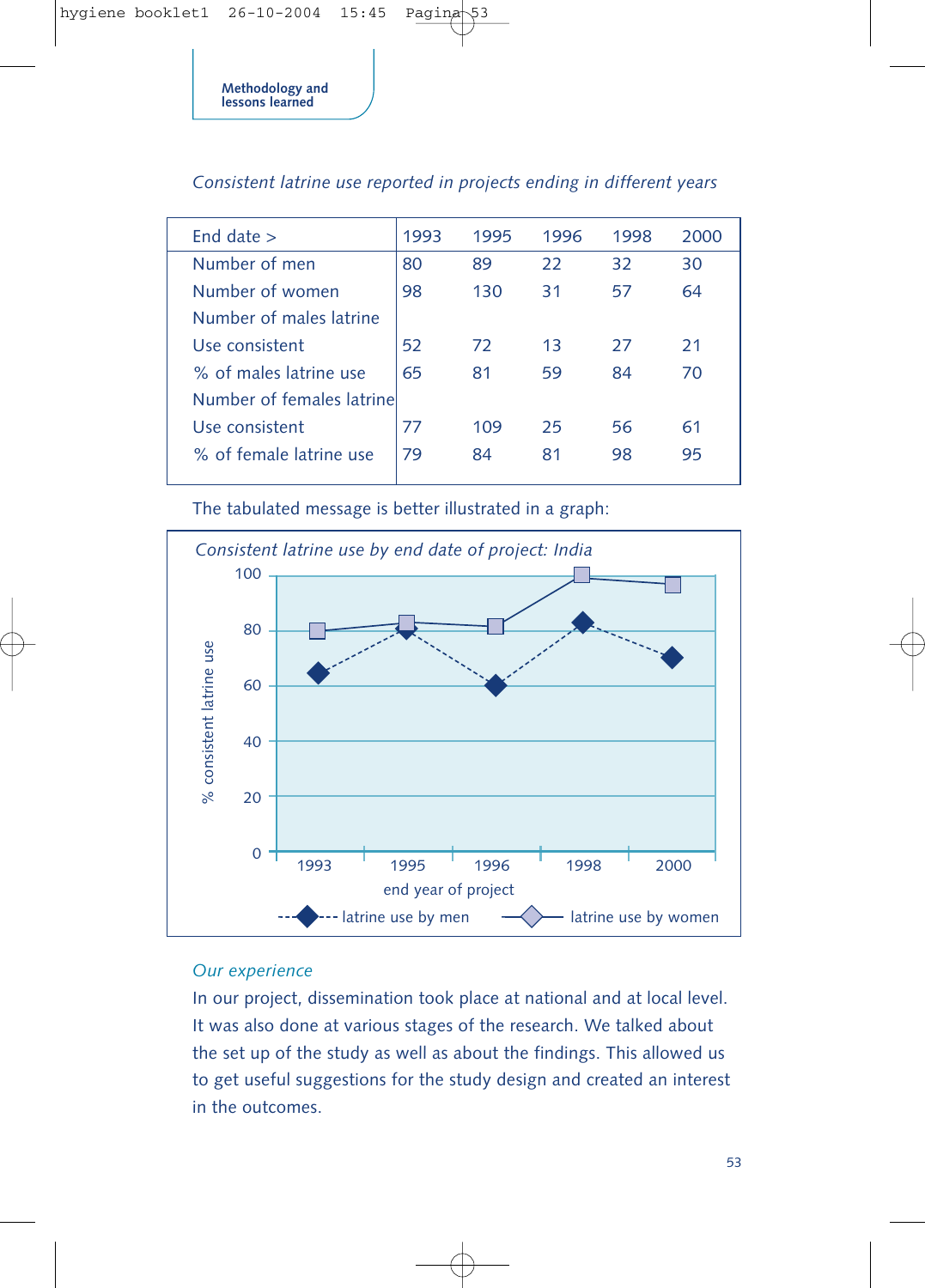hygiene booklet1 26-10-2004

## **In summary**

This booklet looks at how to set up a study into the impact of hygiene promotion programmes on bringing about and sustaining new behaviours. The principles that we think apply to the various steps in setting up a research study are illustrated, together with our reflections on the experiences gathered during our particular international study.

Setting up a behavioural study is useful but complex. It requires careful determination of what you want to find out and how you are going to do it. A huge amount of enthusiasm and commitment is created if the research questions have a clear, obvious meaning to those in charge of the study. Their performance is improved too when they see that study findings can be immediately applied.

Time and effort has to be invested in training and supervision of staff involved in data collection, data entry and analysis. This will be time well spent in relation to the end quality of the study.

## **Studying hygiene behaviours rather than health impact**

Hygienic behaviour has a positive impact on health. Studying people's hygiene behaviour is therefore useful if we want to find out whether water, sanitation and hygiene promotion programmes have an impact on the prevalence of water and sanitation related diseases. Behavioural studies make sense also because health impact studies are expensive and, for various reasons, are frequently not very reliable in their outcomes.

The following questions are amongst those helpful to ask when studying issues associated with changes in hygiene behaviour:

- 1. Which hygiene promotion efforts are most effective in convincing people to adopt hygienic behaviour where they did not do so before?
- 2. Which factors in the 'enabling environment' are supportive to behavioural changes?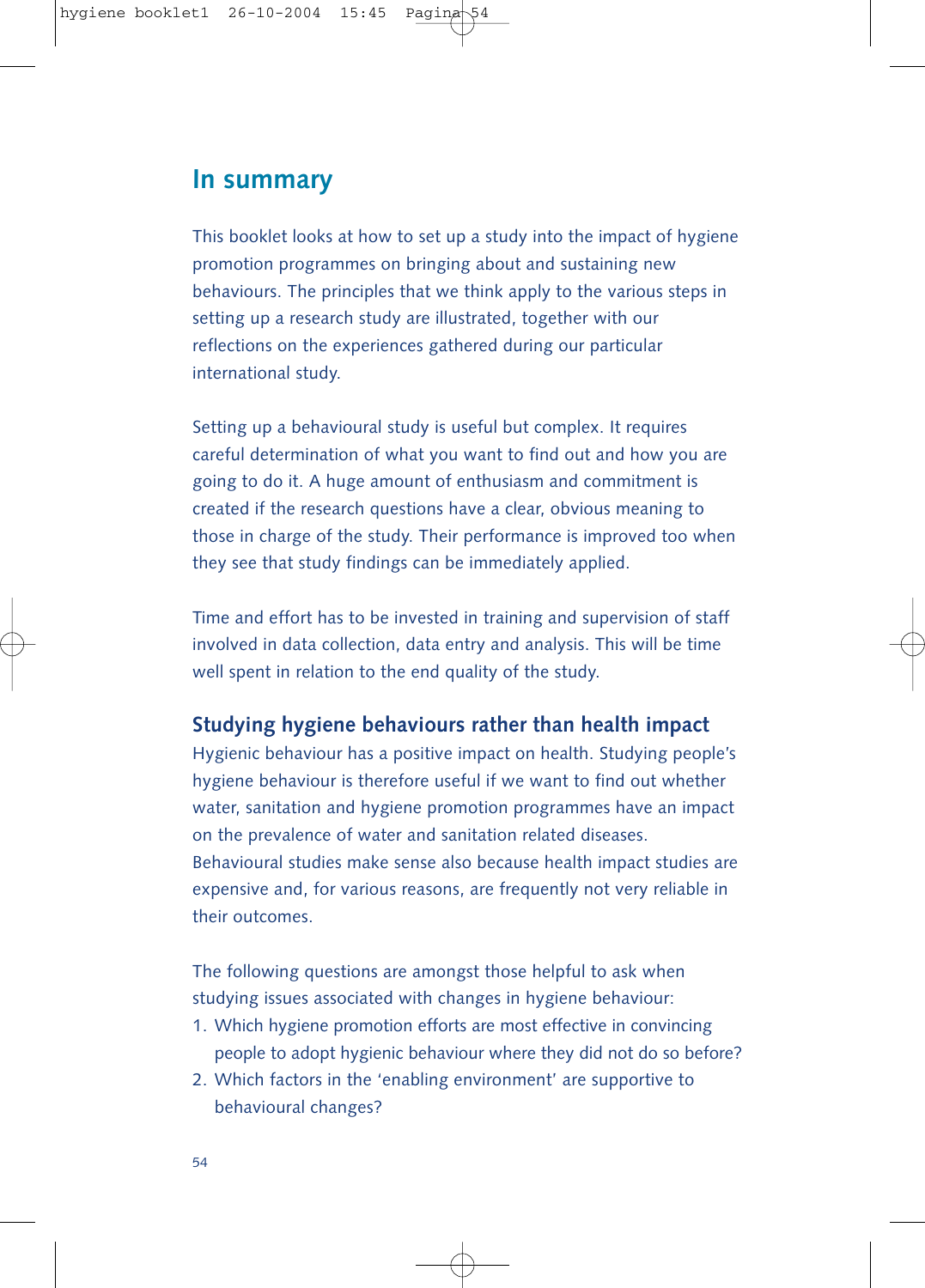**In summary**

3. Do people retain hygienic behaviour they adopted as a result of hygiene promotion interventions?

## **Designing a study**

When designing a study intended to answer these questions keep the following crucial matters in mind:

### *Developing hypotheses and choosing indicators*

Clear hypotheses are important in providing focus to a study. Hypotheses are assumptions you want to test. For example, you may want to test the hypothesis that, "If water is near the house, then people will wash their hands at critical moments." Indicators are the key variables to be defined and assessed for testing the hypotheses. In this case the indicators to look at are: the distance to the water source (time or distance of a round trip) and handwashing (whether and when it is done, the way it is done).

#### *Developing data collection tools*

Once it is clear what you want to find out, the development of data collection tools can start. There are a number of ways to collect data. Some require the use of your ears, others the use of your eyes. Data collection tools include: interview forms, observation checklists, demonstration protocols, question lines for focus group discussions, and pocket charts. In Appendix I you will find a number of tools described.

#### *Sampling*

Sampling means collecting data from part of the total population, a technique used because researchers do not normally have the resources to study an entire population nor do they need to do so. A sample is a small portion of the total number of people or of the total amount. It is used to provide information about the whole group or the full amount. A sample size has to be big enough to allow for scientific analysis but small enough to be manageable with the resources available.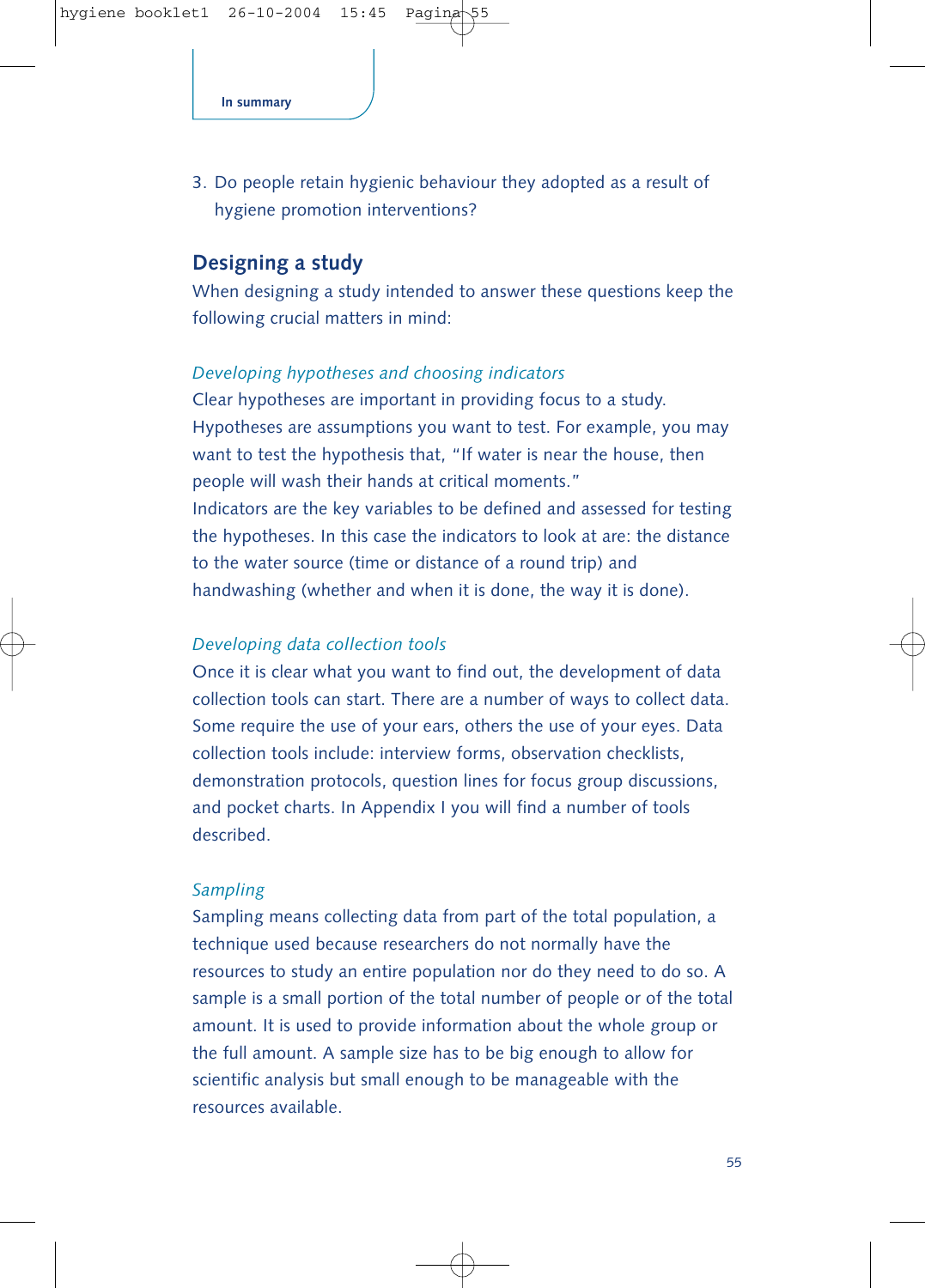#### *The role and training of research assistants*

Sampling reduces the amount of work to be undertaken but does not remove the need for sufficient human resources. Using research assistants is very helpful, not only to ensure that all the work gets done, but also because the necessary training and supervising process allows the trainer opportunity to be critical of the tools developed.

#### *The field work*

This is the stage where information about inputs and outputs is collected. This requires careful management.

#### *Data analysis*

The analysis of data usually takes as long as or even longer than the field work. We distinguish data entry and data cleaning from the analysis that allows us to give meaning to the data.

#### *Dissemination*

Dissemination is the act of sharing and promoting the use of the research findings. Different groups of sector professionals will be interested in different aspects of the study. The form and content of specific dissemination documents or presentations must be designed with this in mind.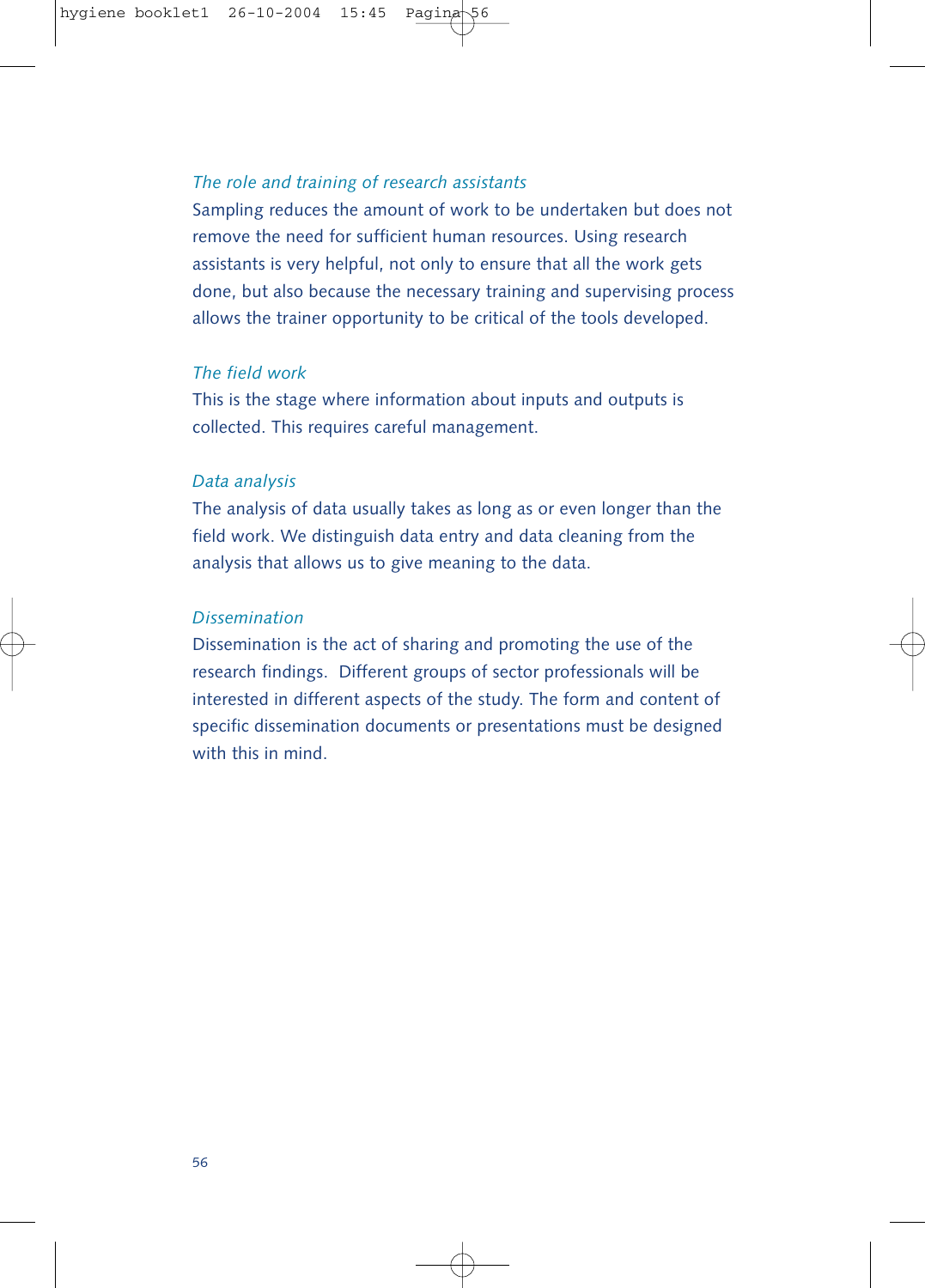**Appendix 1**

## **Appendix 1 Brief description of quantitative and qualitative tools**

## **Quantitative tools**

## *Observation*

Observation means noting or absorbing information by use of any or all of the senses: seeing, touching, tasting, hearing and smelling. As it is impossible to observe everything at the same time and as we put our own interpretations on what we observe, observation can only be used as a reliable source of information when our observations are 'focused' and 'structured'. By 'focused' we mean that the observations are strictly directed at what we want to know, learn and understand. By 'structured' we mean that the observation follows a fixed plan, so that things are observed in a uniform, thorough, efficient and unbiased way. An observation checklist is one way of structuring the observation. It can be made to guide the data collectors for assessing issues such as latrine use and water storage. Spot observations are those which can be made instantaneously (for example, is there a latrine next to the house?) and are distinguished from extended observation (for example, when a research assistant spends several hours in each household and notes when hands are washed). In our study, we did not use extended observation, as it would have been prohibitively expensive.

#### *Demonstration*

Asking for a quick demonstration can also be used for collection of data, for example, asking household respondents or school children to demonstrate their handwashing skills during a visit. Clear protocols have to be developed in order to make sure people demonstrate what you want them to demonstrate in an unbiased manner.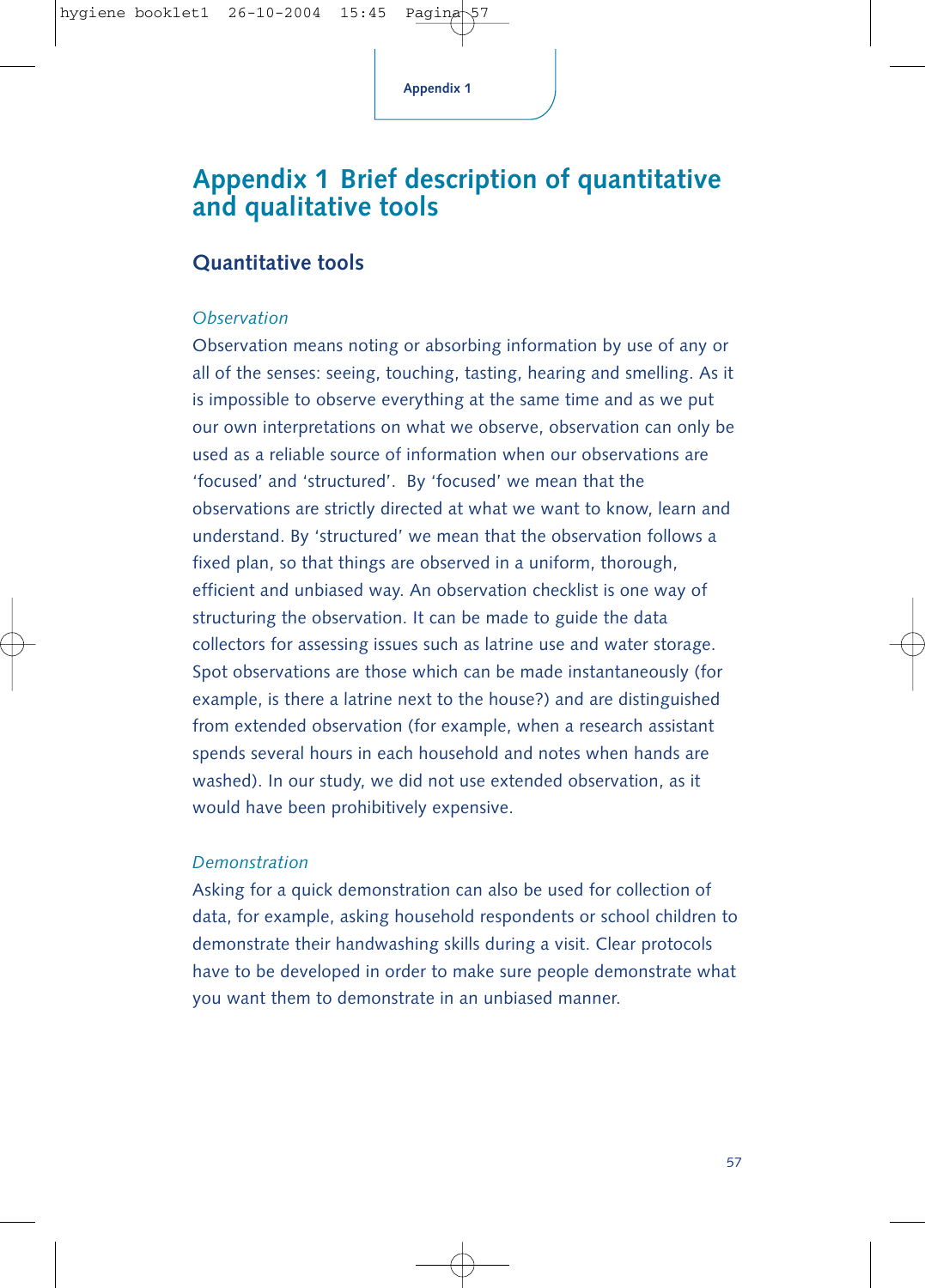|   | or woman                                                                          | Demonstration of handwashing, preferably by child                                                  |     |           |  |
|---|-----------------------------------------------------------------------------------|----------------------------------------------------------------------------------------------------|-----|-----------|--|
|   |                                                                                   | Note: if child is not present, ask an adult woman if she would<br>please demonstrate.              |     |           |  |
|   |                                                                                   | Child, could you please show me how you usually wash<br>your hands?                                |     |           |  |
|   |                                                                                   | If yes, ask the child or woman to show this in the place where<br>people usually wash their hands. |     |           |  |
| > | Ask others present not to correct the person or talk during<br>the demonstration. |                                                                                                    |     |           |  |
| ➢ | Thank the person after completing the demonstration.                              |                                                                                                    |     |           |  |
|   |                                                                                   | Code this question afterwards, not in front of the family.                                         |     |           |  |
|   |                                                                                   |                                                                                                    | Yes | <b>No</b> |  |
|   |                                                                                   | Is someone pouring water over the child's hands?                                                   |     |           |  |
|   |                                                                                   | Uses some cleaning agent? (e.g. soap, mud or ash)                                                  |     |           |  |
|   |                                                                                   | Rubs both hands together?                                                                          |     |           |  |
|   |                                                                                   | Subtotal (no. of times 'yes')                                                                      |     |           |  |
|   |                                                                                   |                                                                                                    |     |           |  |

### *Pocket voting*

Pocket voting is a tool that was first developed by Srinivasan (1990) and was used to 'ask' people about their behaviour. Since pocket voting allows people to 'tell' by voting anonymously, the likelihood of getting reliable information is greater than when asking face to face.

This tool was originally intended to be used in a participatory way and at the level of a community, but it can also be used in a nonparticipatory way at the household level. Use of a pocket chart can be meaningful for data collection, in particular when people are hesitant to talk openly, for example about defecation places being used.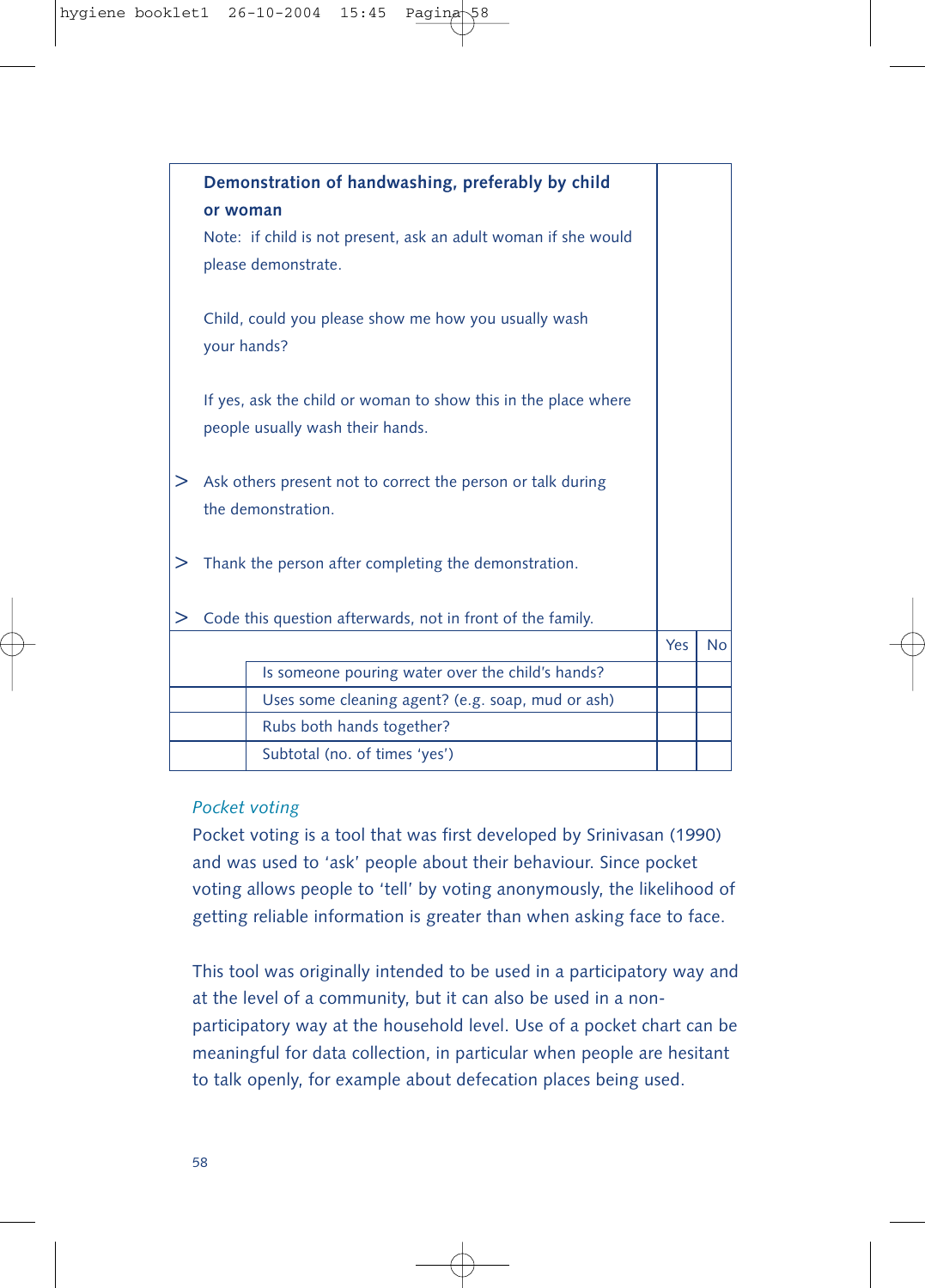

## **Qualitative tools**

#### *Focus Group Discussion (FGD)*

This is an important tool for obtaining qualitative information. At the beginning of our research the FGD was used to test the usefulness of our hypotheses. We asked ourselves for example whether it made sense to look into the relation between handwashing practices and proximity to a water supply. If an FGD had revealed that all households had equal access to water, the testing of this hypothesis would not have been useful. Because such FGDs may trigger behavioural change and would therefore disturb the research, only people who were not part of the research study group were involved in the FGDs.

The other FGDs took place in the last round of data collection only. An FGD requires skillful moderation and the use of open questions.

### *Mapping*

Mapping is a tool used with groups of community members. At several points in time they can be asked to draw a map of their community with special emphasis on, for example, water resources available or latrines built. Comparing and discussing maps can provide useful information with respect to changes that occurred.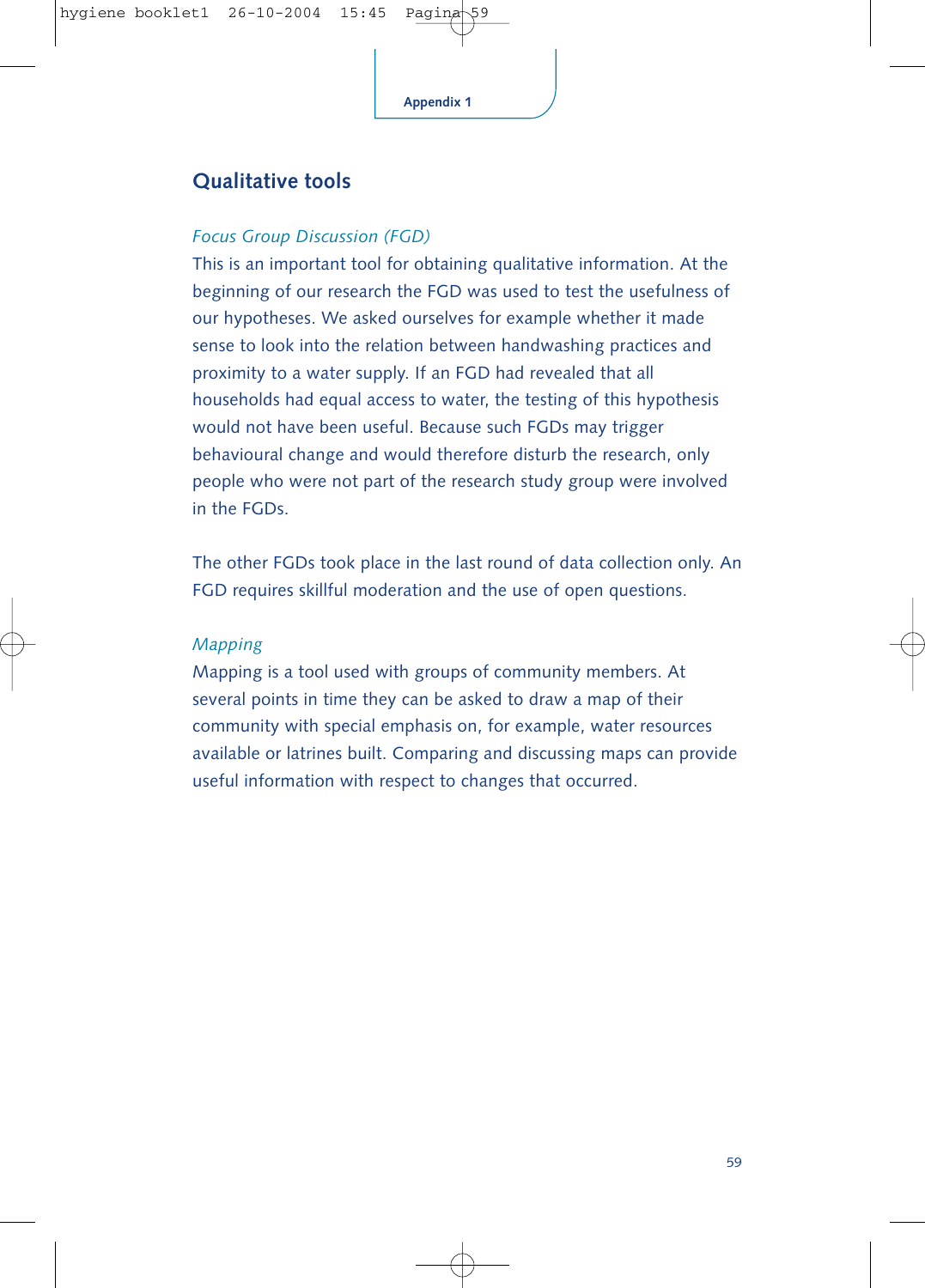## **Possible question line for a FGD to explore hypotheses related to sustainability of changes in hygiene behaviour**

- I wonder if you all remember the hygiene campaign in this area.
- What did you feel about that campaign:
	- The people who led it?
	- The way they behaved?
	- The things they were urging you to do?
- Do you think it changed what people did at all? In what ways?
- What do you think affected whether people changed their behaviour:
	- Were certain behaviours easier to change?
	- Did certain groups of people change? Which?
	- Why did some people continue in the old days?
	- If it had been done differently, would that have convinced more people?
	- Do you think things were different in other villages?
- Has anyone continued with the new behaviour until now?
	- What has helped them to keep it up for so long?
	- What do you think has led others to give up?
	- If things had been done differently, what might have helped more people to continue?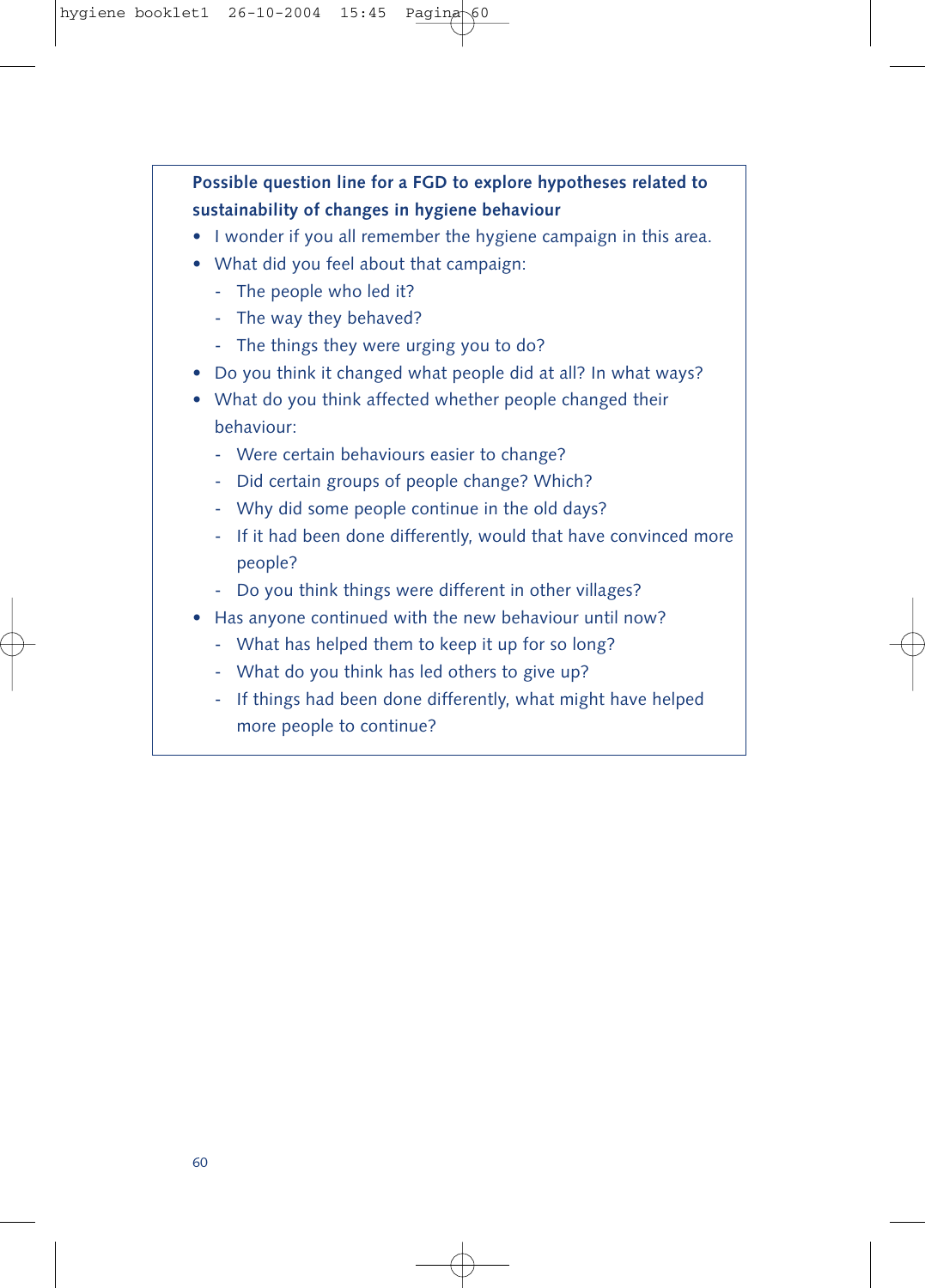hygiene booklet1 26-10-2004 15:45 Pagina  $61$ 

**Appendix 2**

# **Appendix 2 Contacting us**

| Ms. Eveline Bolt           | <b>IRC</b> International Water and Sanitation |
|----------------------------|-----------------------------------------------|
| Ms. Kathleen Shordt        | Centre                                        |
|                            | Westvest 7, 2611 AX, Delft,                   |
|                            | the Netherlands                               |
|                            | Tel: + 31 15 2192939                          |
|                            | Fax: +31 15 2190955                           |
|                            | E-mail bolt@irc.nl                            |
|                            | shordt@irc.nl                                 |
|                            | Website: http://www.irc.nl                    |
| Prof. Dr. Sandy Cairncross | London School of Hygiene & Tropical           |
|                            | Medicine                                      |
|                            | Keppel Street, London WC1E 7 HT, UK.          |
|                            | Tel: +44 20 7927 2211                         |
|                            | Fax: +44 20 7636 7843                         |
|                            | E-mail sandy.cairncross@lshtm.ac.uk           |
|                            | Website: http://www.lshtm.ac.uk/              |
| Mr. Palitha Jayaweera      | <b>COSI Foundation for Technical</b>          |
|                            | Cooperation                                   |
|                            | 185/3, Madawala Road, Katugastota             |
|                            | 20800, Sri Lanka                              |
|                            | Tel: + 94 81 2497997                          |
|                            | Fax: + 94 81 2497998                          |
|                            | E-mail: cosi@sltnet.lk                        |
| Mr. John Odolon            | Water Aid Uganda                              |
|                            | P.O. Box 11759, Kampala, Uganda               |
|                            | Tel. + 256 41 505 795                         |
|                            | Fax: + 256 41 505 796                         |
|                            | E-mail: wateraid@wateraid.or.ug               |
|                            | Website: http://www.wateraid.org              |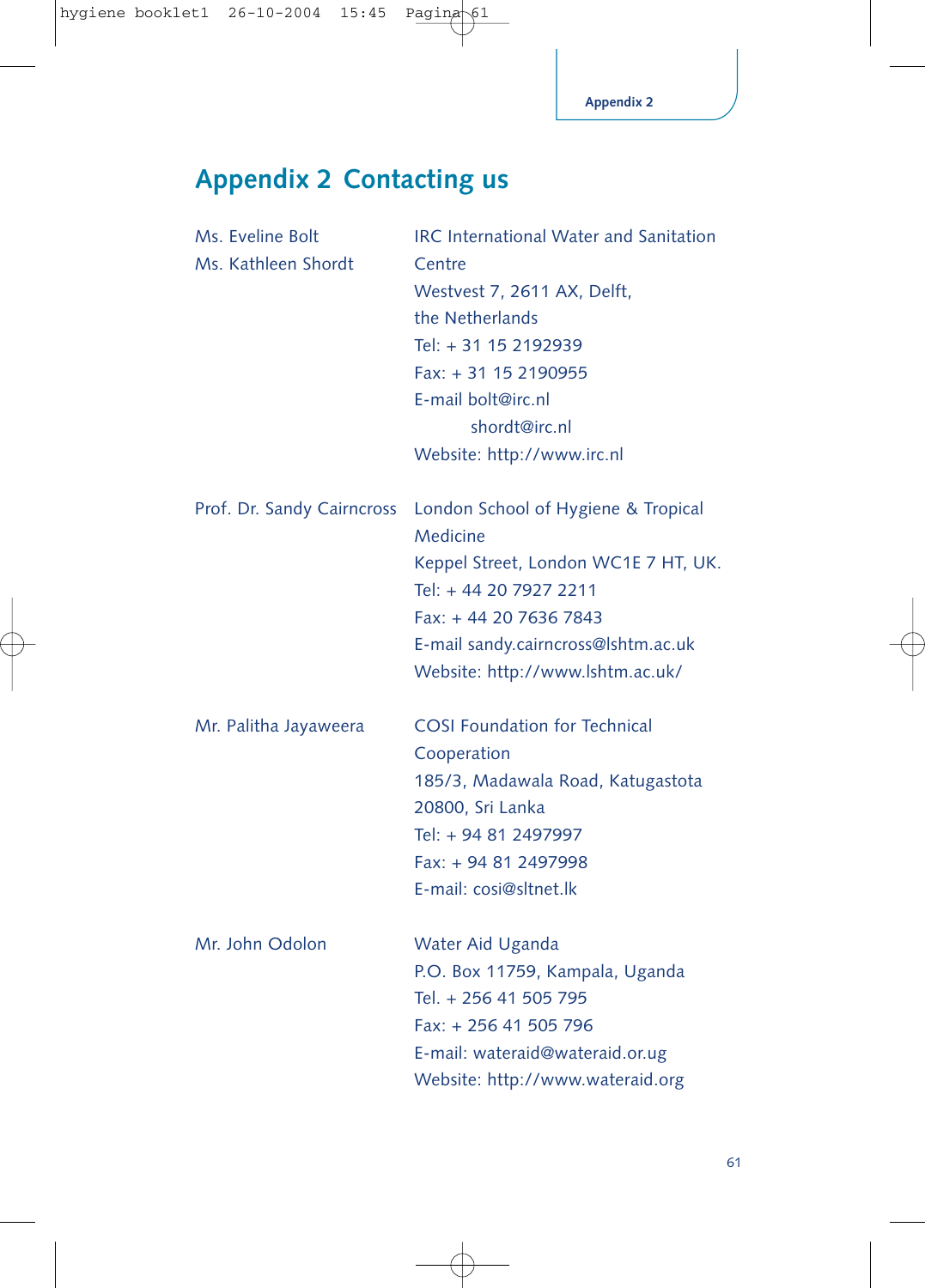| Ms. Brenda Nahindu                          | Uganda Association for social economic<br>Progress (USEP)<br>P.O. Box 14369, Mengo-Kampala, Uganda<br>Tel: +256 41 345366                                                                                                                                                                |
|---------------------------------------------|------------------------------------------------------------------------------------------------------------------------------------------------------------------------------------------------------------------------------------------------------------------------------------------|
| Ms. Beth Karanja and<br>Mr. Vincent Njuguna | Network for Water and Sanitation<br>(NETWAS)<br>P.O. Box 15614, Nairobi, Kenya<br>Tel: 254 (0)20 890555/6-9<br>Fax: 254 (0)20 890553/5<br>E-mail: netwas-international@netwas.org<br>beth-karanja@netwas.org<br>or:<br>and: vincent-njuguna@netwas.org<br>Website: http://www.netwas.org |
| Mrs. Joan Awunyo-Akaba                      | Mr. Emmanuel T. Nyavor and Volta Region Community Water and<br>Sanitation Agency (VRCWSA)<br>P.O. Box 508, Ho, Ghana<br>Tel: +233 91 28186/8189<br>Fax: +233 9128266<br>E-mail: vrcwsa@africaonline.com.gh<br>etnyavor@hotmail.com<br>or:                                                |
| Ms. Renuka Rai and<br>Ms. Saraswati Khanal  | Nepal Water for Health (NEWAH),<br>P.O. Box 4231<br>Lohasal, Kathmandu, Nepal<br>Tel: + 977 1 4377107/8<br>Fax: + 977 1 4370078<br>E-mail: renukarai@newah.org.np<br>socnewah@newah.org.np<br>or:<br>Website: http:// www.newah.org.np                                                   |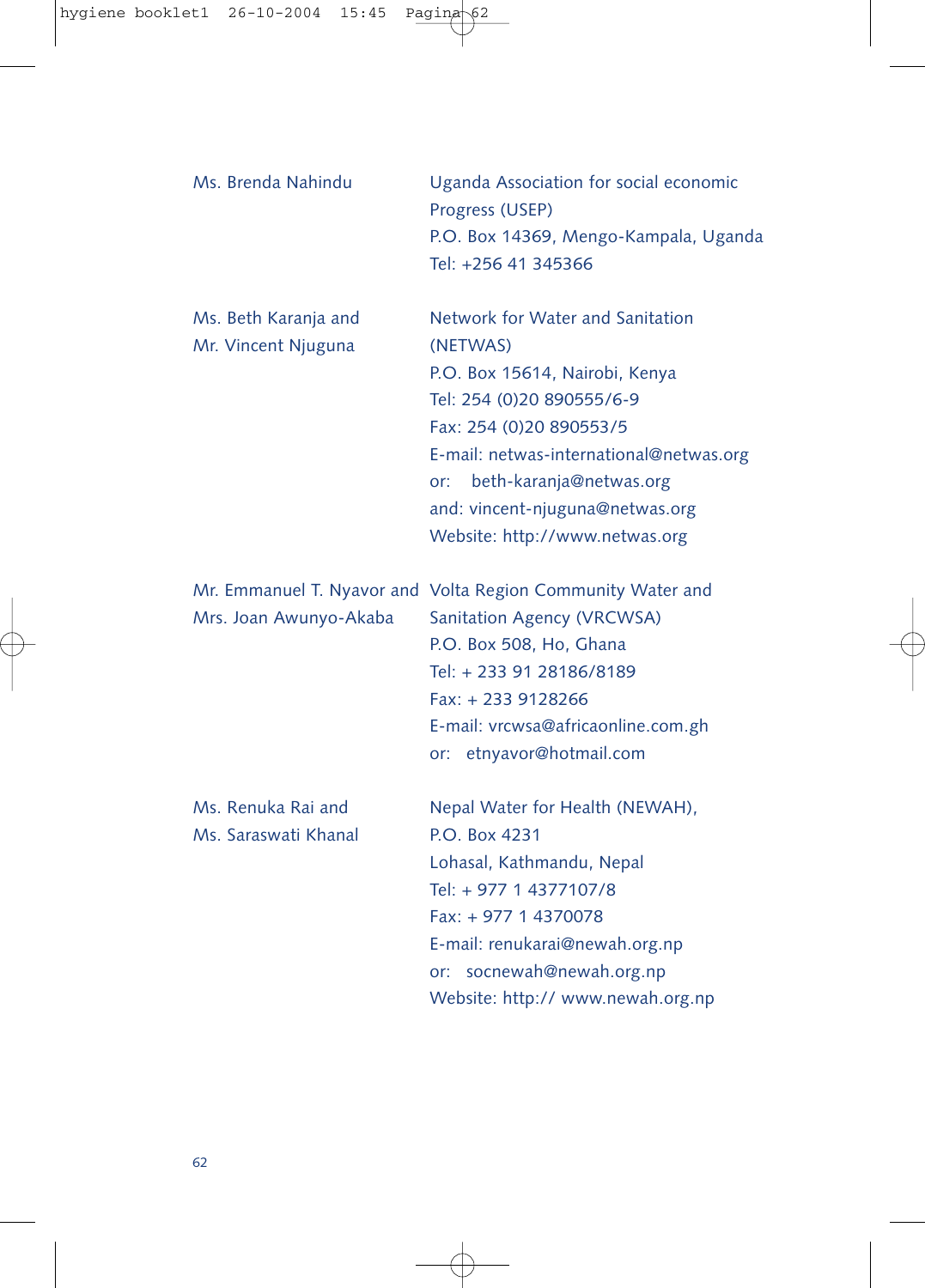hygiene booklet1  $26-10-2004$  15:45 Pagin

**Appendix 2**

Ms. Suma Zachariah and Ms. Beena Govindan

Govindan SEUF (Socio Economic Unit Foundation) Easwara Vilasm Road P.B. No. 507, 695 014 Thycaud, Trivandrum, Kerala, India Tel: + 91 471 325907 Fax: + 91 471 325914 E-mail: seuf@sify.com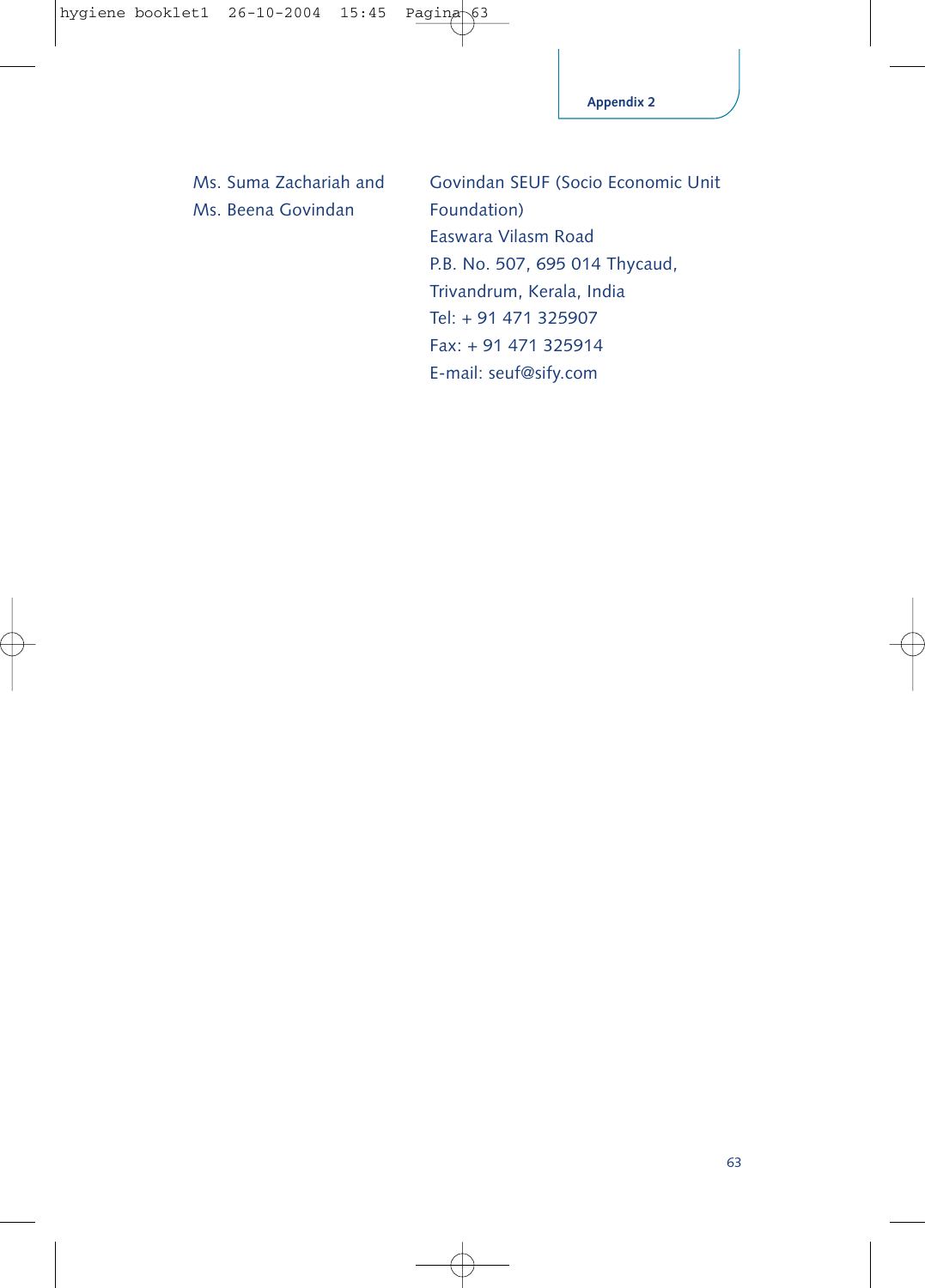hygiene booklet1 26-10-2004 15:45 Pagina 64

ŧ

 $\mathbb G$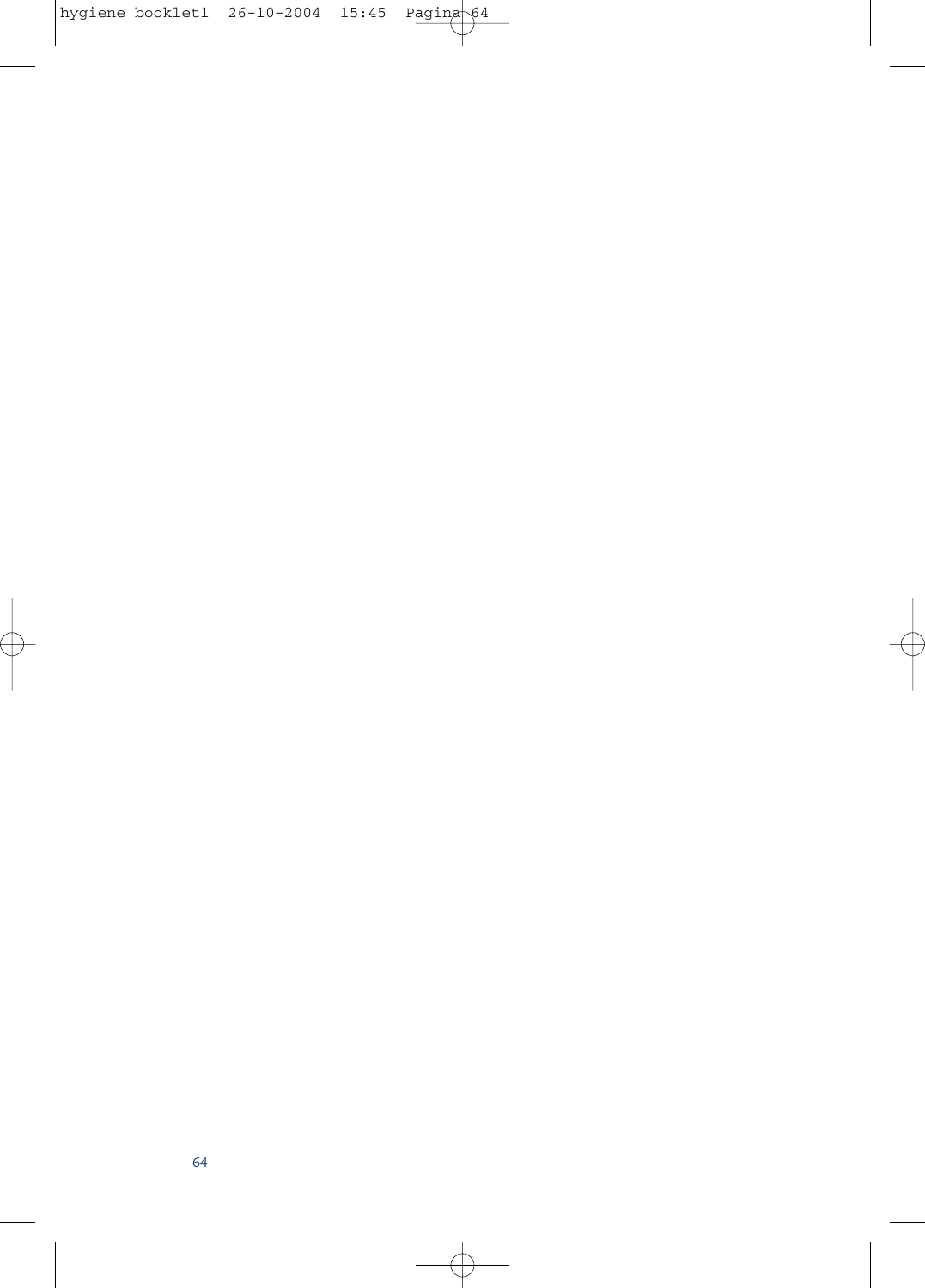**Appendix 3**

## **Appendix 3 P-value or Confidence level, Odds ratio and Confidence Interval**

Commonly used terms in statistical research are p-value, odds ratio (OR) and confidence interval (CI). It is not necessary to know how these are calculated (computer programmes can do that for you), but some understanding of what they mean is important.

The simplest context in which they are used is when we are studying an association between two variables, such as (i) knowing how to wash one's hands correctly, and (ii) attending a hygiene education session. If the proportion of attenders who know how to wash their hands is the same as the proportion of non-attenders, there is no association. If there is only a small difference between the groups (say, 47% of attenders and 40% of non-attenders), the question comes up whether it has arisen by chance variation, or whether it represents a real association.

### **P-value**

The p-value is the probability that the results could have arisen by chance. Probability is measured on a scale of 0 (complete impossibility) to 1 (absolute certainty), or 0% to 100%. If  $p = 0.1$ , or 10%, it follows that the probability that the difference is **not** due to chance (and therefore that there is a real association) is 90%.

Statisticians consider that an apparent association is 'significant' if the p-value is less than 0.05 (5%, or a chance of one in twenty). This does not mean that a p-value of 0.06 means that there is no association or that p=0.04 means that the association is proven. But this convention does help to focus our attention on the results for which the evidence is reasonably strong.

The p-value does not measure the strength of the association – only the strength of the evidence. For example, consider a sample of five men and five women, where three of the men had beards. In testing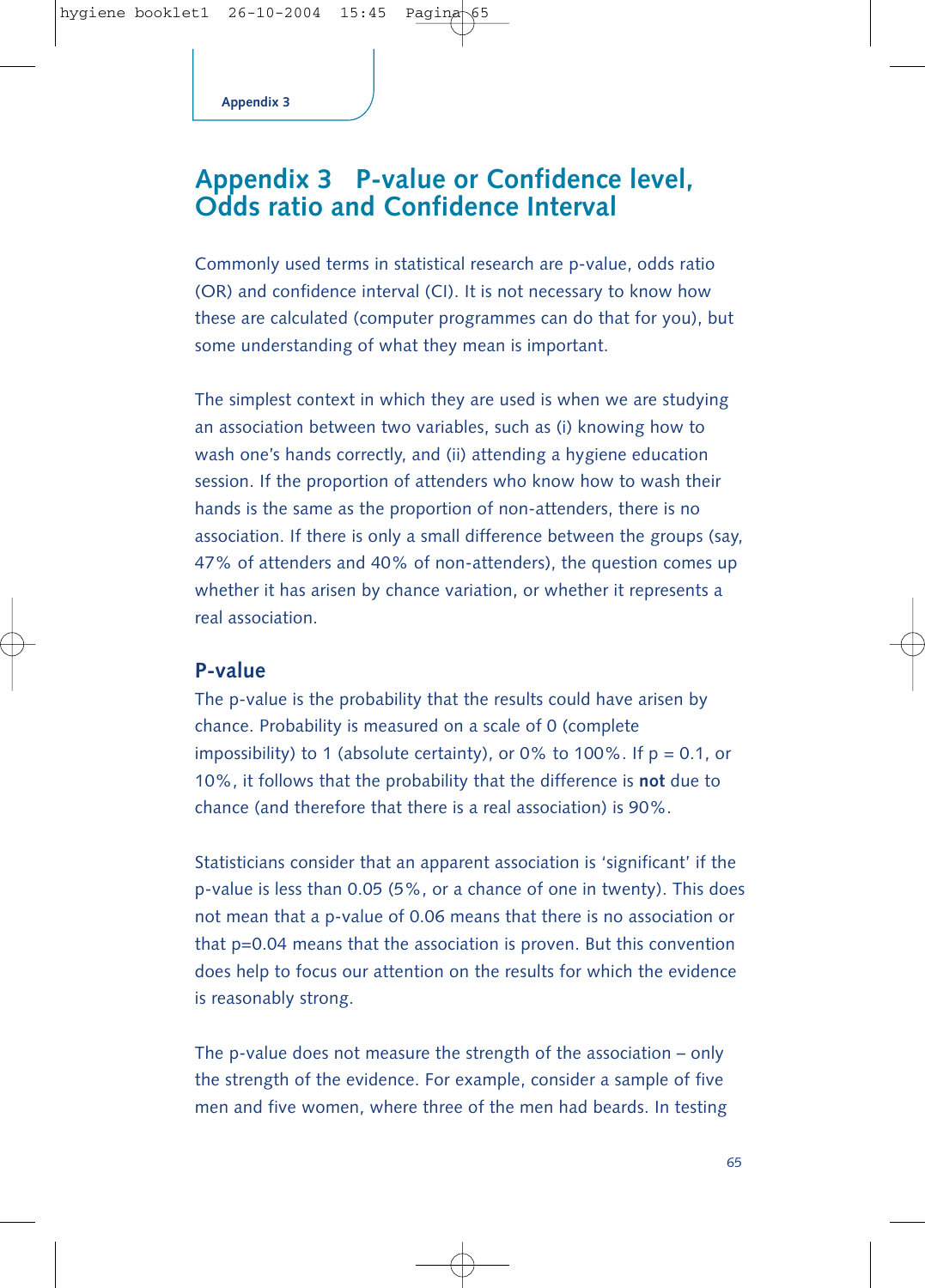this result for an association between maleness and beards, the computer would arrive at a p-value of 0.17, which is not significant. We would need a larger sample of men and women to show that the association was 'statistically significant'.

## **Odds Ratio**

The odds ratio (OR) measures the strength of the association, by comparing the odds of something happening in two groups. To return to the example above on knowledge of handwashing, the odds of knowing among attenders are 47/53, because for every 47 attenders who know how to wash their hands, there are 53 who **don't** know. The odds among non-attenders are 40/60. That means that the odds ratio is:

> OR =  $\frac{47/53}{ }$  = 1.33 40/60

The finding  $OR = 1.0$  means that there is an equal proportion in each group. An odds ratio of 1.5 means the chance of good knowledge of handwashing is rougly 50% greater for attenders. If the odds ratio equals 4, the knowledge is several times more common in the people exposed to the classes than in those not exposed; in fact, the odds of their having that knowledge is four times greater.

## **Confidence interval (Cl)**

If the survey were repeated many times, we would expect the results to differ slightly each time. However one would also expect the results to fall near the 'true value'… more or less. To assess the range of this chance variation, researchers use the *confidence interval* (CI). This is set so that the true value is 95% likely to fall within it. It is sometimes called the 95% CI. By calculating the OR and the 95% confidence interval around your result, you can say that there is a 95% chance that the survey result and **true** OR both are near each other in this interval. If 1.0 is outside the CI, there is less than 5% probability that the true OR is equal to 1. (If it were equal to 1, there would no real association.) Thus we know that our old friend the p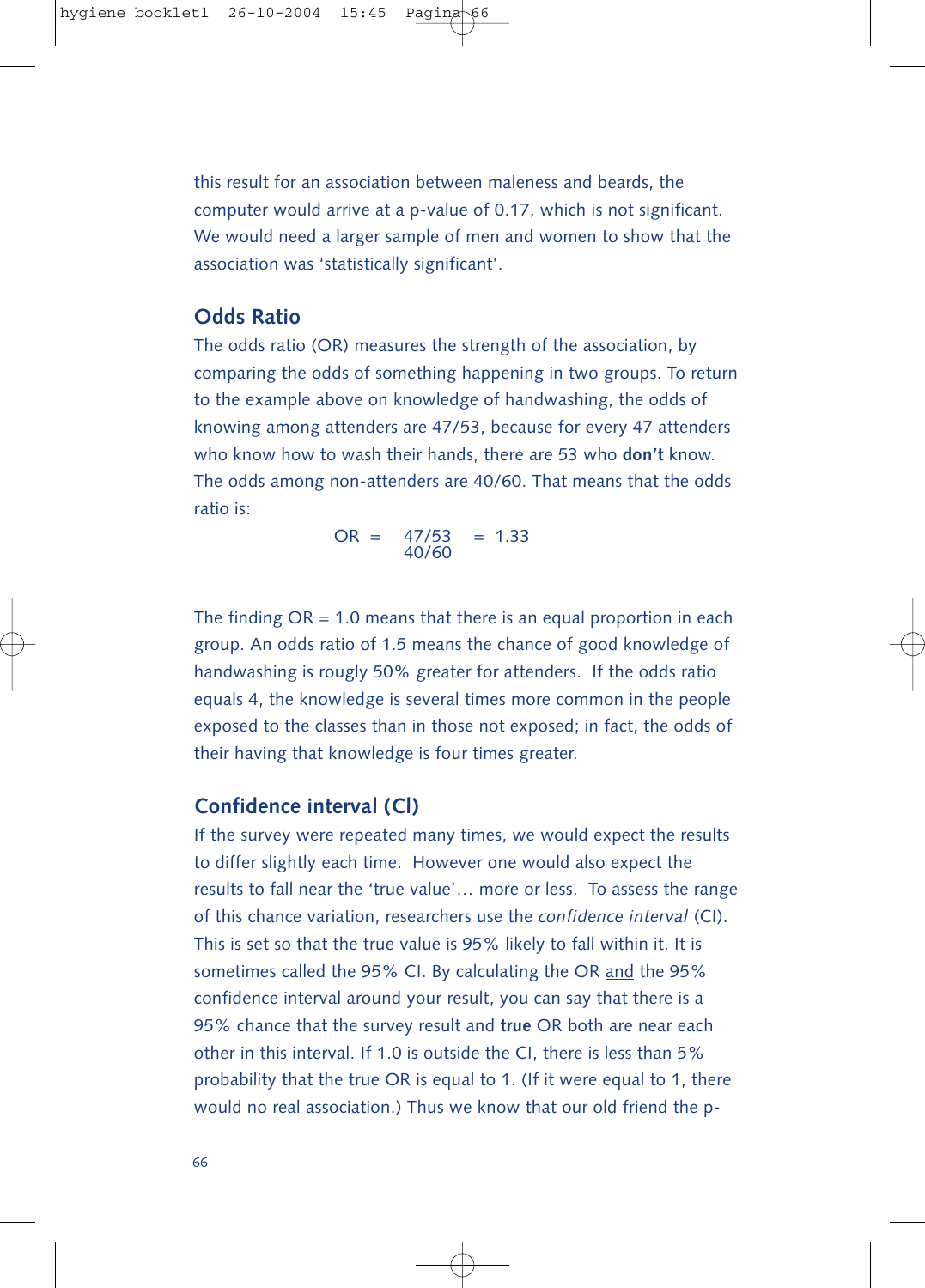**Appendix 3**

value is less than 0.05. Thus, the following statements are all ways to say the same thing:

> $p < 0.05$ There is a statistically significant association. The confidence interval does not include 1.0.

For example, some corresponding data from the Ghana study will look like this:

$$
p < 0.02
$$
\n
$$
OR = 2.2
$$

Confidence interval, CI 1.36 - 3.70.

This means that we are 98% certain that attenders had better handwashing skills than non-attenders, and reasonably sure (95%) that the people who attended the small group meetings are at least 36% (1.36, the lowest number in the confidence interval) more likely to have better handwashing skills.

These statistics: the odds ratio, and confidence interval can be used to study many questions such as:

- Did the households that performed better also have more project inputs?
- Were poorer people reached?
- Were people with less education involved?
- Were behaviours sustained or did behaviours become worse (deteriorate) over time?

There are several free computer programmes (such as EpiInfo 2000, which can be downloaded free from www.cdc.gov) and several websites (such as http://www.graphpad.com/quickcalcs/chisquared1.cfm) that can be used to analyse data.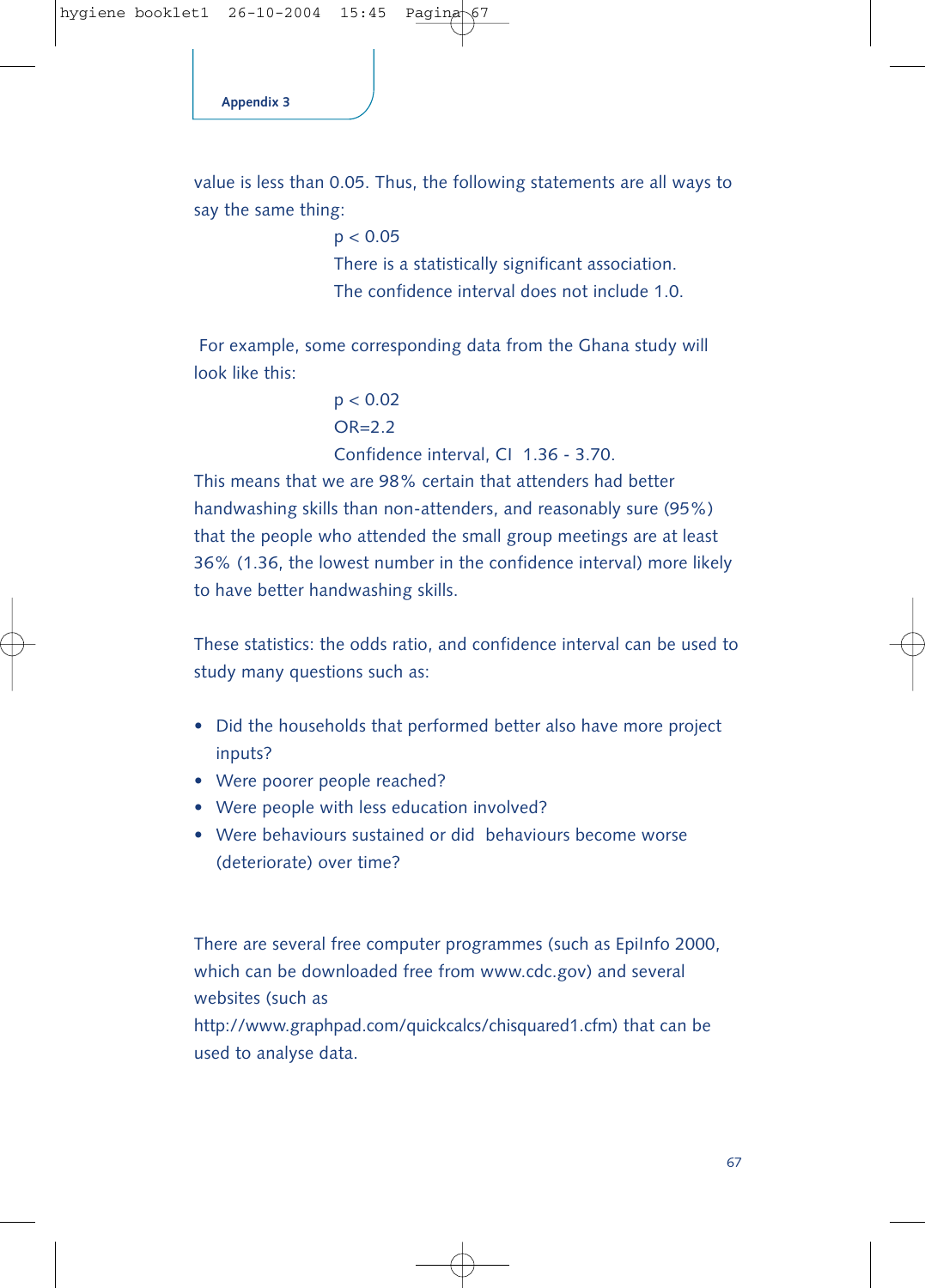hygiene booklet1 26-10-2004 15:45 Pagina 68

Æ

 $\oplus$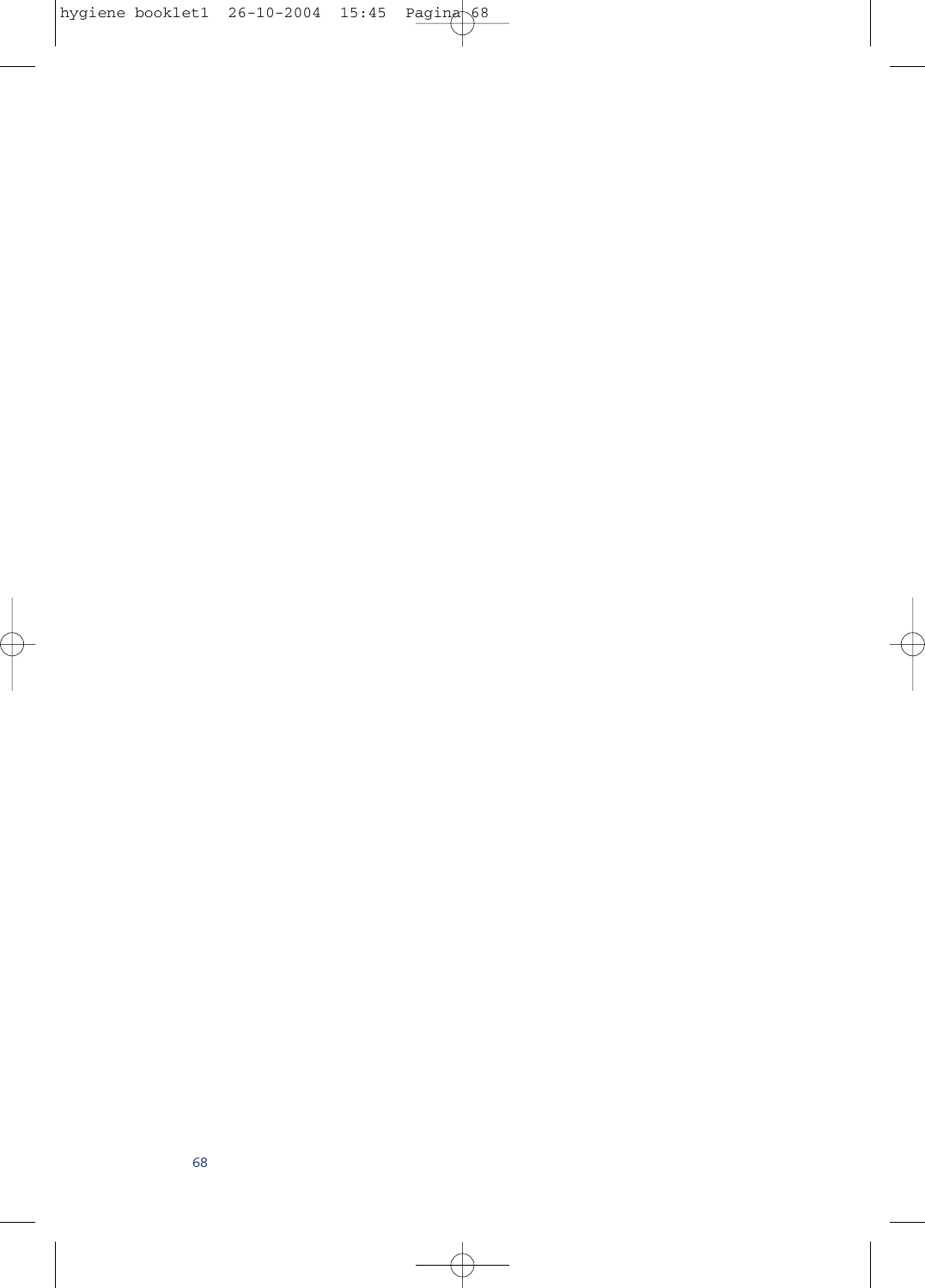**References**

## **References**

Cairncross, S. (1990). 'Health impacts in developing countries: new evidence and new prospects'. In: *J. Inst. Water & Environ. Man,* vol. 4, no 6, p. 571-577.

Curtis, V., and Cairncross, S. (2003).'Effect of washing hands with soap on diarrhoea risk in the community: a systematic review. In: *The Lancet infectious diseases*, vol. 3, no. 5, p. 275-281.

Curtis, V. and Kanki, B. (1998). *Happy, healthy and hygienic: how to set up a hygiene promotion programme.* 1. Planning a hygiene promotion programme. (Water, environment and sanitation technical guidelines series / UNICEF; no. 5). New York, NY, USA, UNICEF, Water and Environmental Sanitation Section.

Gross, B., Wijk, C. van, and Mukerjee, N. (2003). *Linking sustainability with demand, gender and poverty: a study in community managed water supply project in 25 countries.* Washington, DC, USA, World Bank Water and Sanitation Programme. Available at http://www.worldbank.org/gender/resources/briefing/watersanitation.pdf.

James, A., Postma, L., and Otte, C. (2004) *Qualitative information appraisal: using people's perceptions in large development projects.* 13 p. See http://www.irc.nl.

Kanki, B. et al. (2004). 'An approach to studying hygiene behaviour in Burkina Faso'. In*:* Cairncross, S. Kochar, V.J. (eds). *Studying hygiene behaviour; methods, issues and experiences*. Delhi, India, Sage Publications. p. 189-201.

Postma, L, Wijk, C. van and Otte, C. (2003). 'Participatory quantification in the water and sanitation sector'. In: *PLA Notes*, no 47. p. 13-18.